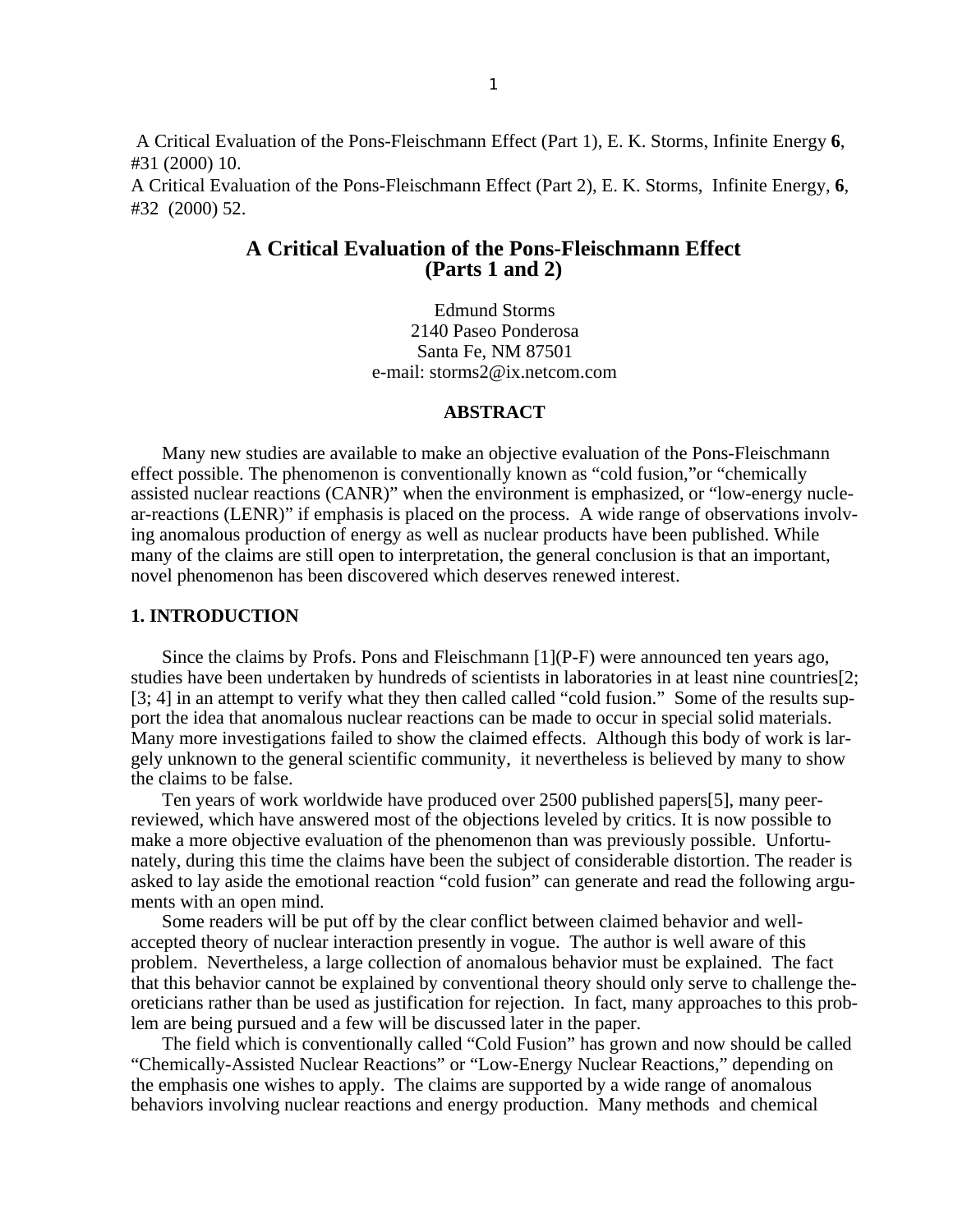environments have been found to produce consistent patterns of behavior. This paper will only address the claims for heat production using the electrolytic technique with palladium as the cathode and heavy-water as the electrolyte, as was originally used by Pons and Fleischmann.[6] Also evaluated will be the nuclear reaction which is proposed to be the source of this claimed anomalous energy. A broader understanding can be obtained by reading several reviews which are available.[2; 3; 4]

Only a small number of selected studies are examined here to which criticisms raised by numerous skeptics are applied. An attempt is made to discover whether these objections are justified and to show why reproducibility has been so difficult. Of course, many studies have been poorly done and cannot be used to evaluate the claims either way. Such deficiencies are common in all aspects of science and, hence, can be reasonably ignored. The essential question requiring an answer is whether the most complete studies are sufficiently free of counter explanations to allow a belief in the claims to prosper. In addition, an attempt will be made to determine how well the claims have been replicated and whether consistent patterns of behavior have been revealed. For good reason, these are the techniques science demands be followed when any new idea is evaluated.

In contrast to these conventional criteria, numerous critics have observed that "extraordinary claims require extraordinary proof." This is a very high standard which has prematurely doomed many new ideas to the trash bin, some deserving and some not. We need to realize that potential errors can be found by clever critics in any study, no matter how well done. Hence, a perfect proof is almost impossible to obtain until considerable information has accumulated. Such an accumulation is very slow and difficult if an idea is completely rejected, as has been done in this case. Consequently, at the very least, I would hope that the skeptical reader would entertain the possibility that some part of the claims deserve further study, even though all important questions have not, as yet, been answered.

This review is being published in two parts. The claims for anomalous energy are discussed in this, Part 1, and the second part will address production of helium as a nuclear product and the proposed explanations.

# **2. 0 ANOMALOUS ENERGY EVALUATION**

## 2.1 Energy Measurement

For the moment we need to put aside the acknowledged mistakes made during the early work. Also we need to forget the many failed attempts at replication made by uninformed and rushed efforts early in the field's history. Although these studies had an inordinate negative effect, they were flawed by any reasonable standard as has been argued in various papers.[7; 8; [9; 10]

Some scientists require neutron emission be observed before they will accept the claim for a fusion reaction.[11] Significant neutron emission is not observed during anomalous energy production. The question then becomes, if the process does not involve conventional fusion, what is producing the anomalous energy? Critics attribute the extra energy to error in measurement or normal, overlooked chemical processes. This assertion will be addressed in the following section.

Four questions must be answered when evaluating this experimental work.

1. Was the calorimetric technique used by Pons and Fleischmann sufficiently stable and accurate to see the claimed extra energy?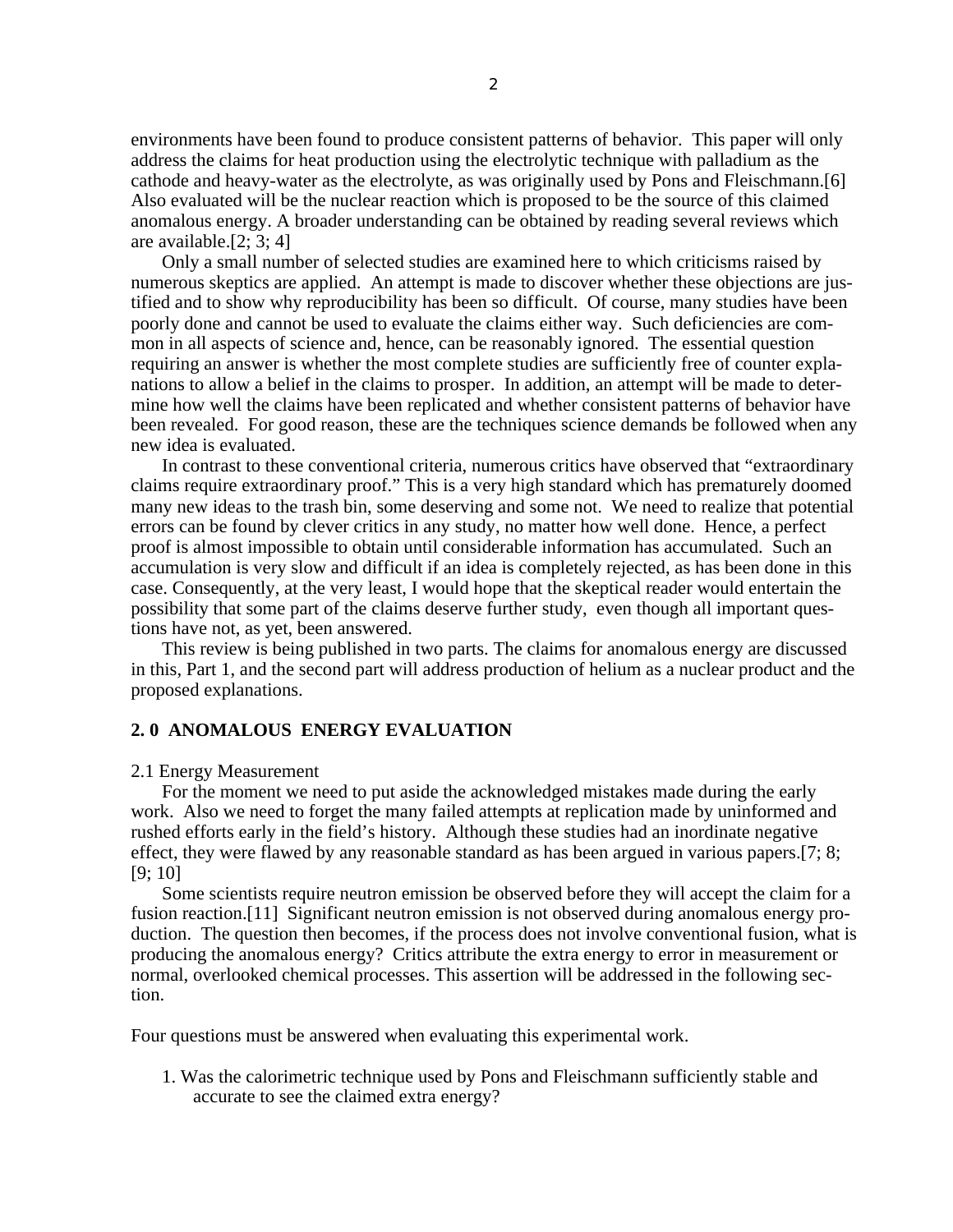- 2. Can prosaic sources of chemical energy be ruled out?
- 3. Have other people replicated the claims using sufficiently stable and accurate calorimeters?
- 4. Have reasons for success or failure been discovered?

Before answering the first question, a general comment about the calorimetric method is necessary. Critics have misunderstood the difference between relative and absolute calorimetry in their search for errors.[12] Although the absolute approach was used during early measurements in order to detect an immediate production of energy, this method was later found to be unnecessary, because production of energy was found to require a long wait. This delay allows a null condition to be defined, independent of absolute knowledge of power production. Any random variation in the signal is also revealed during this interval. In addition, repeated calibration during this delay can be used to demonstrate that the calorimeter is stable. Consequently, referencing the data to an initial zero value, as is done in most publications, is convenient but not necessary. Instead, power production is claimed when the signal rises above a previously steady but arbitrary background value. Seeing a signal rise out of the noise is easy and does not depend in any way on knowing the actual amount of heat being produced in the cell. The magnitude of the resulting energy is then calculated using the *change* in cell conditions and the calibration constant. All absolute values of error in temperature, voltage, current, and other conditions cancel, provided the values for these quantities have remained constant. As a result, the observed presence of excess energy is more certain than is its absolute value. If an error is to be found, it must explain how a sudden change can occur in previously stable conditions and how this change can be missed by repeated calibrations and studies of inert materials, so-called control experiments. Nevertheless, some overlooked errors are important and will be discussed.

**2.1.1 QUESTION 1:** Was the calorimetric technique used by Pons and Fleischmann sufficiently stable and accurate to see the claimed extra energy?

P-F used an open cell which was not mechanically stirred. As a result, objections were raised as to the uncertain amount of unrecombined oxygen and deuterium gases leaving the cell and the uncertain temperature within the cell. In addition, their mathematical analysis of the method was complex and open to misinterpretation. Each of these complaints will be examined.

# 2.1.1.1 Discussion of Recombination

Electrolytic action decomposes heavy water to give  $D_2$  and  $O_2$ , which carry away chemical energy upon leaving the cell. Should some fraction of these gases unexpectedly react to reform water within the cell, the actual amount of energy being generated in the calorimeter would be uncertain. Kreysa *et al*.[13] immediately raised this issue because P-F did not address the problem in their original paper. Later P-F [14] stated that the amount of recombination was determined by measuring the amount of water which disappeared from the cell as a function of time and applied current, and that the amount was insignificant. In spite of this statement, Jones *et al*.[15], using applied currents between 0.96 mA and 8.08 mA, suggested much later that all such anomalous heat production can be explained by uncertain recombination. Will [16] did an analytical analysis of this effect and concluded that the conclusion reached by Jones *et al*. was wrong. Unfortunately, this false explanation has been widely advertised by Morrison, a vocal critic of the claims. [17] These claims and counter claims are resolved in the following description of the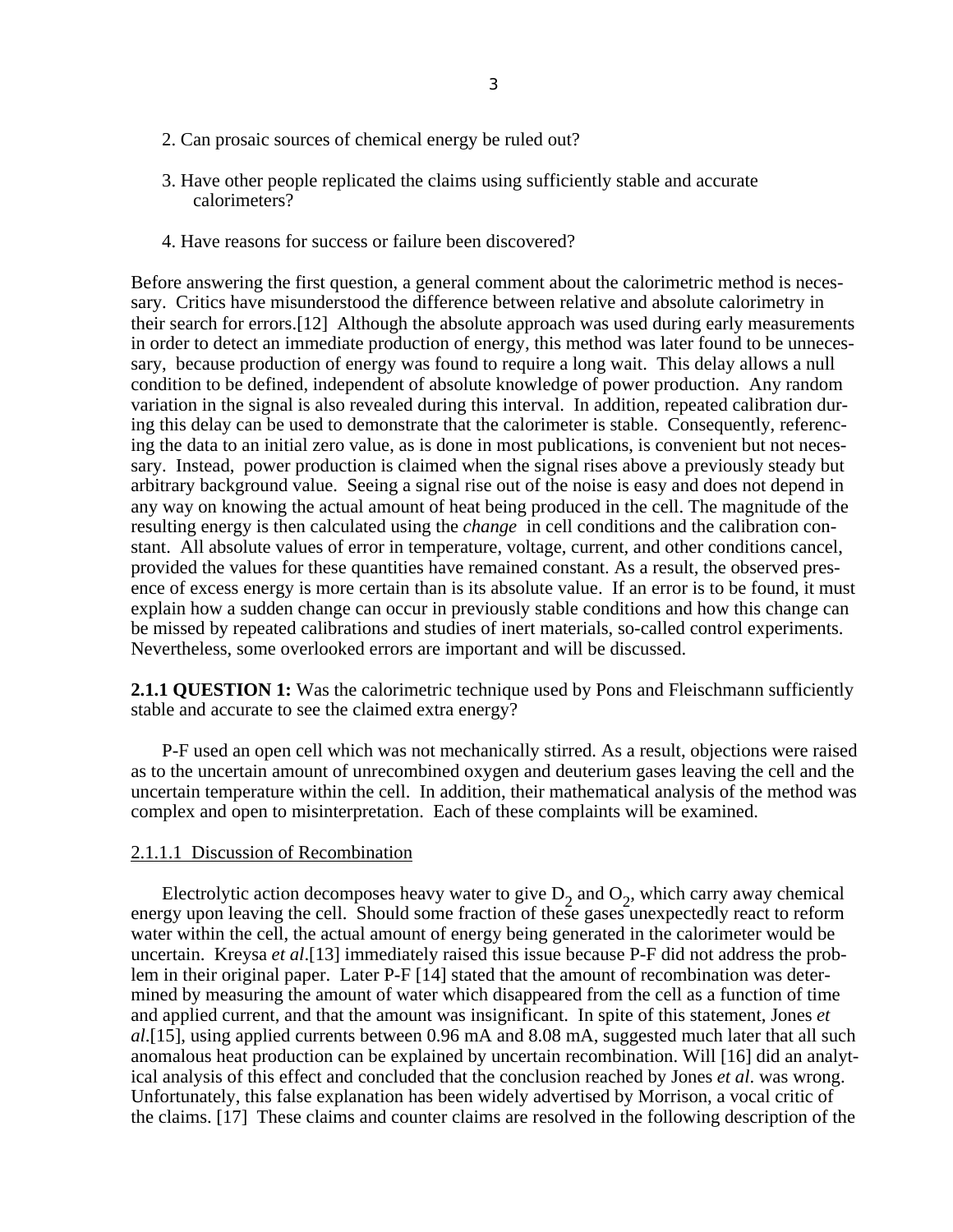recombination process.

At low current, the following is true and not in dispute:

1. Bubbles are small and convection currents are weak. Hence, some bubbles can diffuse through the solution and reach the opposite electrode surface where they are available to react.

2. Electrolytic gas production is inadequate to saturate all active sites on the electrode surface. Consequently, some active sites remain and these can absorb the opposite gas, thereby allowing recombination. The presence of deposited platinum on the cathode surface increases the population of active sites[18] and can enhance the process.

3. A small but fixed amount of the gases can dissolve in the solution and bathe the opposite electrode. In this case, recombination occurs after an atom has diffused through the layer of opposite gas created by electrolytic action and encountered an active site.

Therefore, a significant fraction of generated gas can recombine when the current is small. On the other hand, at larger currents, additional factors operate.

4. Ions formed during electrolysis recombine to form bubbles of gas at the same active sites needed as a precursor to recombination. Consequently, a blanket of evolving gas protects the very sites needed for recombination. The amount of this gas blanket increases as current is increased.

5. Increasingly larger and more numerous bubbles create a convection current which rapidly carries many bubbles to the surface where they lose their contents to the ambient gas. The amount of this convection increases with applied current. Indeed, Jones *et al.*[15] showed that simply increasing convection by bubbling nitrogen through the electrolyte had a linear effect, while reducing recombination to trivial levels.

Consequently, recombination at high current will be limited by the availability of active sites as well as by the availability of gas. As a result, the fraction of gas which can recombine on electrode surfaces will decrease as applied current is increased, regardless of how potentially active the surface may become. Indeed, Jones *et al.*[15] noted that application of currents higher than those used during their published study reduced the amount of recombination. Nevertheless, they insisted on applying their experience to cold fusion studies which used higher currents.

The effect of a gas blanket was measured directly by Divisek *et al*.[18] In this case, the amount of recombination was high early in the loading process, when all generated hydrogen was being absorbed by the cathode, hence not available to protect active sites or to generate convection. On the other hand, no recombination was detected after the cathode became fully loaded, when hydrogen gas was being evolved from the surface. However, this is not the interpretation given by the authors.

A study done for this paper is shown in Figure 1 where the fraction of recombination is plotted as a function of the log of applied current. Stirring the cell and use of palladium or platinum as the cathode made no difference. Also shown are the results of Jones *et al*.[15], who used a nickel cathode, and the calculations obtained by Will[16] based on a model. Jones *et al*.[15] found that increasing the area decreased the amount of recombination for the same applied current. This and other studies show that recombination is trivial above about 100 mA applied cur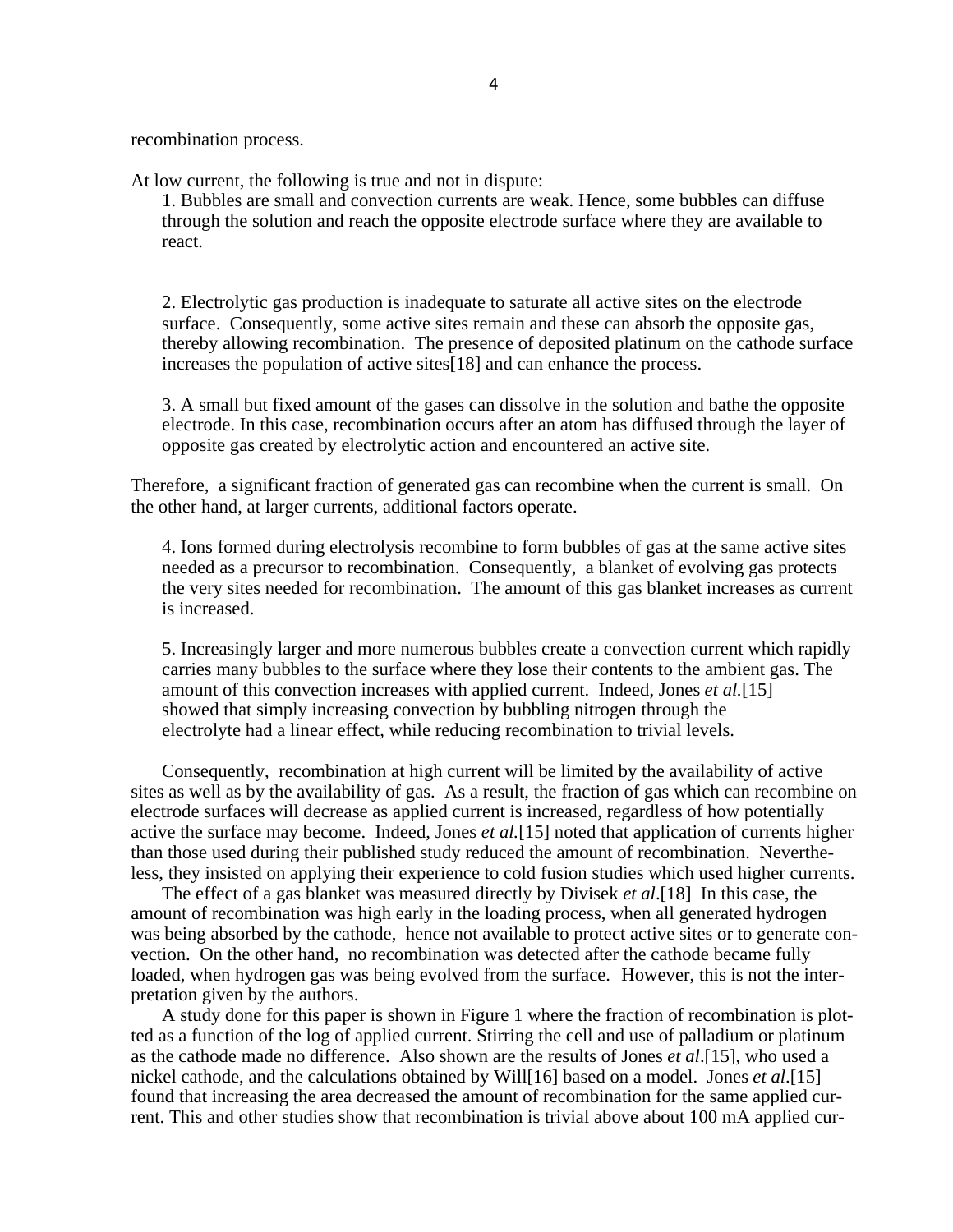rent. Therefore, the conclusion reached by Jones *et al.* applies only to cells studied at very low currents. As can be seen in Table 1, most of the studies claimed by P-F to make anomalous energy employed currents well in excess of 100 mA. In addition, excess energy has been claimed using closed cells containing a recombiner, to which this error does not apply.



Figure 1. Effect of applied current on the fraction of evolving gas being recombined. The present work uses  $LiOD+D_2O$  with a 4 cm<sup>2</sup> cathode and Pt mesh anode. The present work uses  $LiOD+D_2O$  with a 4 cm<sup>2</sup> cathode and Pt mesh anode. The data given by Jones *et al.* [15] is converted to fraction of recombination by dividing the measured apparent excess power by the applied power, assuming no anomalous energy is being produced. These values are based on 1 cm<sup>2</sup> and 4 cm<sup>2</sup> nickel cathodes. The calculations of Will[16] are based on a cathode area of  $1 \text{ cm}^2$ .

### 2.1.1.2 Discussion of Temperature Errors

An isoperibolic, or T, calorimeter, as used by P-F, requires the average interior fluid temperature be well-known and stable. Electrolytic action creates local heat production, which can produce temperature gradients. Consequently, the location where temperature is measured is important. Miskelly *et al*.[19] proposed that insufficient mixing occurred within the P-F calorimeter and N. Lewis [20] made this a major point in his early criticism of the P-F work.

To answer this criticism, a number of people studied this effect [21; 22; 23] and found it to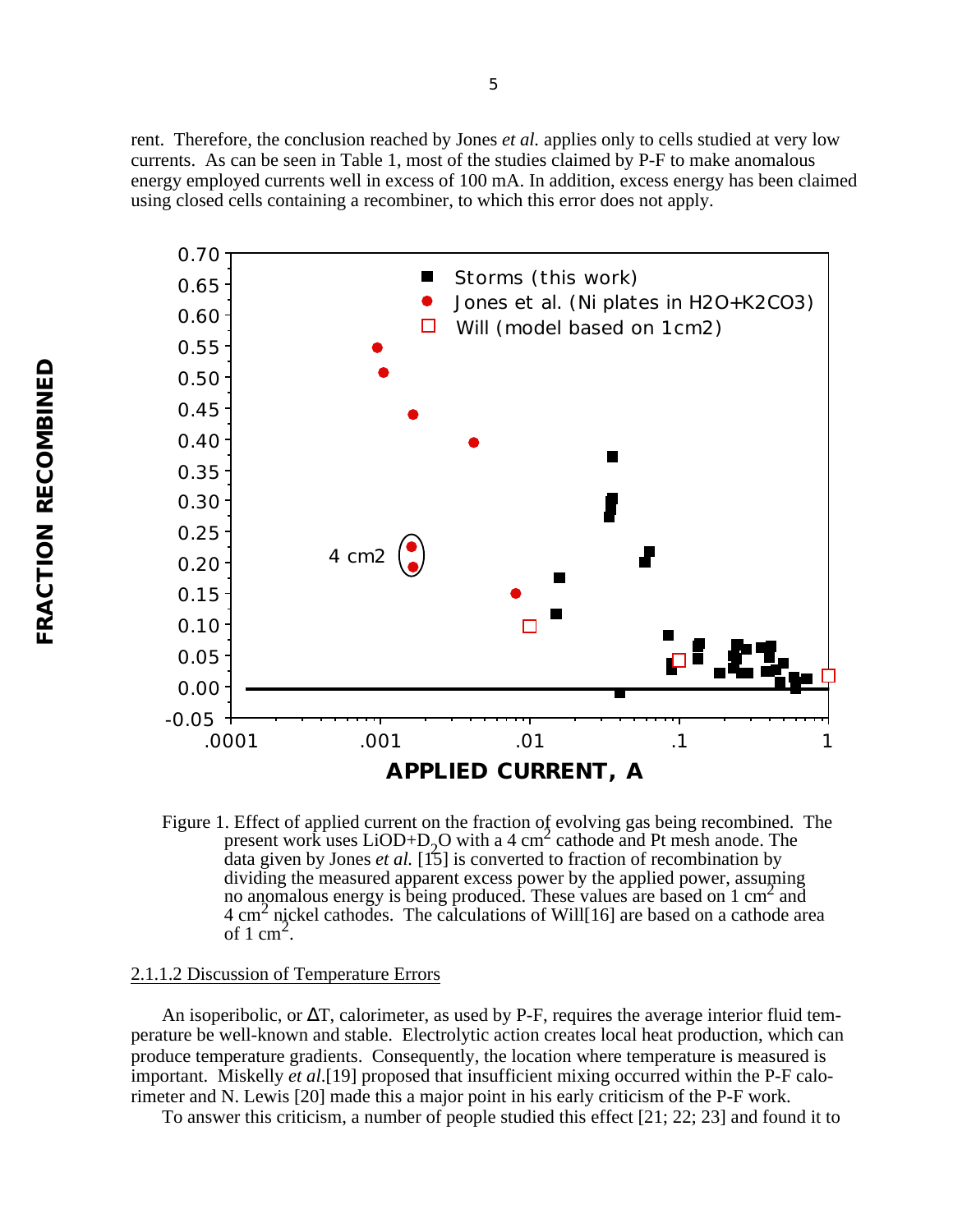be trivial. P-F answered the criticism by using five thermistors to show that the gradient was less than 0.01°[24] in their typical cell. Results from a study by the author[25] using a similar configuration are plotted in Figure. 2. Shown is the temperature gradient between the top and bottom of the fluid as a function of applied electrolytic current. An internal heater supplies constant power to the electrolyte. In the absence of bubbles, a large gradient is detected. When electrolytic power is applied, thereby creating bubbles, the gradient rapidly disappears.

The unanimous conclusion from this collection of experience is that bubble mixing is able to produce a sufficiently uniform temperature within the electrolyte. Therefore, the effect proposed by Lewis has not been supported by subsequent work. Unfortunately, this criticism provided a major reason for early rejection of the P-F work, a situation which continues.



Figure 2**.** Reduction in gradient as electrolysis current is increased at fixed heater current.

Overlooked by these studies is another possible source of error. Knowledge of the amount of energy being produced in such a calorimeter requires the thermal conductivity of the wall be known and stable. Stirring changes the effective thermal conductivity of the wall because the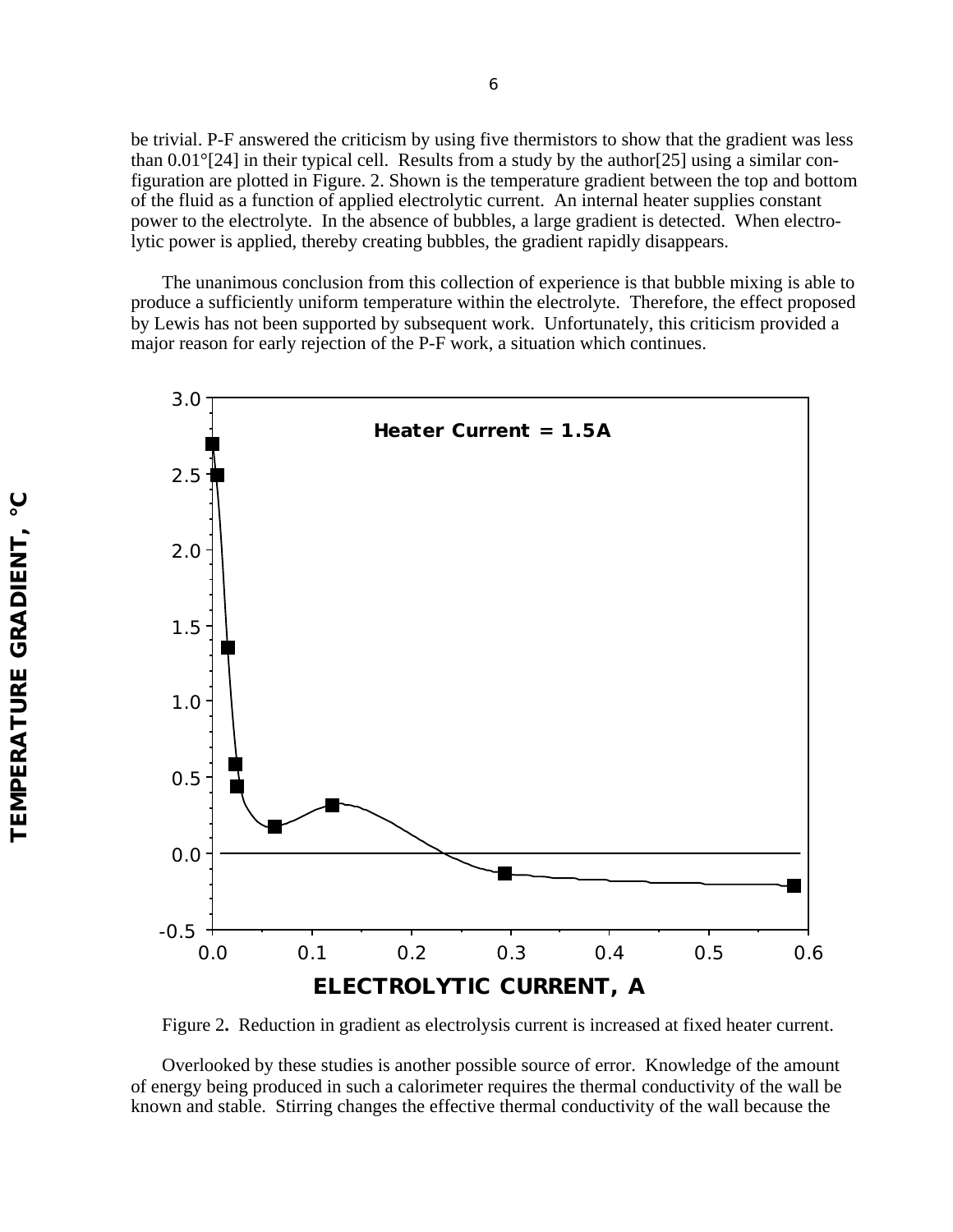amount of stagnate fluid next to the wall is changed. This factor is very sensitive to the amount of fluid convection next to the wall and shows no saturation as convection is increased.[25] This effect can be seen in Figure 3 which shows the relationship between effective thermal conductivity of the cell wall as a function of stirring rate. Even mechanically stirred devices will suffer an error if the stirring rate should change. Whether this effect is important depends on the frequency of calibration, the type of calibration used, and the constancy of bubble action. Therefore, the effect of this error on the various studies using the isoperibolic method is hard to judge. To the extent that it operates, one should see an apparent positive as well as negative anomalous energy. All reported data show only positive excursions. While it is possible that an experimentalist could eliminate all negative excursions as being nonreal, this nonscientific approach does not appear to be common. This error would not apply to flow-type, double-layer isoperibolictype or Seebeck-type calorimeters, each of which has been used to demonstrate anomalous energy, as will be described in a later section. In addition, several cell designs used by P-F would be immune to the effect because the thermal barrier, *i.e.* the barrier across which heat flow is measured, was located in the gas space, above the fluid.



Figure 3. Effect of stirring rate on the effective thermal conductivity of a cell wall. Power is applied electrolytically to a typical cell design. Stirring is done using a Teflon covered magnetic bar located at the bottom of the cell.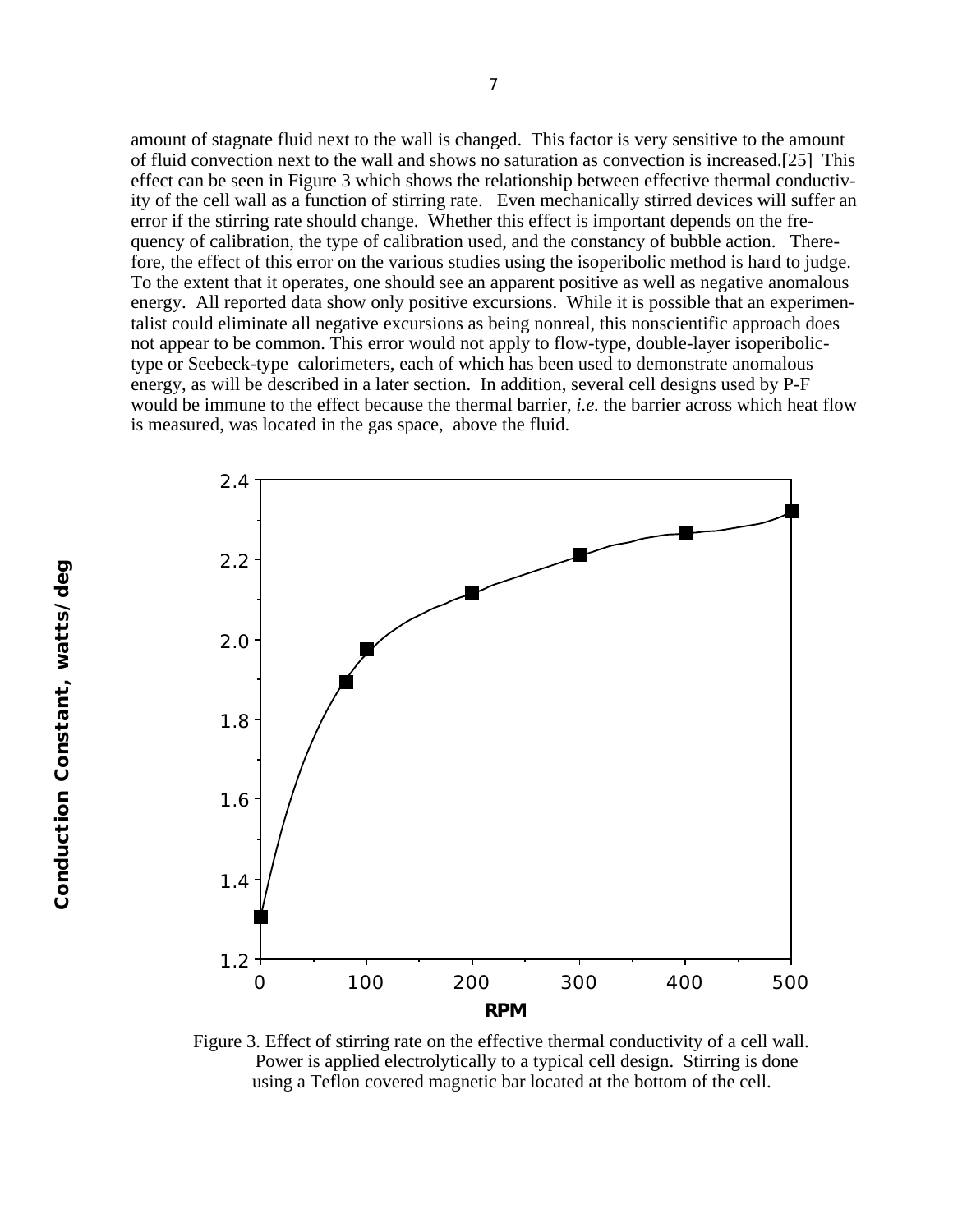#### 2.1.1.3 Discussion of Mathematical Approach

Three studies have evaluated the basic design of the P-F calorimeter. The first was commissioned by General Electric Co. and reported by Wilson *et al.* [26]. The two most serious problems they note are the change in calibration constant produced by liquid level change, and potential loss of heavy water with the evolving gases, thereby producing a loss of overlooked energy. The authors acknowledged that P-F avoided the effect of these errors, as well as several others, by frequent calibration. Thus, changes in cell conditions could be quickly eliminated as being the cause of anomalous energy. Although the authors claimed to find some minor mistakes, the final conclusion of this analysis is that only the magnitude of the anomalous energy can be questioned by their analysis, not its existence. Because their attempts to duplicate the claimed energy production using various types of palladium, cell designs, electrolytes, and anode metals were unsuccessful, they were not optimistic about the reality of the claims.

Next, the State of Utah requested another evaluation to be undertaken by W. N. Hansen [27], a professor in the Physics Department at Utah State University. Prof. Hansen had the advantage of access to the raw data of P-F. First of all, he was able to show, using experimental measurements, that the model used by P-F was accurate to within  $\pm 2\%$  up to 90 $\degree$  C. Thus, the limitations proposed by Wilson *et al.*[26] are shown not to be important. Use of the heat-pulse calibration method is found to be completely valid. Hansen's analysis also shows that the data are consistent with excess energy being produced at normal temperatures, using the measured calibration constant, and at the boiling point, using the rate of boiloff. Examples of excess energy of 114 kJ or 470% of applied power at the boiling point and 1.5 watts for 2 days at normal temperatures in another case are noted. Several potential deficiencies are discussed. Cells showing the highest energy production had the largest calibration constant, and some cells were not regularly calibrated by heat-pulse. Nevertheless, Prof. Hansen concludes that sufficient evidence exists to warrant further studies.

Shortly after P-F were funded by Technova and a new laboratory was set up in France, the Japanese government created the New Hydrogen Laboratory (NHE) in Sapporo, Japan. Pons and Fleischmann worked with this laboratory in an effort to duplicate their claims. As a part of this collaboration, Saito *et al*.[28] evaluated the P-F calorimetric approach. They conclude, based on their study of a similar cell, that the minimum detectable power is  $\pm 0.3$  W using the model proposed by P-F, compared to a claimed uncertainty of  $\pm 0.1\%$  ( $\pm 0.1$  to  $\pm 0.0002$  W). [29] Modifications to this model allows a new proposed limit of  $\pm 0.03$  W. However, this improved approach failed to reveal anomalous energy during many attempts at the NHE laboratory. This problem will be discussed in a later section.

While room for debate still exists as to the accuracy of the P-F technique, three independent evaluations conclude that P-F could detect the amount of anomalous energy they claim. Whether they actually produced anomalous energy must depend, in part, on the ability of other workers to reproduce the claims.

Before going on to examine attempts at replication, it is worth first discussing the P-F measurements in detail because they were the focus of so much criticism. Figure 4 shows a drawing of the P-F cell. In this case, electrolytic action occurs in a cell which is surrounded by a vacuum jacket that is silvered except near the top. Thus, the thermal barrier is located at the top of the cell, including the lid. This assembly is placed in a constant-temperature water bath. Contained in the cell along with the anode (Pt) and cathode (Pd) are a glass-covered heater, a single glasscovered thermistor, and a reference electrode. P-F answered some of the criticisms in several papers[30; 31; 32] from which the following observations can be summarized:

Currents between 25 mA and 804 mA were used with most measurements taken above 100 mA. Thus, most measurements were outside of the critical current range for internal recombina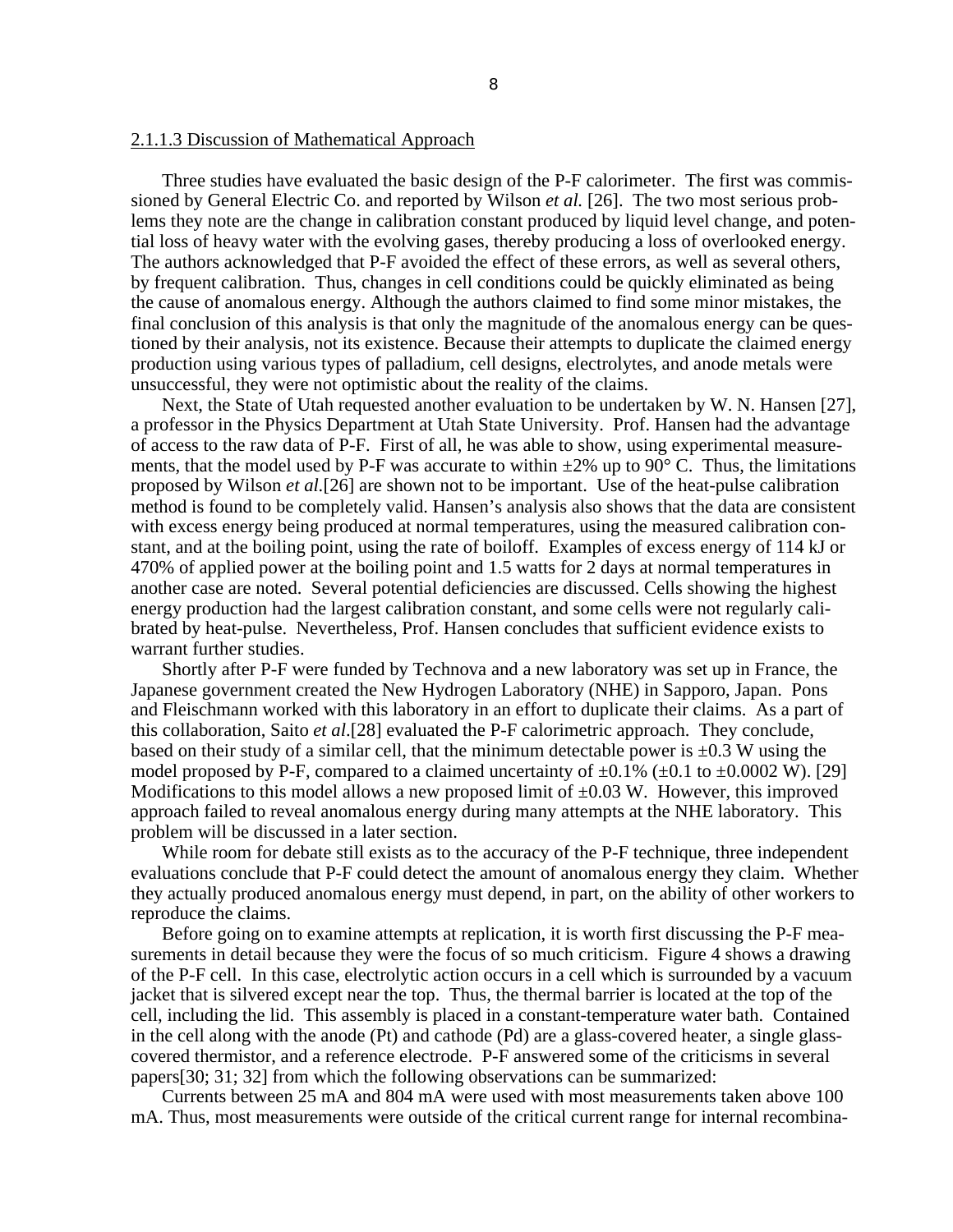tion. Furthermore, they state that the amount of recombination was measured by monitoring the amount of  $D_2O$  used. Recombination was found to be no greater than 1% of applied power. Mixing was found to be adequate to eliminate temperature gradients based on experimental observation as noted above. Calibration was based on a pulse of heat applied to the submerged resistor with the resulting temperature rise and decay noted. This type of calibration allowed pulsed as well as sustained heat production to be evaluated. Heat production which caused boiling was evaluated by noting the rate at which liquid was converted to vapor . In this case, energy evolution was determined using three independent methods. These are normal isoperibolic calorimetry (i.e. using a temperature difference), rate of temperature change using the measured heat capacity of the cell, and energy consumption obtained by measuring the amount of water vaporized. Each method showed anomalous energy production. Indeed, excess heat production at the boiling point has been duplicated by Mengoli *et al*..[33]

Table 1 lists excess power values published by P-F. A wide range of conditions were explored as well as a number of inert, control cells. Clearly, a level of excess power was claimed which far exceeds the error proposed by the most critical evaluations of their work. In addition, they found some cells to continue producing power even after electrolytic current was turned off, so called "heat-after-death".[34] Recently, they have explored in more detail energy production at the boiling point. They noted an important pattern of behavior, which was that the amount of excess power increased as the amount of current was increased. The effect of increased applied current can also seen in a partial list of other studies[35], some of which used an internal recombiner catalyst, as shown in Figure 5. [36] The line defines the upper limit created by all reported studies as of 1991, some of which are not within the boundaries of the graph. A more extensive plot can be seen in Storms. [35] The scatter is now thought to be caused by variations in the properties of available palladium. More will be said about this problem later.

In contrast to the great care P-F used in describing and evaluating their calorimeter, they showed no interest in the properties of palladium. The source, treatment, and achieved D/Pd ratio are not noted. Indeed, it is impossible to know whether the listed measurements were made on a few or many samples of metal. This oversight is the main reason subsequent studies have had so much trouble duplicating the results and it represents a major flaw in their work.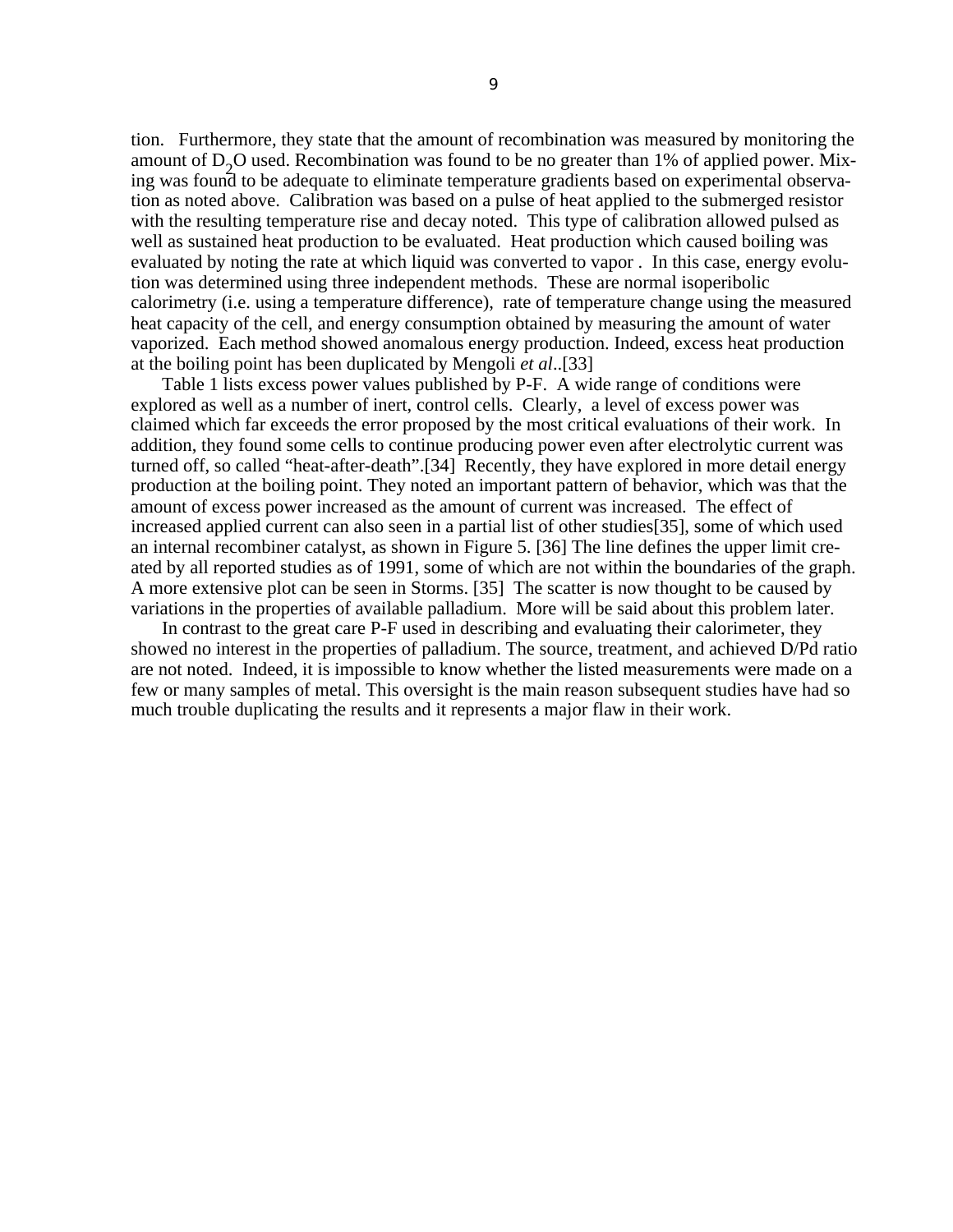

Figure 4. Drawing of P-F calorimeter. The upper section was silvered in later versions.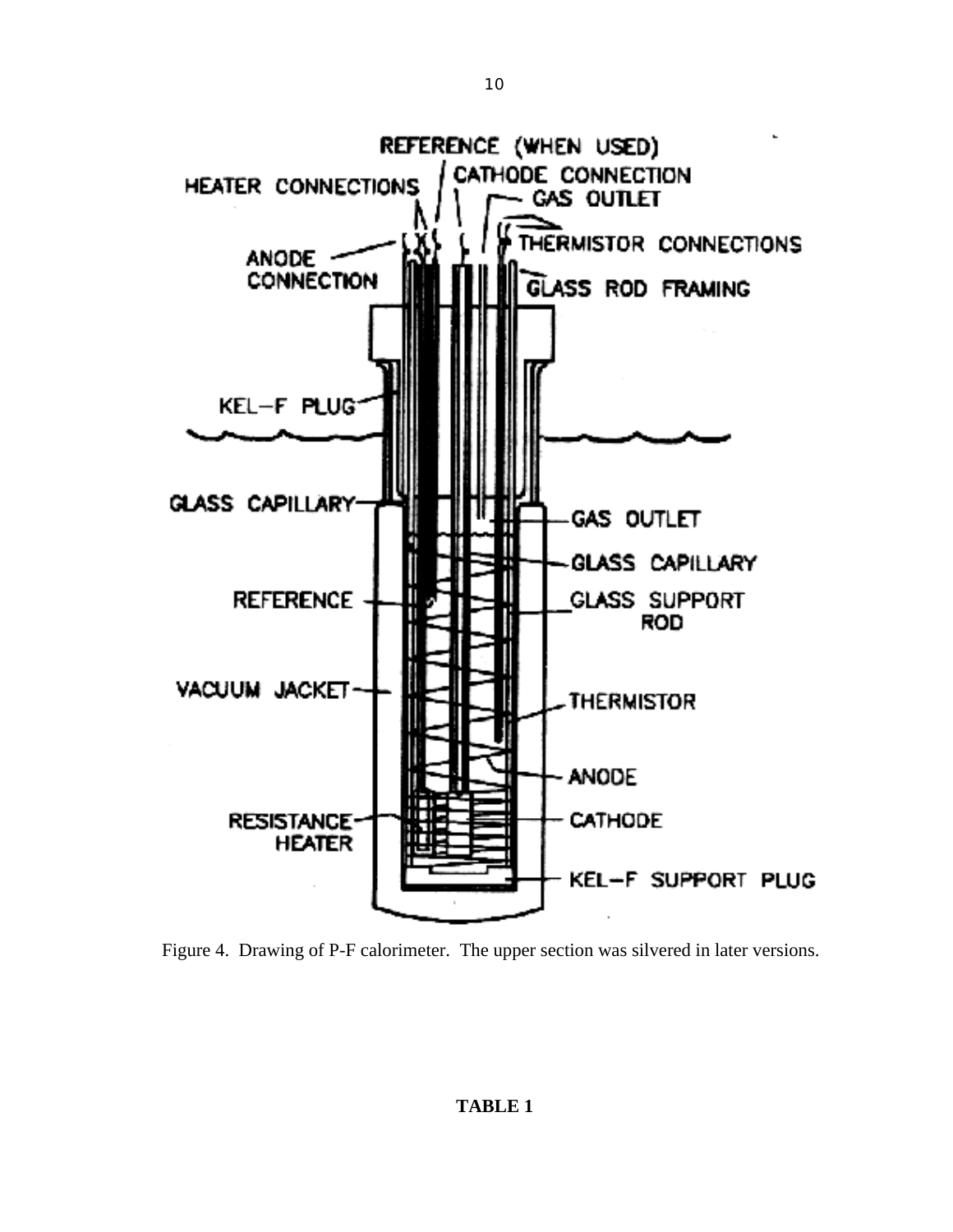|             |                                                              |                                                     | <b>Excess</b>               |                                               |
|-------------|--------------------------------------------------------------|-----------------------------------------------------|-----------------------------|-----------------------------------------------|
| Sample Type | Area                                                         | Current <sub>2</sub><br>mA/cm                       | Power<br>$\hat{\mathbf{W}}$ | Reference                                     |
| Rod         | $\frac{\text{cm}}{3.1}$                                      | $\overline{8}$                                      | 0.0075                      | I                                             |
|             | 3.1                                                          | 64                                                  | 0.079                       | ์11                                           |
|             | 3.1<br>0.4                                                   | 64<br>64                                            | 0.042<br>0.001              | $24$ ]<br>24                                  |
|             | 3.1                                                          | 128                                                 | 0.160                       | 24                                            |
|             | 0.4                                                          | 128                                                 | 0.005                       | 24                                            |
|             | 3.1<br>0.4                                                   | $\frac{256}{512}$                                   | 0.313<br>0.170              | 24<br>24                                      |
|             | $\overline{3.1}$                                             | 512                                                 | 1.05                        | 24                                            |
|             | 0.4                                                          | 1024                                                | 1.03                        | 24]                                           |
|             | $6.2$<br>$6.2$<br>$6.2$<br>$6.2$<br>$6.2$<br>$6.2$<br>$0.4$  | 8<br>64                                             | 0.036<br>0.123              | 11<br>$24$ ]                                  |
|             |                                                              | 64                                                  | 0.006                       | 24                                            |
|             |                                                              | 64<br>64                                            | 0.024<br>0.493              | 241<br>11                                     |
|             |                                                              | 128                                                 | 1.65                        | $24$ ]                                        |
|             |                                                              | 128                                                 | 0.028                       | 24                                            |
|             | 6.2<br>0.4                                                   | 256<br>512                                          | 0.056<br>0.66               | 24<br>24                                      |
|             | 0.4                                                          | 512                                                 | 0.603                       | 24                                            |
|             | 0.4                                                          | 1024                                                | 2.80                        | 24                                            |
|             | 12.4<br>12.4                                                 | 8<br>64                                             | 0.153<br>0.502              | $\begin{bmatrix} 1 \\ 24 \\ 24 \end{bmatrix}$ |
|             | 12.4                                                         | 64                                                  | 0.263                       |                                               |
|             | 11.0<br>0.4                                                  | 64<br>64                                            | 0.117<br>0.0005             | $\frac{24}{24}$                               |
|             | 12.4                                                         | 64                                                  | 1.751                       | 1]                                            |
|             | 12.4                                                         | 128                                                 | 1.05                        | 24                                            |
|             | 0.4<br>0.4                                                   | 256<br>512                                          | 0.311<br>2.18               | 24                                            |
|             | 0.4                                                          | 512                                                 | 1.65                        | $\frac{24}{24}$                               |
| Plate       | 128.                                                         | 0.8                                                 | 0.0                         | 11                                            |
|             | <sup>1</sup> 28.<br>$\overline{1}\overline{2}\overline{8}$ . | 1.8<br>1.6                                          | 0.027<br>0.079              | $1$ ]<br>[1]                                  |
|             |                                                              |                                                     |                             |                                               |
| Rod         |                                                              | <b>Controls Using Light-Water or Platinum</b><br>32 | -0.001                      | 24] H <sub>2</sub> O                          |
|             | 3. l<br>$\overline{3.1}$                                     | 64                                                  | $-0.001$                    | $H_2^2O$<br>24                                |
|             | $\overline{3.1}$                                             | 128                                                 | -0.001                      | 24<br>H<br>$\tilde{z}$ O                      |
|             | 3.1<br>3.1                                                   | 256<br>512                                          | $-0.001$<br>-0.001          | 24<br>H<br>O<br>$H_2^2O$<br>241               |
|             | 3.1                                                          | 64                                                  | 0.000                       | 24<br>Pť                                      |
|             | 3.1                                                          | 64                                                  | -0.001                      | 241<br>Pt                                     |
|             | 3.1<br>3.1                                                   | 256<br>64                                           | $-0.001$<br>-0.002          | 24<br>Pt<br>241<br>Pt                         |
|             | 3.1                                                          | 64                                                  | $-0.003$                    | 24<br>Pt                                      |
|             | 3.1                                                          | 512                                                 | $-0.001$                    | 241 Pt                                        |

Excess Power Reported by Pons and Fleischmann using  $D_2O+LiOD$  and  $D_2O+Li_2SO_4$  electrolyte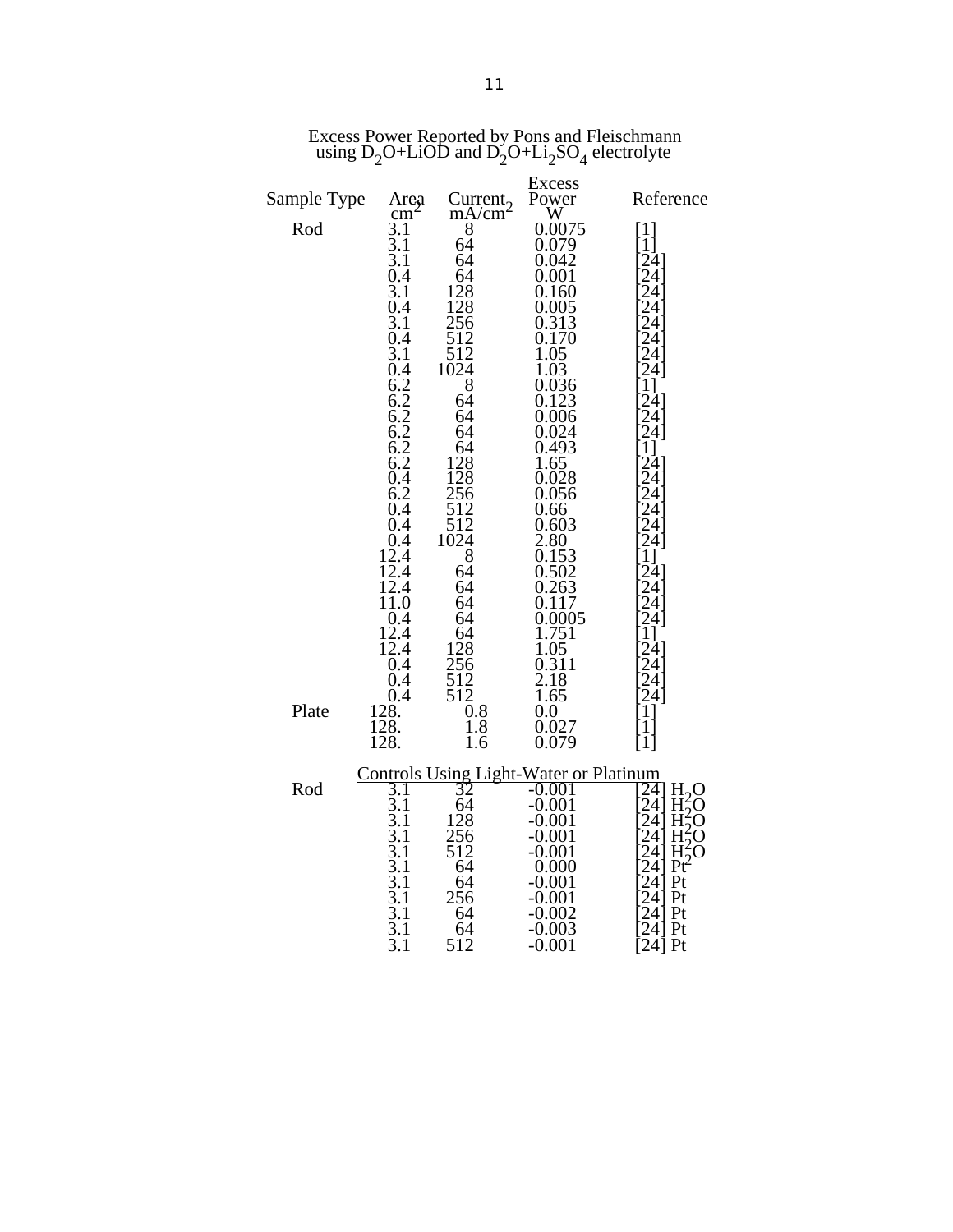**EXCESS POWER (W/cm )** EXCESS POWER (W/cm



 Figure 5. A comparison of power production as a function of applied current density. The line shows the upper limit of all reported values, some of which are off the graph.

**2.2 QUESTION 2 :** Can prosaic sources of chemical energy be ruled out?

The hard-to-accept claim for a nuclear source is based, in part, on the belief that observed energy production exceeds any known chemical source. Therefore, the potential chemical sources must be examined. Before discussing this subject in detail, the reader should realize that a typical cell contains very few chemical components, all of which are stable with respect to each other. A chemical reaction can only be initiated by applying an electric current, a process which uses energy. Only after the water has been split into deuterium and oxygen can chemical reactions occur. This process causes several chemical reactions, including an uptake of deuterium by the palladium and slow deposition of lithium and platinum on the cathode surface. Each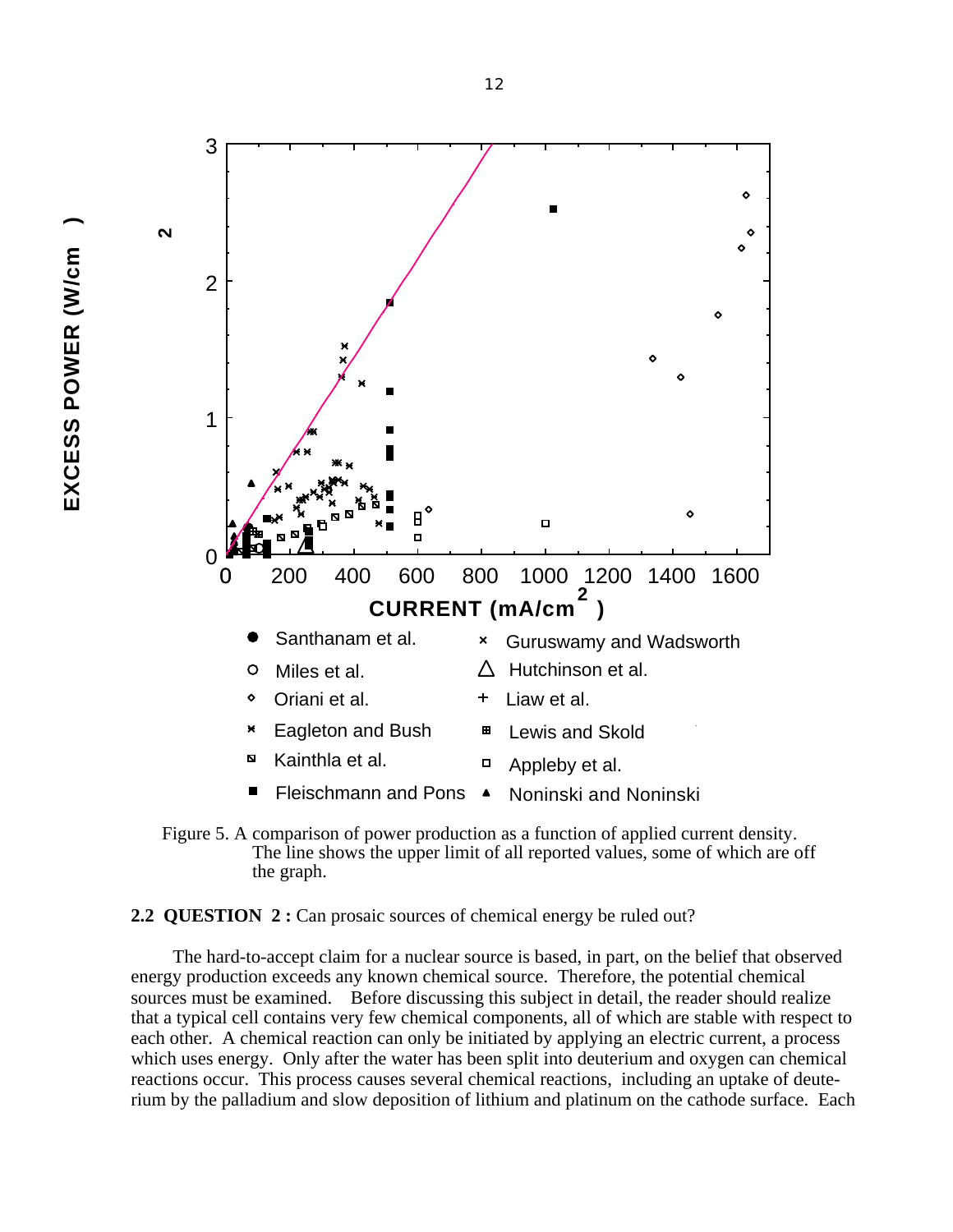of these reactions involve very little energy. Strain energy accumulates in the palladium and small amounts of reaction products such as  $D_2O_2$  can accumulate in the solution under proper conditions. These processes have the potential to store energy within the cell. Only release of stored energy can be used to explain the anomalous energy, which appears after many hours of electrolysis.

The magnitude of such processes was addressed in several papers. Kainthla *et al.*[37] discussed eight possible sources, including recombination, which has been already discussed above.

 The other sources are the energetics of PdD formation, the energetics of PdLi formation, and energy accumulation as stress. Each of these was found to be much too small to account for even the smallest reported excess energy. Handel[38] proposed that heat could be pumped into the cell by a temperature gradient operating between the anode and cathode lead wires, *i.e.* a Peltier Effect. Two problems exist with this explanation. A significant temperature difference seldom exists between the two lead wires and the necessary difference between the Peltier coefficients of the wires must be unreasonably large to produce an observable effect. Most people use platinum for both wires, which would have a zero difference in the Peltier coefficient.

Balej and Divisek[39] compiled all necessary thermochemical values and calculated the energy involved in electrolytic formation of -PdD. Measured energy using inert palladium is consistent with these values,[18] as is true of all negative studies. Berlouis *et al.*[40] reported a direct measurement of the heat of dissociation of  $PdH<sub>0.9</sub>$ , formed by electrolysis, using thermal analytical techniques. The result is consistent with values obtained by using other techniques. Consequently, no anomalies have been found in the energetics of -PdD. However, it is possible for an unknown compound to form which, when decomposed, could give off the observed energy. While such a compound has been sought, it has not been detected. In addition, such a material would have to be able to store hundreds of megajoules of energy in the few grams of palladium normally used. If this were the energy source, the material would have an energy density greater than the most powerful chemical explosive. This conclusion, if true, would be as important as a nuclear source.

Mills and Kneizys[41] have proposed formation of the hydrino[42] atom as the source of energy. In this model, the electron of deuterium is caused a shift in to a lower level below the conventional ground-state with release of energy. The resulting shrunken atom is able to diffuse out of the cell without reacting with oxygen, hence does not accumulate. This explanation is not consistent with experience, because a closed, sealed cell containing a recombiner would then experience a steady accumulation of oxygen during excess energy production, a condition which is not observed.

# **2.3 QUESTION 3:** Have other people replicated the claims using sufficiently stable and accurate calorimeters?

Of the more than fifty reports of excess energy, a few of which are shown in Figure 5, the work at Stanford Research International (SRI) [43] is the most complete and accurate. Initially, this work was funded by a \$6 million grant from the Electric Power Research Institute (EPRI). After this program was terminated, work was continued by IMRA, Japan at nearly the same level. Now a very small effort is being funded by the U. S. government. Over the course of this study, several designs of flow-type calorimeters were used. These share the following features:[44]

1. The cells are sealed and contain a recombiner. As a result, no gas leaves the cell. Therefore, uncertainty in the amount of recombination is not an issue. Successful action by the recombiner is monitored using different methods including the change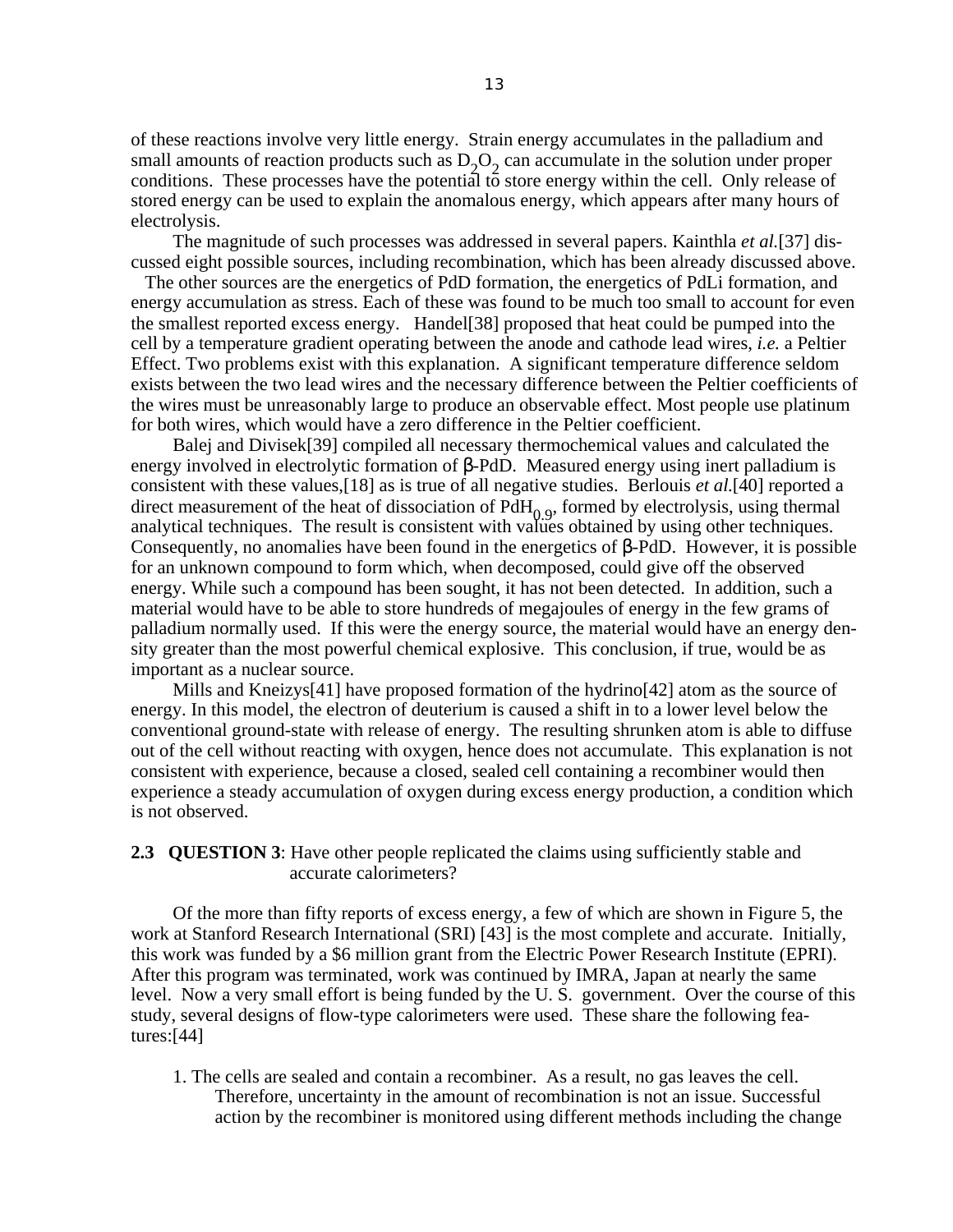in gas pressure.

- 2. The cells contain a heater which maintains a constant inner temperature.
	- Power to this heater is adjusted to compensate for any change in power production within the cell produced by electrolysis or by anomalous processes. This heater is also used to determine whether the power measurement, based on the flow rate and temperature change of the cooling fluid, is accurate. A sensitivity of better than  $\pm 0.01$  $W \left( \pm 0.1\% \right)$  is claimed.
- 3. The electrolytic cell, its surrounding heater, and the cooling-fluid channels are all contained within a silvered, evacuated dewar in order to isolate them from the environment.
- 4. The whole assembly is immersed in a fluid bath which maintains a constant environment of  $30\pm0.003^{\circ}$ C. This bath is also the source of cooling fluid. Consequently, most studies are done at a constant temperature of 30°C.
- 5. A constant flow pump is used to circulate cooling fluid. Flow rate is checked periodically by weighing the fluid. Better than 98% of power produced within the cell is captured in this fluid.
- 6. All aspects of the measurement are under computer control, which provides continuous monitoring, and redundant RTDs are used for temperature measurement.
- 7. The deuterium content of the palladium cathode is determined by measuring its change in resistance.
- 8. Most studies involve a similar calorimeter containing an inert cathode as a reference. Both calorimeters are run electrically in series and measurements alternate between the two systems using the same voltage and current meters.

Flow calorimetry is relatively simple and suffers from fewer errors compared to the isoperibolic method used by other people, as well as by P-F. Only four physical measurements are required. The applied power is determined by measuring applied voltage and current at the isothermal boundary, and the released power is obtained by measuring the flow rate and the temperature change of the cooling fluid. Internal temperature gradients are not important, stirring is not an issue, and uncertain recombination is not a source of potential error. Only unexpected changes in the measuring systems can introduce error. McKubre *et al*. have demonstrated their instruments to be stable and accurate through years of use.

On the other hand, an evaluation of this study can assume prosaic errors which might have been overlooked in spite of this experience, as several skeptics have attempted to do. Two possibilities will be examined.

1. The location of heat production within the cell might change and this change might allow a different fraction of the produced energy to be captured by the cooling water.

This assertion can be answered in three ways. First, less than 2% of the heat is missed by the cooling water. Any change in internal conditions would only impact on this small residual. Even if the total amount of residual should change, insufficient error is created to account for the observed anomalous energy. Second, the proposed effect was studied by placing a heat source at different locations. No effect was observed.[45] Third, no mechanism exists in the cell to allow the source of energy to change location. The suggested shift in recombination from the recombiner to the electrode surface would not allow a significant change to take place as has been discussed above.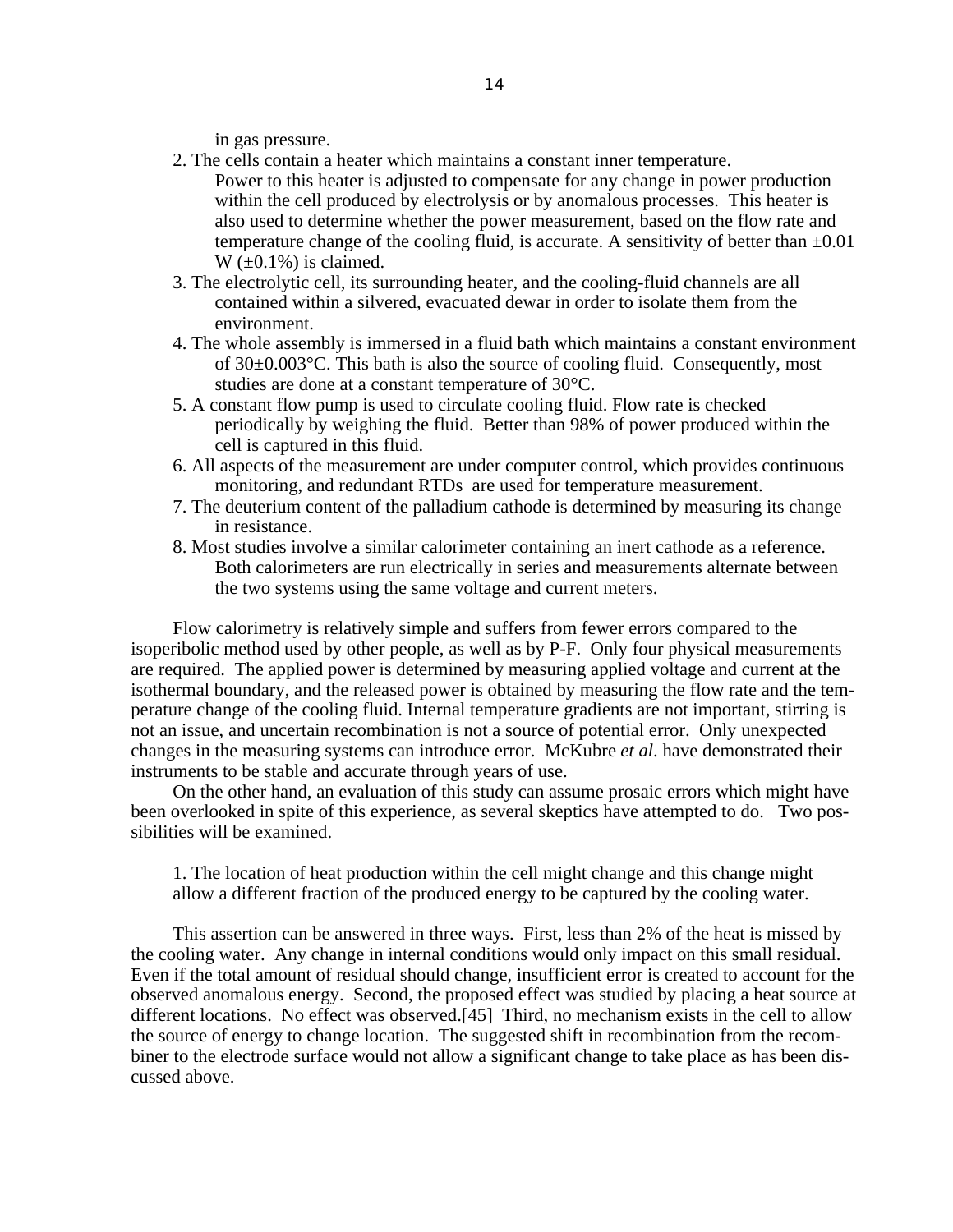2. The voltage and current might be occasionally incorrectly determined because rapid fluctuations might be introduced by bubble action. These variations are proposed to be missed by the DC circuitry.

If some fraction of the AC component were to be ignored by the measuring circuit, the effect would be complex.[46] At constant current, a reduction in apparent current would cause the voltage to rise in an attempt by the power supply to restore the set current. This would cause power applied to the cell to increase and this increase would be seen as excess energy. If, in addition, the measured voltage were lower than the actual voltage of the AC plus DC voltage component, the result could be interpreted as additional excess power. Studies by the author found a typical cell to have a maximum AC component of about 50 mV. Assuming all of this is missed by the measuring circuit and the applied current is 3 A, the maximum apparent excess power would be 0.15 W. This value is small compared to power measured when 3 A was applied to the quoted studies. Many studies that use small samples do not even reach this level of current. However, it is impossible to know just how this one experience might apply to all studies, because all reported data are found to become more scattered as applied power is increased. This scatter is caused by variations in the measured voltage and in temperature within the electrolyte. While these variations appear to be random, they might cause a net shift in conditions so as to be misinterpreted as excess energy. If this were the explanation, it seems unlikely that apparent anomalous heat would be reported by so many investigators using different measuring circuits, applied current, and calorimeter designs. Furthermore, this effect would not be sensitive to the nature of the palladium cathode as anomalous energy is found to be. Such an effect in the SRI studies would be observed in the reference cell as well as in the active cell. No such error was detected in this study. While these considerations do not fully answer the question, they do reduce the likelihood of this being the total explanation.

Another way to judge whether this study is observing a real phenomenon is to determine whether patterns of behavior associated with anomalous energy production are also seen by other workers. Five significant patterns have been observed.

- 1. The D/Pd ratio must exceed a critical value.
- 2. The current must be maintained for a critical time.
- 3. The current density must be above a critical value.
- 4. Inert palladium can sometimes be activated by adding certain impurities to the electrolyte.
- 5. The effect occurs in only a small fraction of samples but more often in certain batches than in others.

Each of these claims is consistent with other studies when the necessary measurements were made. Consequently, many studies not only support the claims of P-F but the same observed patterns of behavior also have been reproduced. Let's examine each of these patterns in more detail.

### **1. The D/Pd ratio must exceed a critical value.**

Before examining the data, it important to realize that a reported D/Pd ratio is, in every case, an average value for the entire sample. This average is sensitive to the size and shape of the sample, because the deuterium content is not uniform within the material. Edges of plates and ends of rods will experience a lower deuterium content than regions remoted from these loss sites. All else being equal, wires will have a higher average composition than do plates. In addition, the method used to determine the average composition will influence the observed value. Therefore, comparison between absolute values is not possible, only trends in behavior can be compared.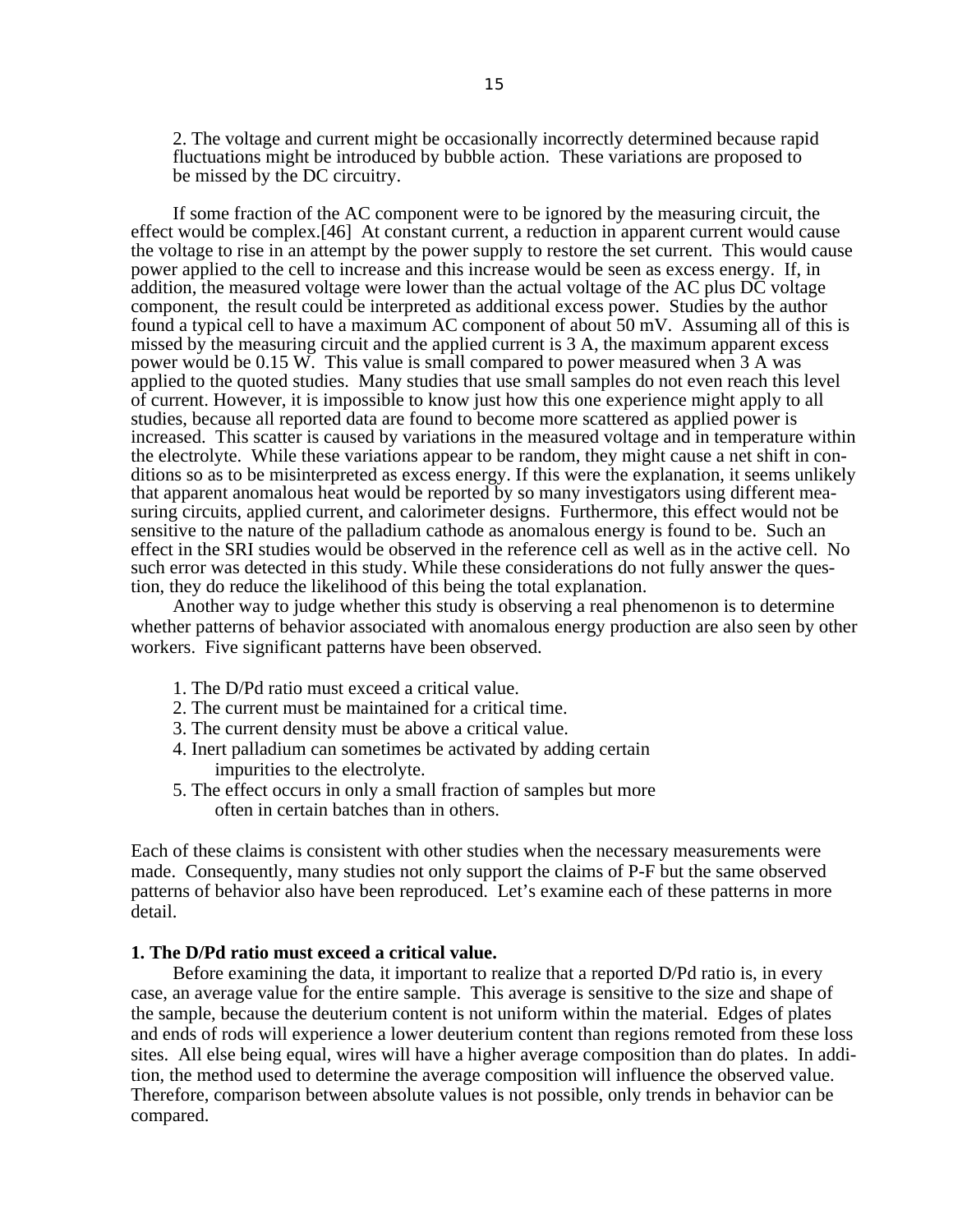Figure 6 shows the relationship between excess energy and composition for a wire sample studied at SRI. After examining 214 wire samples which gave 177,640 hours of data, McKubre *et al.*[47] report that when excess power was measured, it was detected every time when the cathode achieved a loading of D/Pd 0.95. It was detected approximately half the time when D/Pd was between 0.90 and 0.95, and only one time when D/Pd was below 0.90.

The behavior of several plates studied by Hasegewa *et al*.[48] in Japan is shown in Figure 7. An earlier study by the same group[49] using wire can be seen in Figure 8. Other workers have shown the same effect but not in as much detail. For example, Storms[50] studied a collection of plates supplied by IMRA Japan and found excess energy production when the average composition exceeded a D/Pd of 0.82. However, some samples are occasionally found to achieve high compositions without producing excess energy. Further study[25] showed surface composition to be the important variable and this quantity was not always directly related to average bulk composition. In addition, deposition of certain impurities into the surface is also thought to be required before a sample can become active.

Because evidence for anomalous behavior is only seen at isolated and scattered spots on the surface, the highly variable nature of the relationship between average composition and heat production apparently is caused by the well known, highly variable nature of a palladium surface. Clearly some pieces of palladium contain more active regions than do others, thus the lack of consistency in the measurements.



**Figure 6.** Typical effect of average bulk composition of a wire on the production of excess energy. Data was obtained at SRI using a flow calorimeter. Composition is based on changes in resistivity.

### **2. The current must be maintained for a critical time.**

Every investigator reporting success using paladium has found a long delay between appli-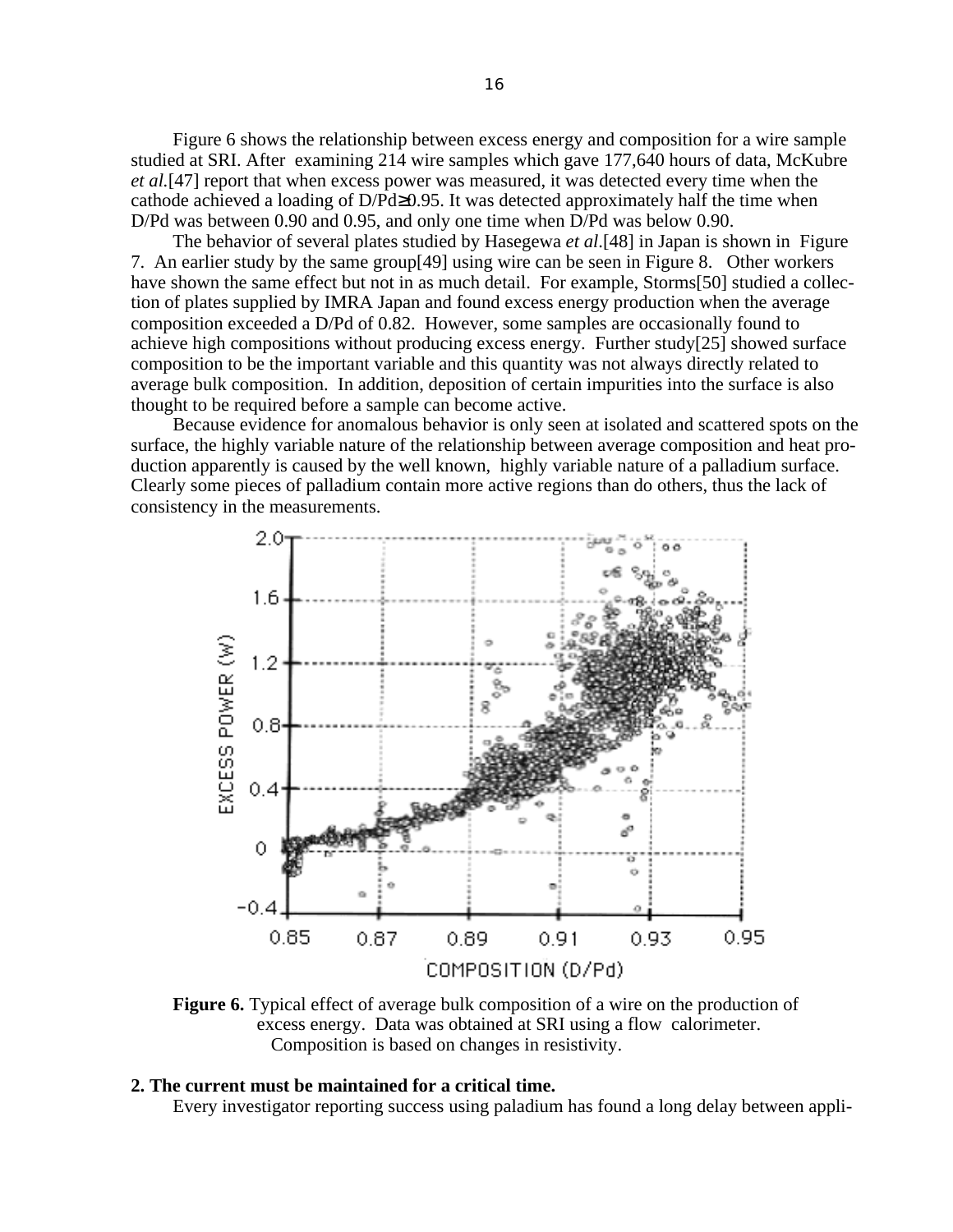cation of current and onset of excess energy. This delay can range from a few hundred hours to months. The delay is much longer than the time needed to form the palladium-deuterium compound. During most of the time, the composition will slowly increase as various elements are slowly deposited on the surface. These elements, which include lithium and platinum, along with a steady flux of deuterium which diffuses through the surface, cause a slow change in surface properties. This change has been found necessary to produce conditions which proceed excess energy production. An example of a steady growth of excess heat production is shown in Fig. 9.

Skeptics have attributed this delay to the time required for the characteristics of the calorimeter to drift, thereby indicating an apparent excess when none actually exists. This criticism has been addressed by frequent calibration. While some drift is typically found, it is not sufficient to explain the reported excess energy.

### **3. The current density must be above a critical value.**

Figure 5 compares many studies, some of which show a clear relationship between applied current density and heat production. In addition, an example obtained by McKubre *et al.* is shown in Figure 10. Similar studies by Storms [50] and by Hasegewa *et al.*[48] are shown in figures 9 and 11, respectively. Indeed, even P-F mentioned this behavior but their advice was largely ignored by those who suffered failure.



**Figure 7.** Effect of the average bulk composition of plates on excess power as reported by Hasegewa *et al.* (IMRA, JAPAN)

What prosaic process could cause the apparent excess energy to rise as applied current is increased?

Increased current has three major effects. It increases the AC component being measured in the DC current and voltage, increases the number of bubbles, increases the amount of energy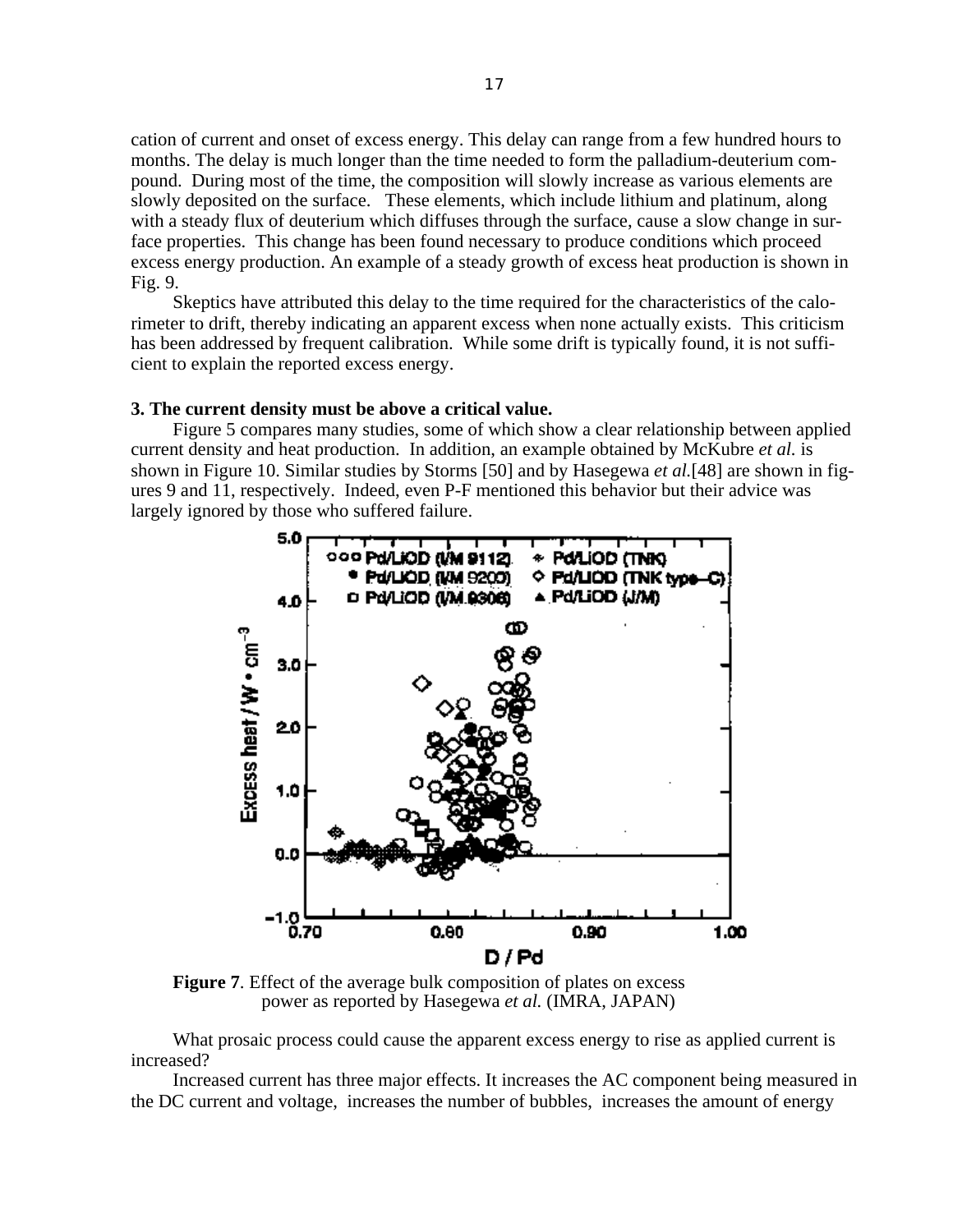being dissipated by the cell, and increases the chemical activity of deuterium at the cathode surface. The effect of an error in the measured current and voltage has been discussed above.

Increased bubble production will cause increased mixing. For those studies using an isoperibolic calorimeter, this can only have a minor effect as explained above. Flow-type calorimeters would not be affected at all.

Increased production of heat could have an effect if the calibration constant were not constant, but changed as the electrolyte temperature changed. Failure to recognize this nonlinear behavior could produce an error at temperature or current extremes. The author has seen this behavior after the current was applied to an isoperibolic calorimeter for a long time. Apparently, the path for heat loss can change, thereby changing the behavior of the calibration constant.



Figure 8. Effect of average bulk composition on production of excess power using palladium wire.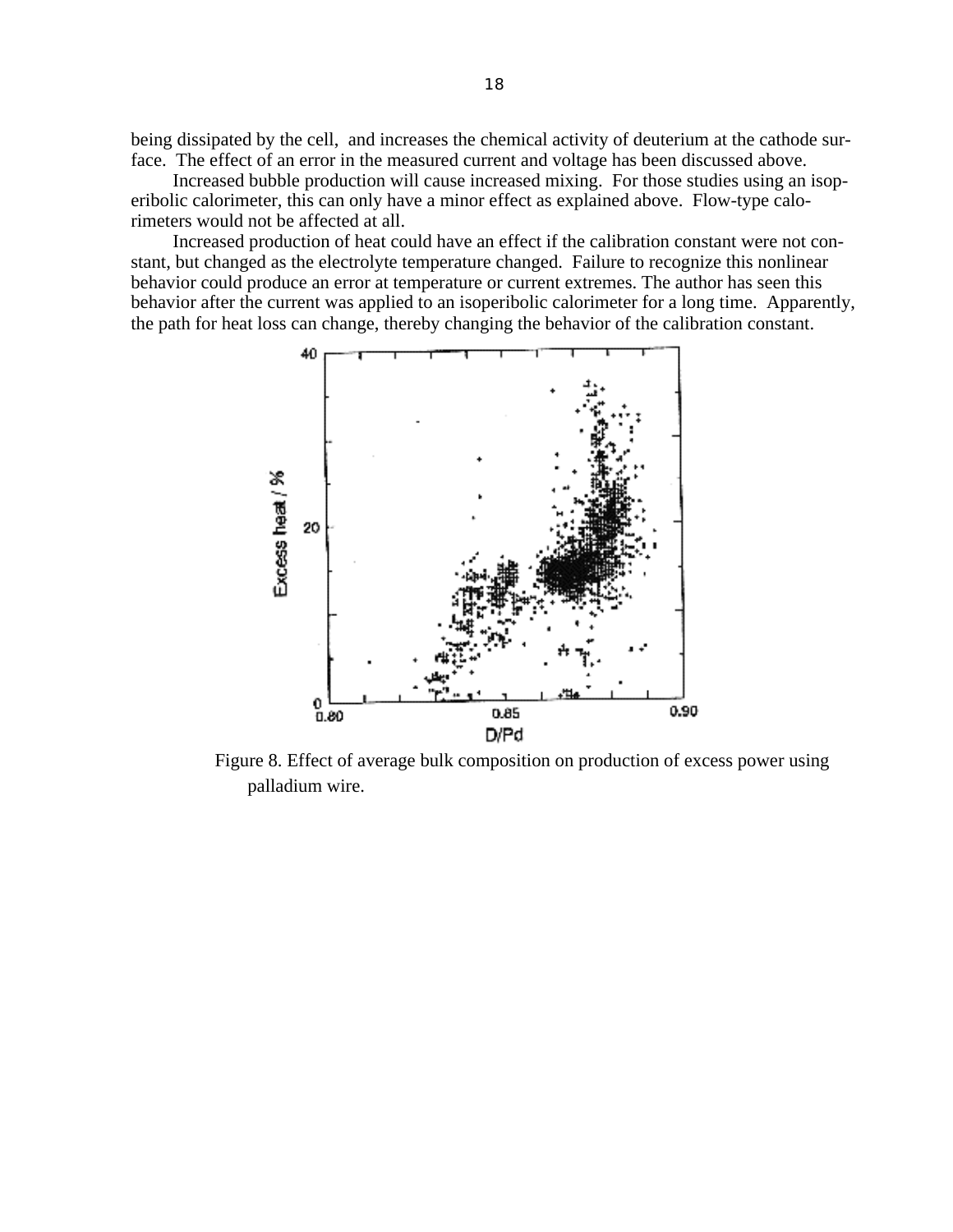

EXCESS POWER, watt **EXCESS POWER, watt**

Figure 9. Excess power as a function of applied current shown after various times. The plate had an area of 4 cm<sup>2</sup>.



Figure 10 Typical effect of applied current on the production of excess power based on work done at SRI. The critical current varies between samples with a typical value being near  $250 \text{ mA/cm}^2$ .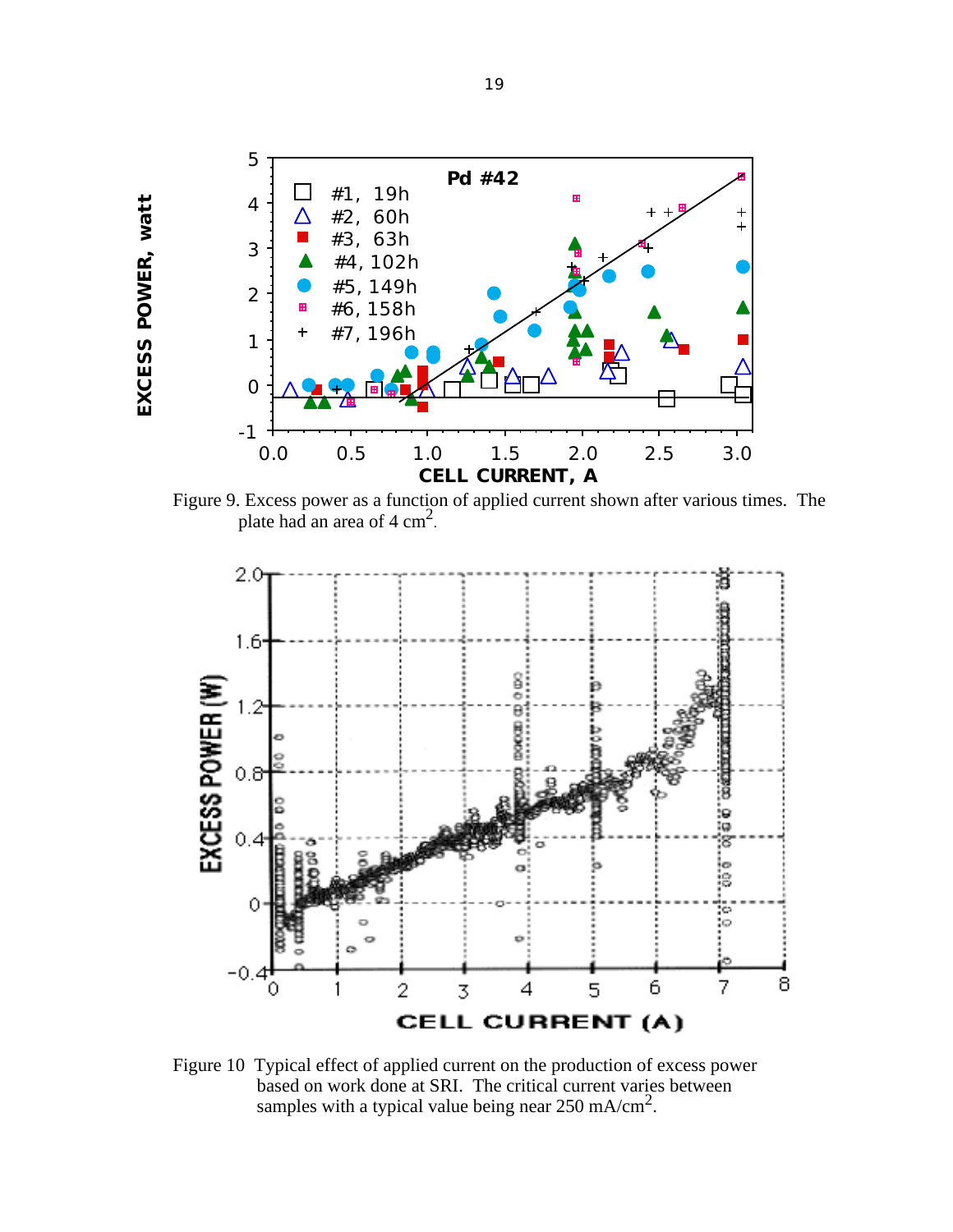However, the effect is small, causing less than a 0.5 W error. Repeated calibrations, as is done in many studies, would reveal the problem. This effect would not apply to a flow-type calorimeter such as used by McKubre *et al*. because such calorimeters are largely immune to where heat is being produced within the cell.

# **4. Inert palladium can sometimes be activated by adding certain impurities to the electrolyte.**

McKubre *et al*.. and others have found that excess energy cannot be produced using a Teflon cell unless impurities are added. Powdered glass and aluminum metal have been found to work. These materials provide elements which electroplate on the surface, thereby allowing a higher surface composition to be achieved. The exact mechanism is still unknown although deactivation of those active sites which permit deuterium loss by  $D_2$  gas formation is proposed as the mechanism. Most people use a Pyrex container which offers the needed impurities because of chemical attack by the alkaline electrolyte.

### **5. The effect occurs in only a small fraction of samples but more often in certain batches than in others.**

Only a few organizations have the funding to allow many samples to be investigated for heat production. SRI [51] studied 176 samples with 19 giving excess energy. However, many of these studies were for the purpose of learning how high loading could be obtained rather than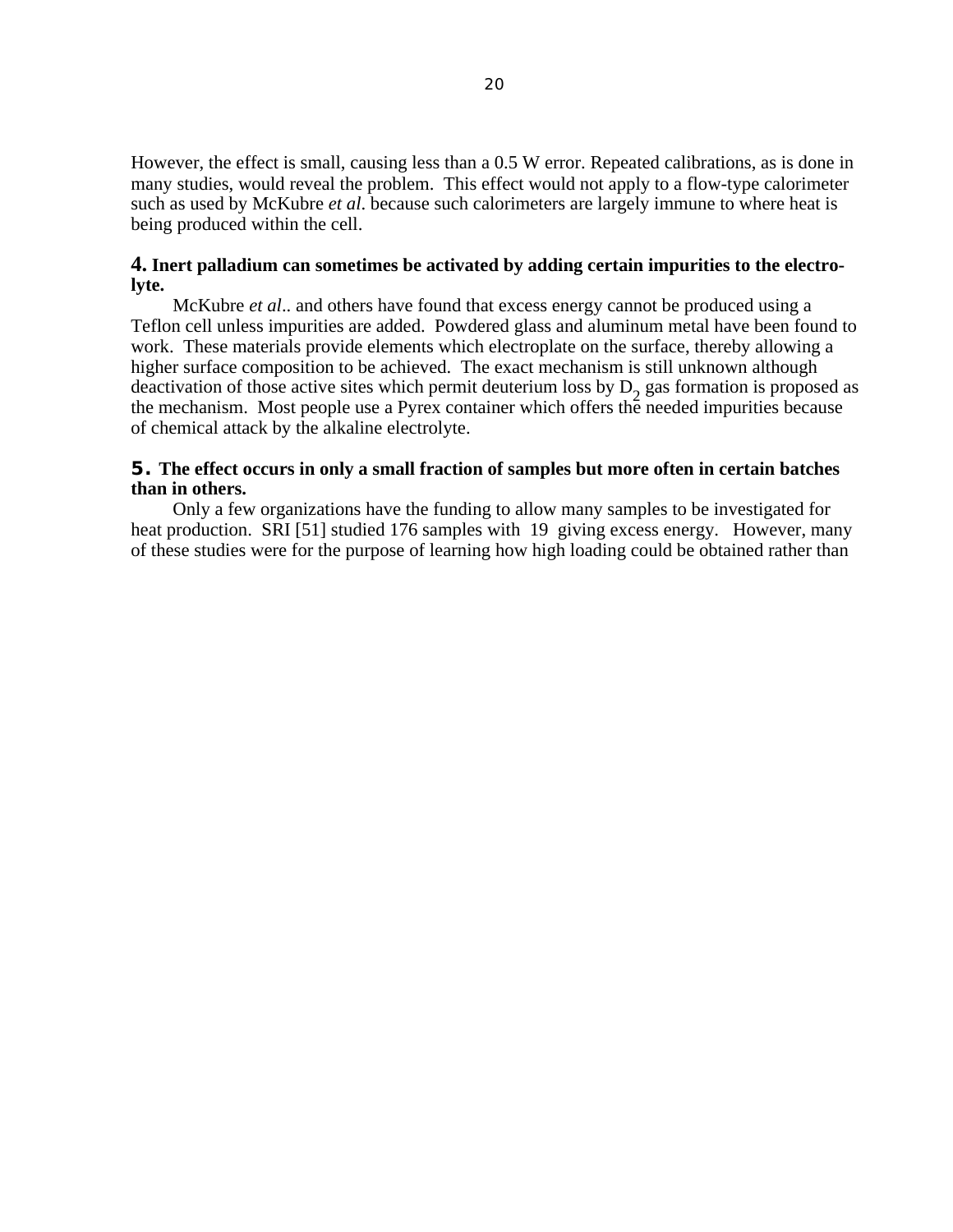

**Figure 11**. Effect of applied current on excess power shown by Hasegewa *et al.*[48]

seeking excess energy. The successful samples correlated to a high degree with the average composition and many came from the same batch.

Takahashi [52] reports studying twenty plates, only three of which gave excess energy in the 3-5 watt level. Both Storms[53] and Kobayashi *et al.*[54] were able to replicate excess energy production using material from the same batch of palladium which produced excess power for Takahashi. Ota *et al.* [55] studied 79 samples over a nine year period and found fourteen to give less than 0.25 W, 5 to give power between 0.25 W and 0.50 W and only three to produce greater than 0.50 W. The rest showed no sign of excess energy. Storms studied fourteen plates and found only six that produced excess power in the 1.1-4.5 watt range. The effect correlated with the amount of cracking experienced by the samples and the average composition. Miles *et al.*[56] found that 20% of their samples gave excess energy with a high fraction coming from a few batches.[57] The results are listed in Table 2. Those samples containing boron or cesium produced a high success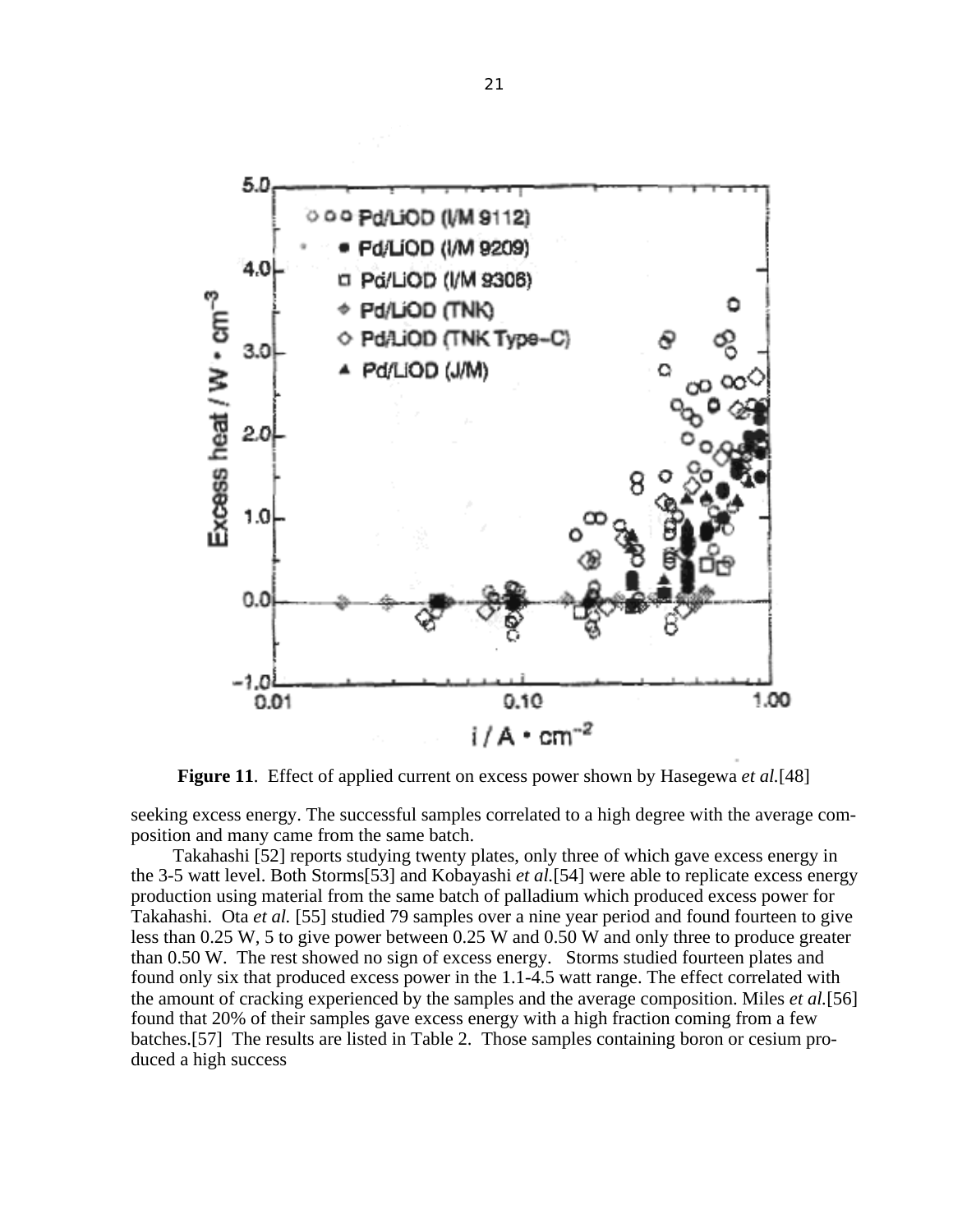| SOURCE                  | <b>EXCESS ENERGY</b> |                |
|-------------------------|----------------------|----------------|
|                         | <b>Success</b>       | Total          |
| <b>Boron Containing</b> |                      |                |
| Samples made at NRL     |                      |                |
| J-M Pd                  | 15                   | 26             |
| NRL Pd                  |                      | 6              |
| WESGO Pd                |                      |                |
| NRL Pd-Ag               |                      | 3              |
| <b>IMRA Pd-Ag</b>       |                      | $\overline{2}$ |
| Pd-Cu                   |                      |                |
| Pd-Ce                   | 2                    | $\overline{2}$ |
| Co-deposition           |                      |                |

# **TABLE 2**

J-M: Johnson and Matthey Company NRL: Naval Research Laboratory IMRA: IMRA Japan Co-deposition: Pd plated from solution during heat measurement WESCO: A secondary supplier used early in the work

rate, while other samples and alloys were frequently dead. It is important to note that all samples supplied to Miles by P-F produced excess energy. In addition, a sample which was found to produce excess energy at China Lake (U.S.) also produced excess when it was studied at the NHE Laboratory in Japan.[58] Thus, once again, the effect could be duplicated when the same material was used.

This effect is attributed to the variable nature of palladium metal, especially because certain batches give a very high success rate. However, the behavior can also be explained by assuming poor stability in the calorimeters used, thus the insistence by critics that blank, control cells be studied. Unfortunately, no one working in this field has had funds to support an extensive study of blank cells, although most workers have studied a few such samples. Such blanks normally use platinum in place of palladium and  $H_2O$  in place of  $D_2O$ . When blank cells were studied, no excess energy is reported.[59] Many skeptics discount this claim by not trusting the experimenters to objectively evaluate the results or they attribute the claimed excess power to chance variations in the measuring system.

#### **2.4 QUESTION 4: Have the reasons for success or failure been discovered?**

The above requirements provide many avenues for failure. Success, first of all, requires palladium which is able to achieve a critical composition at the surface.[60] The average bulk composition is only important because it is required to support this high surface composition. Unfortunately, most palladium forms cracks when it loads with deuterium so that the deuterium escapes faster than it can be delivered.[50] Only a small fraction of available palladium does not show this behavior. Second, the heavywater must be free of normal water to prevent deuterium in palladium from being diluted by normal hydrogen.[61; 62] Because heavy water quickly picks up normal water from the air, it can easily become diluted and made inactive.

Once potentially active palladium has been acquired[63], it must be handled correctly. This includes making sure the surface is free of finger prints and other contaminants as well as scratches. Annealing must be done in a very good vacuum to prevent formation of even a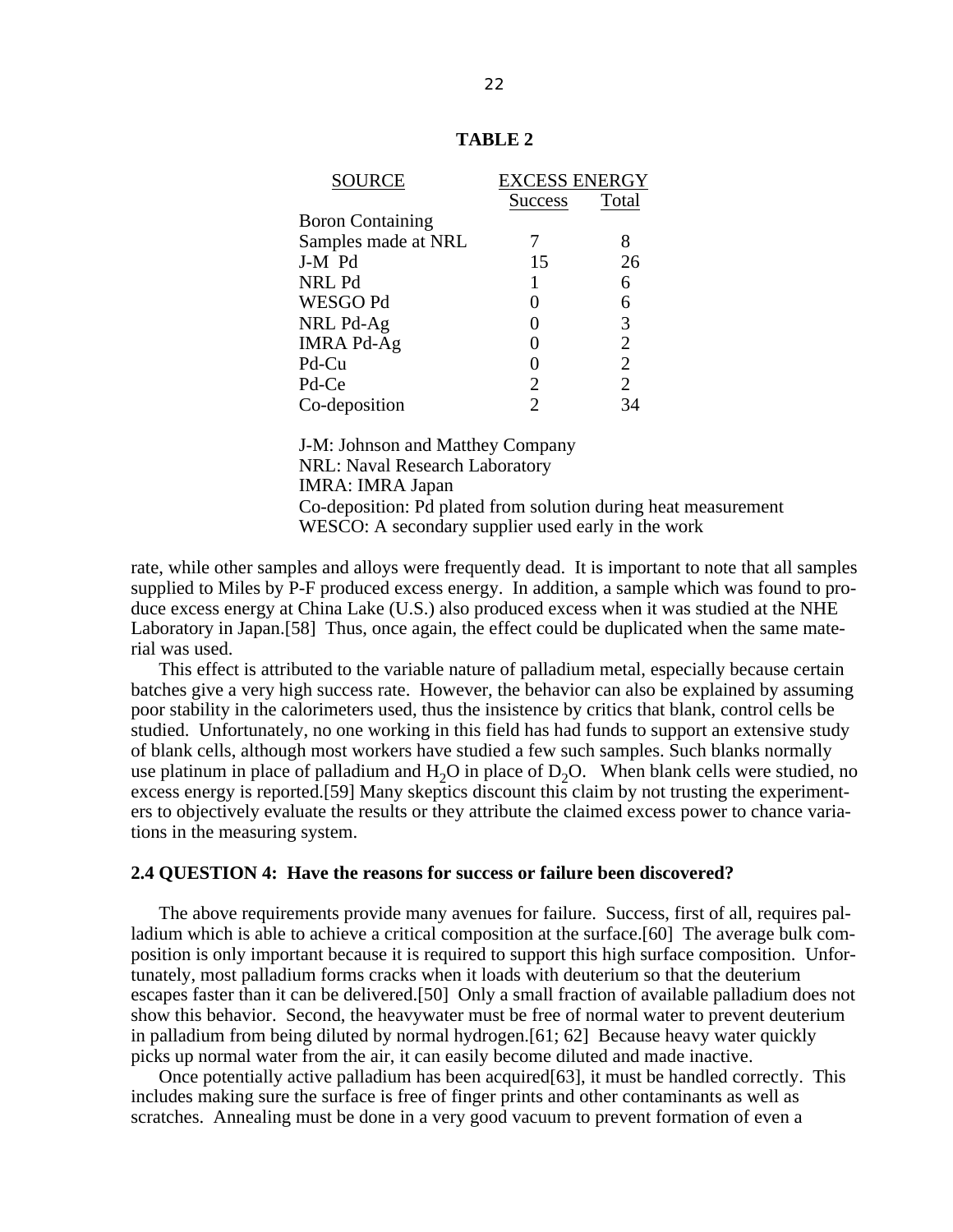monolayer of surface impurity. The ease with which palladium can suffer surface contamination is one of the important problems which is frequently overlooked. Crystal size is also thought to be important, a property which is strongly influenced by annealing. Treatment with Aqua Regia is sometimes needed to remove unavoidable surface films. After these pretreatments, the material must be subjected to proper loading conditions. Applying only a small current for the first several days improves the chance of reaching a high composition. Only after the composition has been achieved at stable value should the current be increased into the critical range. Too fast loading or premature application of high current can produce cracking, followed by immediate loss of deuterium.[51; 64] Palladium is much more sensitive to how it is treated than most people realize.

These requirements were not known by most early workers in the field, hence success was more a matter of luck than skill. Even now, many attempts to duplicate the claims do not apply these lessons. Unless this experience is applied, a failed effort cannot be claimed as a true duplication.

### **3.0 NUCLEAR PRODUCT PRODUCTION**

Profs. Pons and Fleischmann proposed that the source of energy was nuclear fusion. This explanation was quickly rejected when the expected high neutron emission was found to be absent. Tritium production would also be expected. This product has been detected occasionally at significant levels, but the amount does not account for the observed energy. Clearly, anomalous energy is not a product of a conventional fusion reaction, nor does it show the behavior found during "hot fusion."

Nevertheless, anomalous emissions have been detected on numerous occasions, including neutrons, X-rays, -rays, charged particles, as well as radiation from radioactive products. While such radiation along with production of radioactive and nonradioactive products suggest anomalous nuclear activity, this paper will not attempt to assess these claims.

Helium is another possible nuclear product which can be produced by several nuclear reactions besides fusion. This element was looked for and found by numerous investigators in several different environments including in the gas[56; 65; 66; 67; 68; 69; 70], dissolved in the materials[71; 72; 73; 74; 75; 76; 77], and emitted as charged particles[78; 79; 80]. Naturally, not all studies are definitive and some failed to find helium when it was sought.

While these observations are suggestive, only two independent measurements have provided a quantitative relationship between anomalous power production and helium production rate. Both studies used all-metal systems and measured helium in the flowing gas generated during continuous electrolysis. Two different calorimeter types were used and the helium was measured at two different laboratories. These two studies are compared in Figure 12. Three conclusions can be drawn from the figure. First, the two studies agree very well, given the difficulty of the measurement. Second, the He/sec-watt values are largely independent of observed anomalous power, as would be expected if the two quantities are functionally related. Third, the average values are within a factor of 2 of being consistent with an energy of 24 MeV/helium atom, the value expected when 4He is occasionally produced by conventional fusion. In addition, Bush *et al.*[66] as well as Gozzi *et al.*[68] found helium to be released slowly and only after a delay. Consequently, some of the helium might still remain within the solid palladium deuteride, which was not analyzed, thereby making the data even more consistent with a conventional fusion reaction. During the study by Miles *et al.*[56], seven cells using pure palladium produced no detectable excess energy in addition to the six successful experiments. In each case, no helium over the background value was found in these cells. Thus, anomalous helium was found only when anomalous heat was detected. Only one cell, which used a Pd-Ce alloy, showed heat but no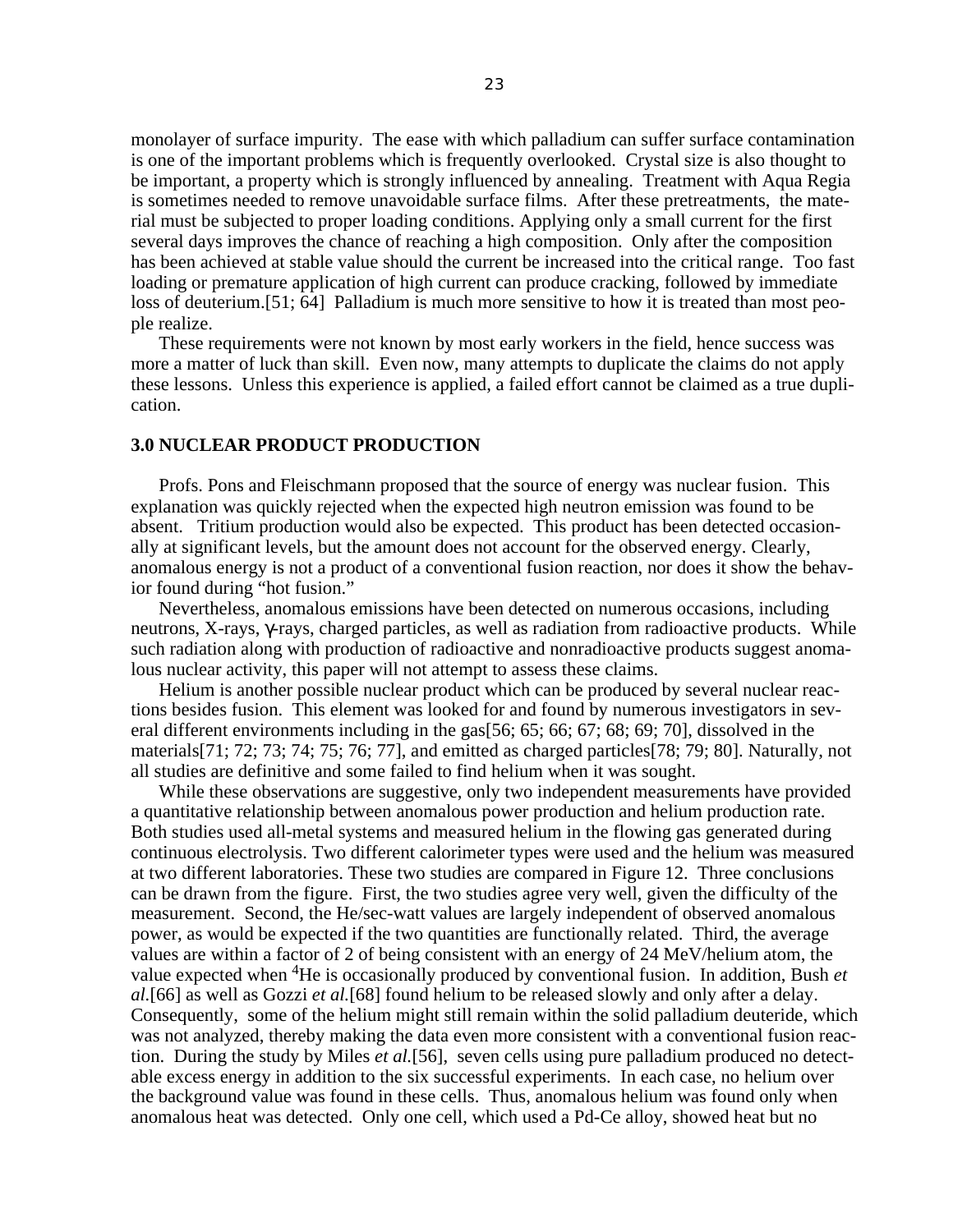helium. This result is strongly against chance alone.

When the helium producing branch of the fusion reaction has been previously observed using conventional fusion, a 23 MeV gamma emission has been detected. This radiation results because fusion of two deuterons produces only one product nucleus. Gamma emission is required to conserve momentum. Because this gamma energy is not detected during claimed anomalous energy production, most critics dismiss the claimed helium as being an artifact. The other two branches more frequently observed during conventional fusion are apparently not the source of significant energy in this environment. This distortion of expectations also adds to the skepticism.



**Figure 12.** The number of atoms of <sup>4</sup>He collected in a flask while the cell was being electrolyzed using the indicated currents. One sample contained 500 ppm boron and gave the same result as the other samples containing less than 10 ppm boron.

What could be wrong with the helium measurement which would justify this view?

1. The results are very scattered and represent a narrow range of excess energy and helium. An off-set error in both measurements could generate the proposed relationship.

Answer: Error bars are shown which reflect the expected chance variation including any bias. All of the points agree within their expected error. While excess energy has a narrow range of plausible bias, the helium values can, in principle, range over several orders of magnitude, depending on the care used. Yet, the helium values are well clustered.

2. The helium concentrations are very small and well below ambient helium concentrations in surrounding air. A small leak or direct helium diffusion might allow sufficient helium to enter the gas stream.

Answer: Metal systems were used which allow insignificant helium diffusion. However, certain gasket materials, including certain metals, allow diffusion of significant helium. This prob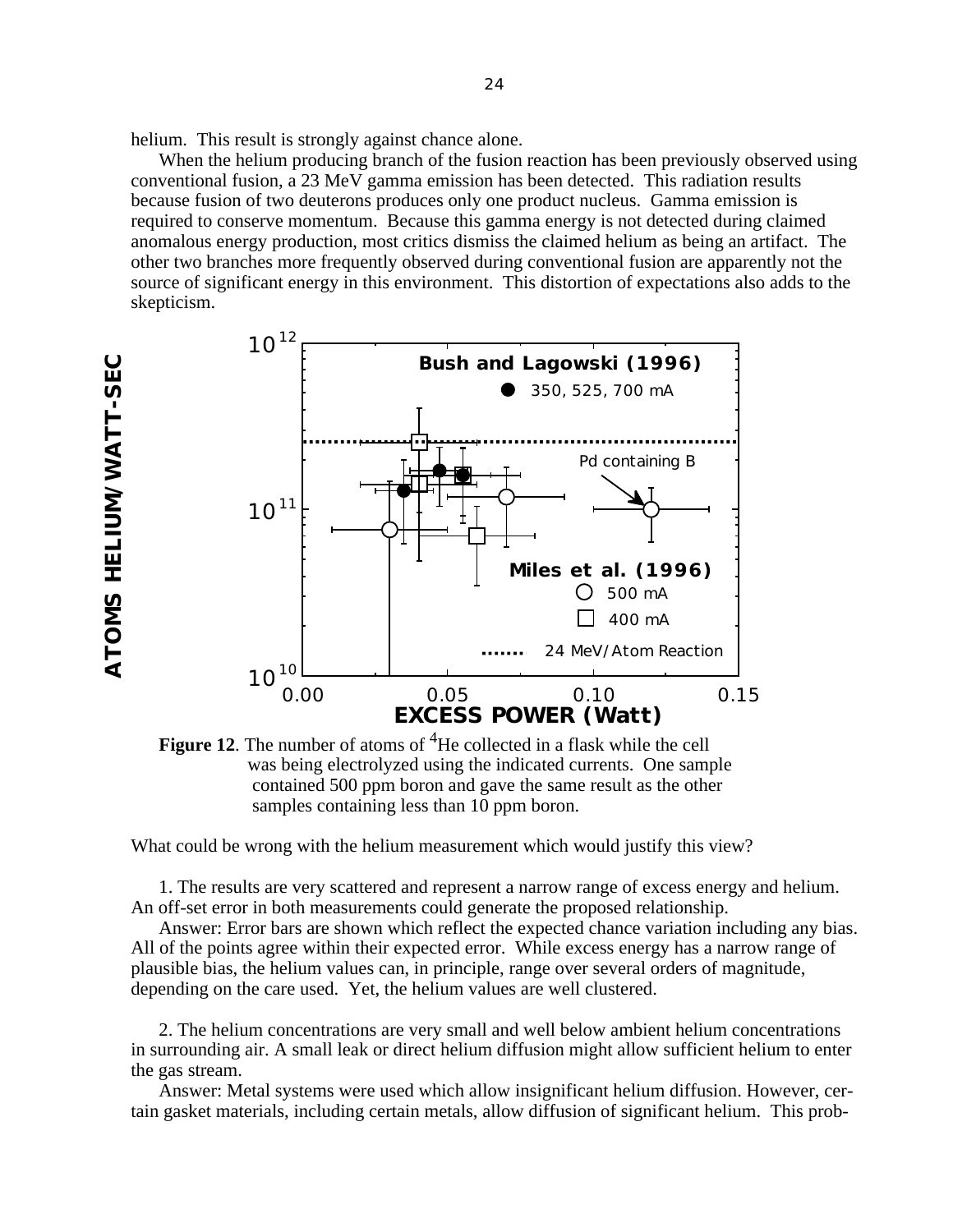lem was recognized and eliminated. Leaks would admit other elements such as Ar along with helium. When these gases were looked for in the mass spectrum, they were not found. In addition, leaks would be expected to be very erratic thereby leading to a very wide scatter in helium values. This kind of scatter is not seen.

3. The masses of  $D_2$  and He are so close that the variable presence of  $D_2$  could introduce an error in the He peak.

Answer: In each case,  $D_2$  was removed by an absorption trap and, in addition, the mass spectrometers were able to completely resolve the two mass peaks.

4. The excess energy measurements were done using inaccurate calorimeters. While anomalous energy might be real, its measurement during the helium studies might be faulty. Therefore, the claimed correlation may not be real.

Answer: The studies by Miles *et al.* were based on using a double-walled isoperibolic calorimeter that did not contain a recombiner. Although the amount of excess power is small, it is well within the claimed accuracy and stability of the device. In addition, failure to detect excess energy correlated with a failure to detect helium in six cells. In other words, when heat was present, helium was present, and when heat was absent, helium was absent. A very stable Seebeck-type[81] calorimeter was used during the work by Bush. Again, the claimed excess power was well within the sensitivity of the device.

### **4.0 ATTEMPTS TO FIND AN EXPLANATION**

#### 4.1 Basic Properties

Before an explanation is attempted, several basic properties of -PdD must be taken into account. The -PdD phase has a face-centered cubic structure (fcc) with deuterium atoms occupying random positions within the deuterium sublattice under ideal conditions. However, composition gradients, impurities, and dislocations make actual occupancy very nonrandom. These atoms are sometimes described as occupying octahedral positions. The lattice parameter vs composition extrapolates to 0.4084 nm with smaller values at lower compositions. [82] The lower limit of the phase is near  $PdD_{0.70}$ , depending on the temperature and applied  $D_2$  pressure, while the upper limit is near PdD<sub>1.0</sub> as all vacant positions become occupied. In addition to this nonuniformity in composition, palladium can also acquire many dislocations in the palladium sublattice, which can easily degrade to microcracks. These factors combine to make the material very nonuniform in all its properties.

 As deuterium content is increased, equilibrium pressure of deuterium increase, as shown in Figure 13.[83] The enormous pressure required to form the required large deuterium concentrations is the main reason these compositions are so difficult to achieve by electrolysis. Deuterium can readily leak out of the sample through the many cracks known to inhabit such material. Notice that pressure increases as temperature is increased, with no indication of a reverse temperature effect near  $PdD_{0.85}$  as proposed by Fleischmann, [84] to explain energy production at higher temperatures. Indeed, all available data as well as the theory of such compounds predicts that all compositions of  $-PdD$  will have a higher over pressure of  $D_2$ , hence lose deuterium, as temperature is increased. Consequently, either the improved excess energy production at higher temperatures does not take place in the -phase or the effect does not require a high composition at higher temperatures.

Occasional reports are published claiming average compositions in excess of  $PdD_{1,0}$ . [25; 85; [86] These high compositions are proposed to be caused by deuterium ions occupying tetrahe-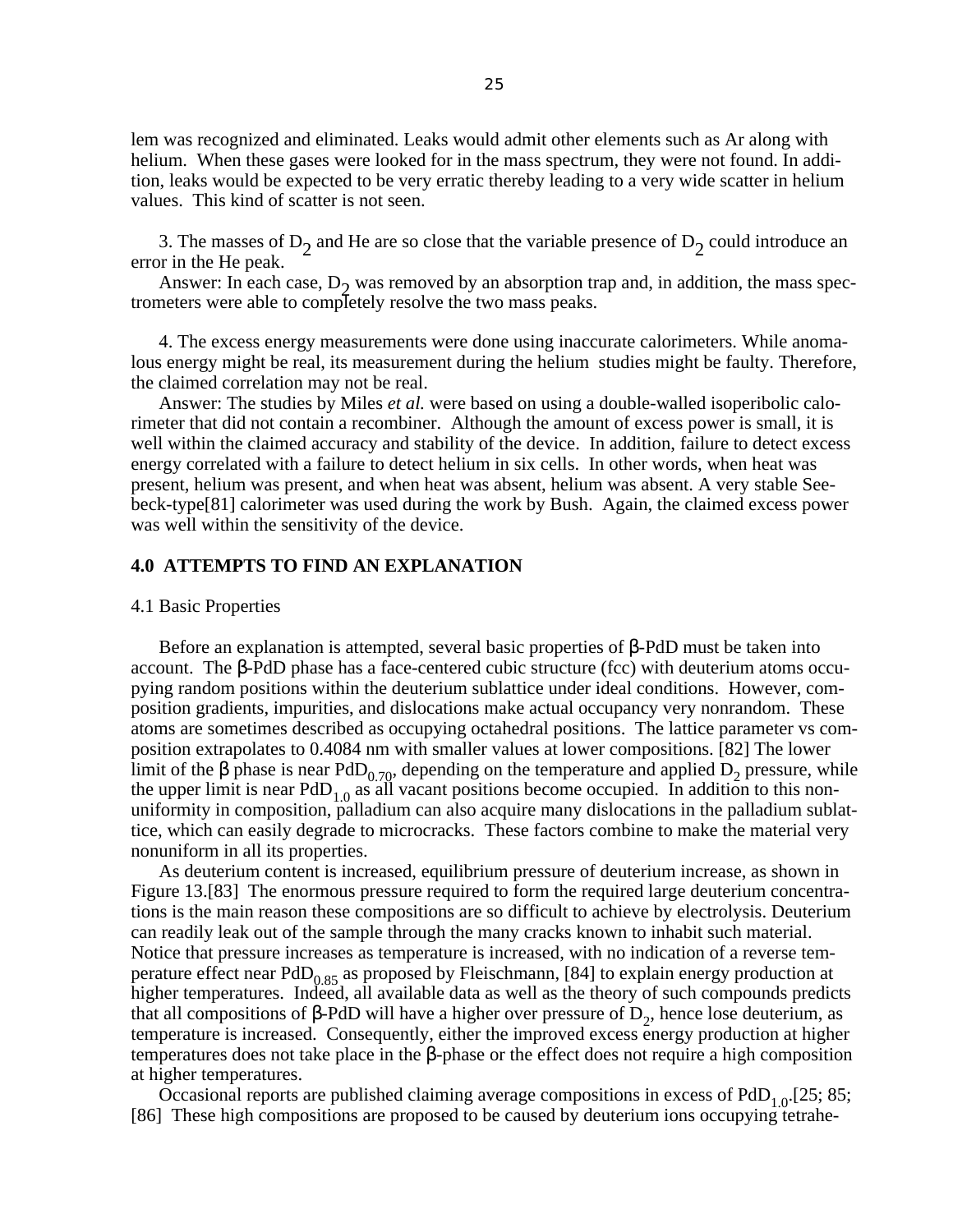dral sites[87] or by the formation of a new phase based on  $D_2$  ions occupying octahedral sites. [88] The latter explanation would imply a two-phase region between  $PdD_{1-x}$  and  $PdD_{2-y}$  where x and y are small unknown numbers. Recent measurements indicate that this high composition forms in the near surface region and is required before anomalous energy is detected. In brief, the nuclear reactions do not occur in -PdD, but in an unknown phase of higher deuterium content containing various impurities. Therefore all models which depend on the properties of pure

-PdD must be viewed with skepticism. This trans-beta phase, once formed, can be proposed to become more stable as temperature is increased, thereby explaining the claimed excess energy obtained at higher temperatures.



**Figure 13**. Equilibrium pressure of  $D_2$  as a function of composition at two different temperatures.

4.2 Requirements of a Theory

Theoretical objections to the claims are based on the following arguments as summarized by Huizenga<sup>[11]</sup> and many other skeptics: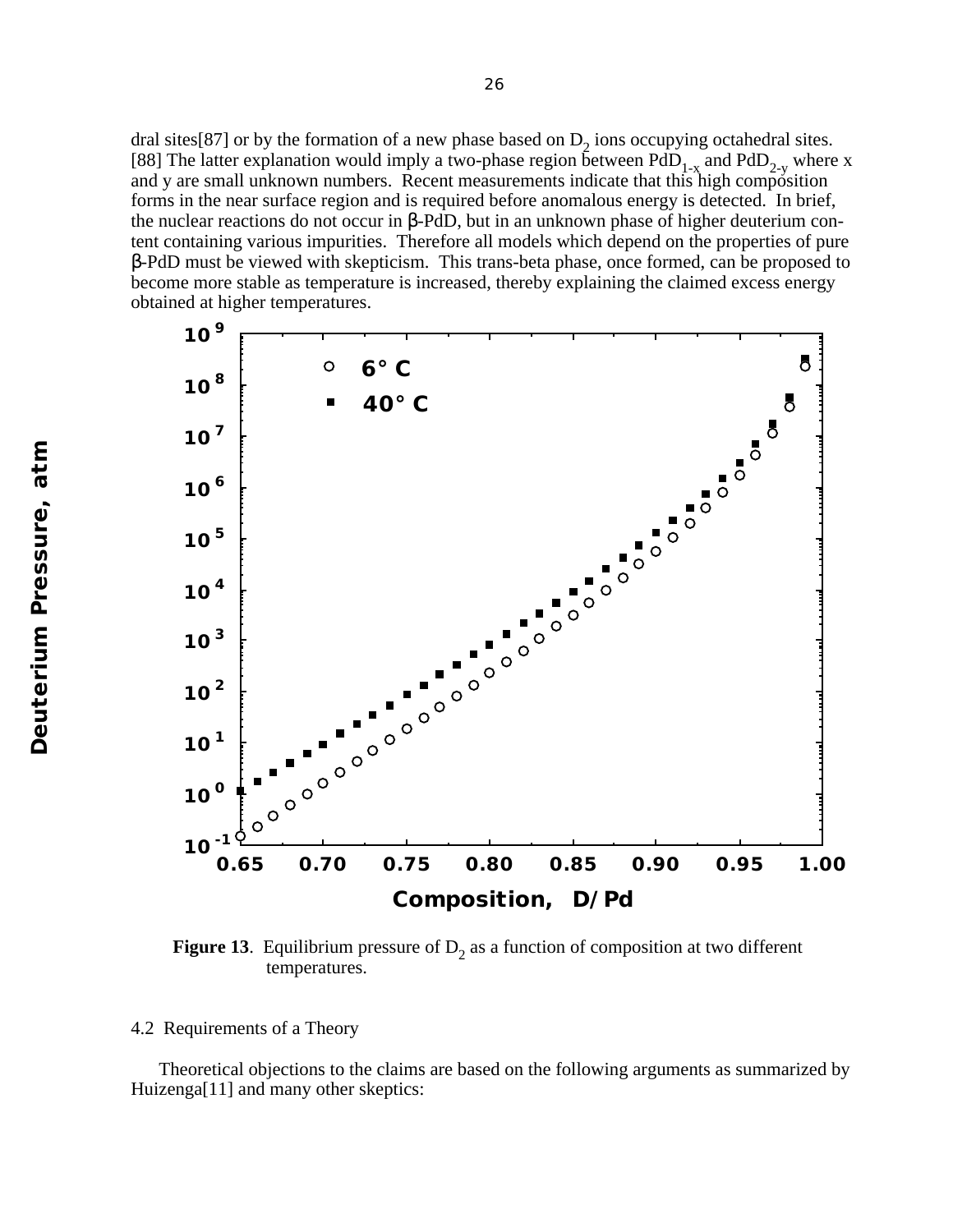- 1. The deuterium nuclei in PdD are not close enough to allow nuclear interaction.
- 2. Energy required to overcome a Coulomb barrier is not available in a chemical compound.
- 3. If a fusion reaction should occur, the nuclear products would be the same as those observed when fusion is initiated using high energy methods. These products are not detected with the expected magnitude or in the expected ratio.
- 4. Any helium produced by a fusion reaction must be accompanied by gamma emission, which
- is not detected.
- 5. The resulting energetic nuclear products should produce intense X-ray emission, which is not detected.

The issue requiring resolution is whether unknown process exist which would allow a fusion reaction to occur in the unique environment of a chemical lattice. Adding to the challenge are the many other types of nuclear reactions now being claimed. A few attempts to discover this proposed process are discussed, but only to give the reader insight into the types of mechanisms being considered. A more detailed evaluation is not possible at the present time for various reasons. For example, the author finds that theoreticians seldom agree with each other, preferring instead to focus on their own favorite models. Consequently, agreement or at least objective discussion within the field is handicapped from the start. Partial evaluations have been undertaken by Preparata[89] and by Rabinowitz *et al.* [90], but with very little agreement. The author will only attempt to show the general approach and note whether the proposed models are consistent with experimental observation. Only models which have been developed to a high degree are cited. Many dozens of models, which involve only brief suggestions or address limited observations, are not included. For example, the fractofusion model, which has been given considerable attention, is not discussed because this process involves high energy processes and is expected to produce "normal" nuclear products, hence is not consistent with the anomalous observations.

Models generally fall into two general overlapping categories. The first is a mechanism that explains how a nuclear reaction can occur once the necessary conditions are achieved, and the second is the nature of the necessary conditions. The first category involves nuclear physics and the second one involves chemistry. Both must be addressed by a successful theory.

To be successful, a theory must answer at least five basic questions to explain the P-F effect and several other questions if the entire range of published observation is to be explained.

1. What mechanism allows the Coulomb barrier to be overcome? This question is basic and will have to explain how nuclei as heavy as palladium can suffer a reaction with nuclei as heavy as oxygen, in addition to the proposed fusion between deuterium nuclei.

2. What mechanism distributes the released energy throughout the lattice rather than requiring it to be focused on a few individual particles? This mechanism must also explain why some nuclear energy is retained by the nuclear products when these products are produced very near a surface. Otherwise, charged particles having significant energy to leave the material would not be detected.

3. How is the proposed mechanism related to the physical environment? Most present theories assume the nuclear reactions occur in -PdD having a composition near PdD<sub>1.0</sub>. The model must explain why anomalous reactions occasionally involve other materials and why the required conditions are so difficult to achieve.

4. What nuclear reaction is the source of observed helium? Fusion is not the only conceivable source of helium as a nuclear product.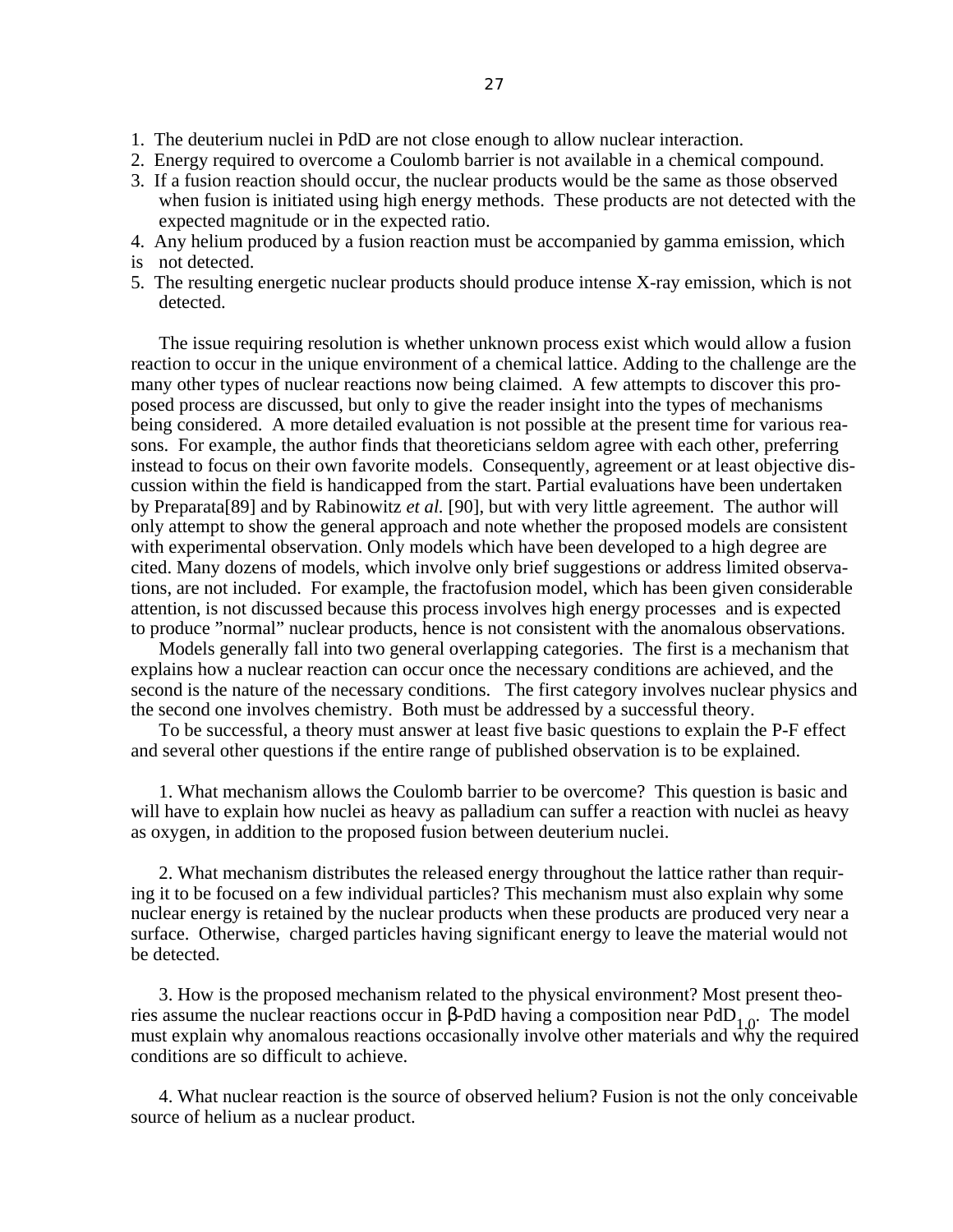5. If helium results from a fusion reaction, what mechanism allows conservation of momentum and energy, and what mechanism distorts the reaction paths to produce helium rather than neutrons and tritium?

A single explanation seems impossible. The diverse nature of observed behavior and uncertain reality of the claims add to this problem. Therefore, this review will focus only on the environment claiming to produce energy when heavy-water and palladium are used. Any successful general theory will have to explain much more.

A quantitative test of any model is impossible using experimental data, because the palladium samples are very nonuniform, hence the fraction of active material is unknown. Indeed, a calculated power density based on the gross physical dimensions of the sample will greatly underestimate the actual local power density, hence the ultimate power density of which this phenomenon is capable. Therefore, comparing samples on the basis of watts/cm<sup>2</sup> or watts/cm<sup>3</sup>, as is frequently done, is not appropriate. Indeed, evidence of local melting is frequently reported, suggesting very high local power density.

The models discussed below are placed in seven general categories, but with the understanding that to be successful, a model may have to invoke more than one category.

#### 4.3 Proposed theories

#### 4.3.1 Neutrons

The easiest way to solve the Coulomb barrier problem is to invoke the neutral neutron. However, free neutrons are unstable, hence are not present in sufficient numbers within a solid. Consequently, the various theories are forced to identify a steady source of virtual neutrons[91; 92; [93]. This search has taken several forms. Kozima[91] proposes trapped thermal neutrons to catalyze the cold fusion reaction (TNCF Model). While he has been very prolific in describing his theory, the model fails to answer several important questions such as: How are the trapped neutrons stabilized? Exactly what conditions cause their release? Why are they not emitted from the material and why do they not produce "normal" nuclear products? In addition, his efforts to compare the concentration of these neutrons to the observed effects is doomed to failure because the nuclear activity is highly localized and impossible to relate to the measured volume of the sample, a variable he uses in his model.

On the other hand, several workers have proposed direct formation through interaction between a proton or deuteron and an electron. However, complete formation of a neutron requires energy as well as a neutrino or antineutrino, both of which are not present in sufficient amounts. In addition, reaction with a neutron should produce "normal" nuclear products which are not observed. To eliminate these problems, the neutron is proposed to exist only as a partially collapsed structure. The manner of this partial collapse has been addressed by several workers[94] and the process is proposed to produce various structures called Hydrex[95], Itons[96], Hydron[97], and Hydrino.[98] This "virtual" neutron can, under special conditions, presumably be absorbed by a nucleus in the same manner as a real one, while producing anomalous nuclear products in the process . The source of the required neutrino has not been clearly identified. The process of partial electron collapse is also proposed to release energy without need for a nuclear reaction[98]. The region between partial collapse and complete reaction between an electron and a proton is a gray area in which many models can operate. As yet insufficient experimental information is available to decide which model or models are correct.

Another approach involves the existence of multineutron structures which are stable. The existence of dineutrons has been proposed before the CANR phenomenon needed such a model.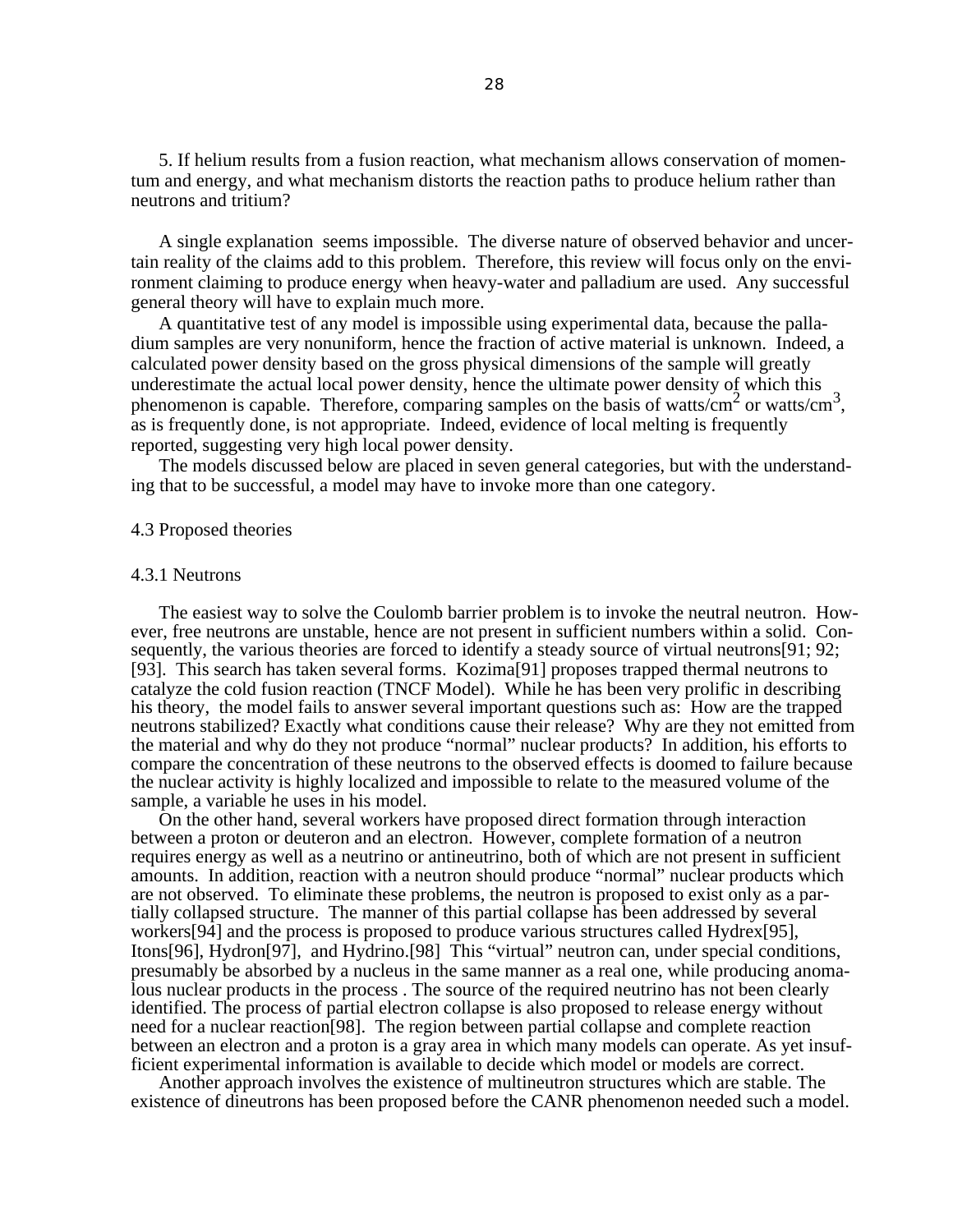Fisher[99] has carried this idea one step further. He proposes that large, stable neutron clusters can form and that these can attach themselves to normal nuclei to produce super-heavy atoms. A small concentration of such atoms is proposed to be present in all matter. Under the right conditions, these neutron clusters are released, thereby causing novel nuclear reactions. Within the confines of the assumptions, the model can explain many observations of CANR. In addition, the work of Oriani [100] suggests the existence of super-heavy carbon in electrodes subjected to CANR processes.

#### 4.3.2 Novel particles

Various exotic particle, which have the ability to catalyze various nuclear reaction, are proposed to exist in nature. These are located within the structure as part of normal constituents or are provided by a steady flux from the outside. The models do not show why hard-to-create special chemical conditions are required for these particles to do their unique work. These particles are called Neutrium,[101] Quark,[102] Hemitrons,[103] Muon neutrinos,[104] or Erzion.[105]

#### 4.3.3. Electron structure

Various modifications to the electron structure[106; 107; 108; 109], including impurities[110], stress[111], application of metal layers[112], diffusion[113], oscillation[114; 115] , applied current[116], or changes in the periodicity of the atomic structure[117; 118] are proposed to reduce the Coulomb barrier. The QED[87] theory addresses the latter process in some detail. While these processes are proposed to initiate nuclear reactions, they do not address which reactions might occur.

#### 4.3.4 Phonons

Lattice vibrations are proposed to cause adjacent deuterons to get close enough to fuse.[119; [120], especially in the double layer at the electrolyzing surface.[121] The likelihood of this process is increased by the average atom position in the deuteride being closer than previously thought.[122; 123; 115]

### 3.3.5 Particle-wave transformation

Under special conditions, the deuterons dissolved in a periodic lattice are proposed to assume wave-like properties which permit fusion and deposition of the resulting energy throughout the lattice.[124; 125; 126; 127] This idea addresses problems associated with d-d fusion but it does not explain other claimed nuclear reactions.

#### 4.3.6 Nuclear structure

The nucleus is proposed to have a structure which facilitates nuclear interaction, being composed of clusters of nucleons which can be easily lost or gained.[128; 129] These clusters are thought to felicitate various nuclear reactions once the barrier is overcome.

#### 4.3.7 Reduced Barrier

The Gamow factor has been explored to see if unanticipated conditions can cause a reduction[130; 131], including a tunneling mechanism[132; 133; 134]. Apparently, the barrier is lower than previous calculations would predict but not as low as is required to explain the claimed observations.

# **5.0 DISCUSSION**

Clever people can always find reasons to reject any idea or measurement. Numerous unjusti-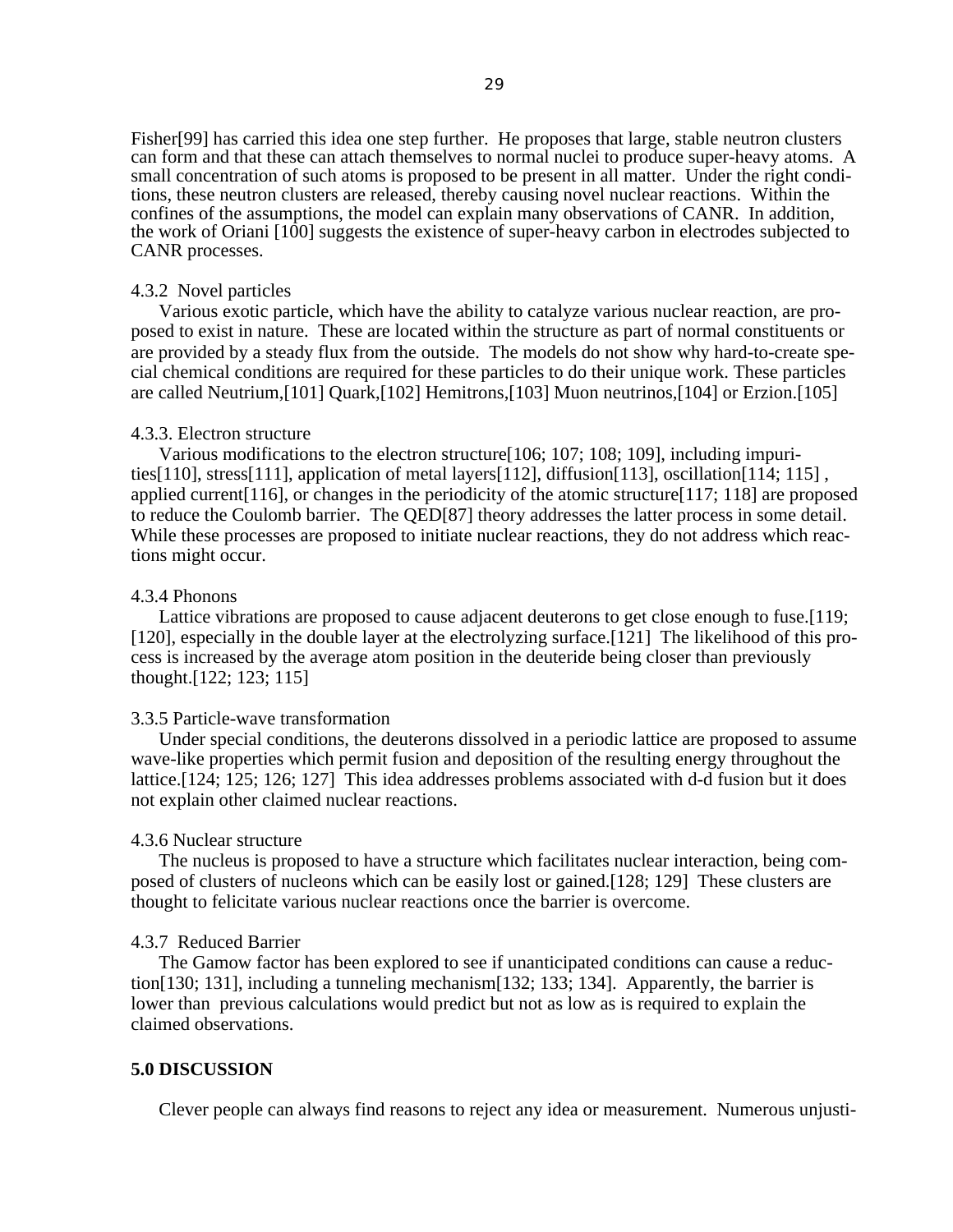fied rejections of new ideas can be cited.[135; 136; 137; 138] The issue is not whether data suggesting a new idea are perfect and all criticisms can be answered. Such conditions are seldom achieved even after a new idea is eventually accepted. The issue is whether the supporting data would be considered good enough to support a typical accepted idea. Would a measurement or technique be given credibility when applied to normal phenomenon? For example, calorimetry is a well understood technique which has been applied in various forms for over a hundred years. A vast literature of chemistry and physics is based on such measurements. While measurement of power at the microwatt level is a challenge, measurement of watts, as is being done here, is not considered difficult. Prof. Hansen has suggested that a calorimeter cannot be trusted unless it has demonstrated accuracy in measuring the heat from a known reaction. This is a fair request provided absolute calorimetry is used. However, as noted at the beginning of this review, relative measurements are actually being made. Stability is the only requirement, a condition which is much easier to evaluate and much less prone to hidden error. This is not to say that all claims for anomalous energy are correct or accurate. The question which must be examined is whether some studies are sufficiently correct and accurate to demonstrate the claims to be highly probable, not necessarily absolutely certain.

When such evaluations are made, the critic needs to keep in mind the potential magnitude of suggested errors. Just because an error can be imagined and justified does not mean it can explain multiwatts of apparent power production. In general, the magnitude of the effect has frequently overwhelmed any plausible errors or prosaic explanations.

The statement that the claims are not convincing is often heard. While this euphemism is actually a gentle way of saying, "I just don't believe you," one needs to ask just what is not believed and just what deserves additional study. Is it rational to reject everything just because some part does not make sense? Would it not be better to support some focused work on the subject to answer a few basic questions?

What are we to make of the consistent patterns of behavior as well as the influence of material properties and the presence of helium, a possible nuclear product? Is it reasonable to believe that numerous independent studies show the same patterns just because of chance? While such arguments are not a proof, they are commonly used by prudent people to evaluate all aspects of life. Indeed, this is the rationale behind requiring many duplications of a claim, a condition which has been met in this case.

When a new phenomena is evaluated, a belief system based on probabilities needs to be adopted. An absolute rejection or acceptance is not useful. The issue is whether the likelihood of the phenomena being real is sufficiently large so as to justify further work. In the case of the CANR claims, I suggest further study is justified.

# **6.0 CONCLUSION**

The claims for anomalous energy production using electrolysis of heavy water have been evaluated and found to have a high probability of being caused by a novel phenomenon. In addition, the most likely source of the heat is a nuclear reaction which produces helium. This nuclear reaction is not normal fusion and it does not follow the rules required by conventional theory. Numerous models have been proposed to explain the observations, but none at the present time can account for all of the reported behaviors. More work is required to determine which of the behaviors are part of this novel phenomenon and which can be explained by ordinary processes. However, the claims have now reached a level of understanding which justifies a reexamination of the published work and attention by the scientific community.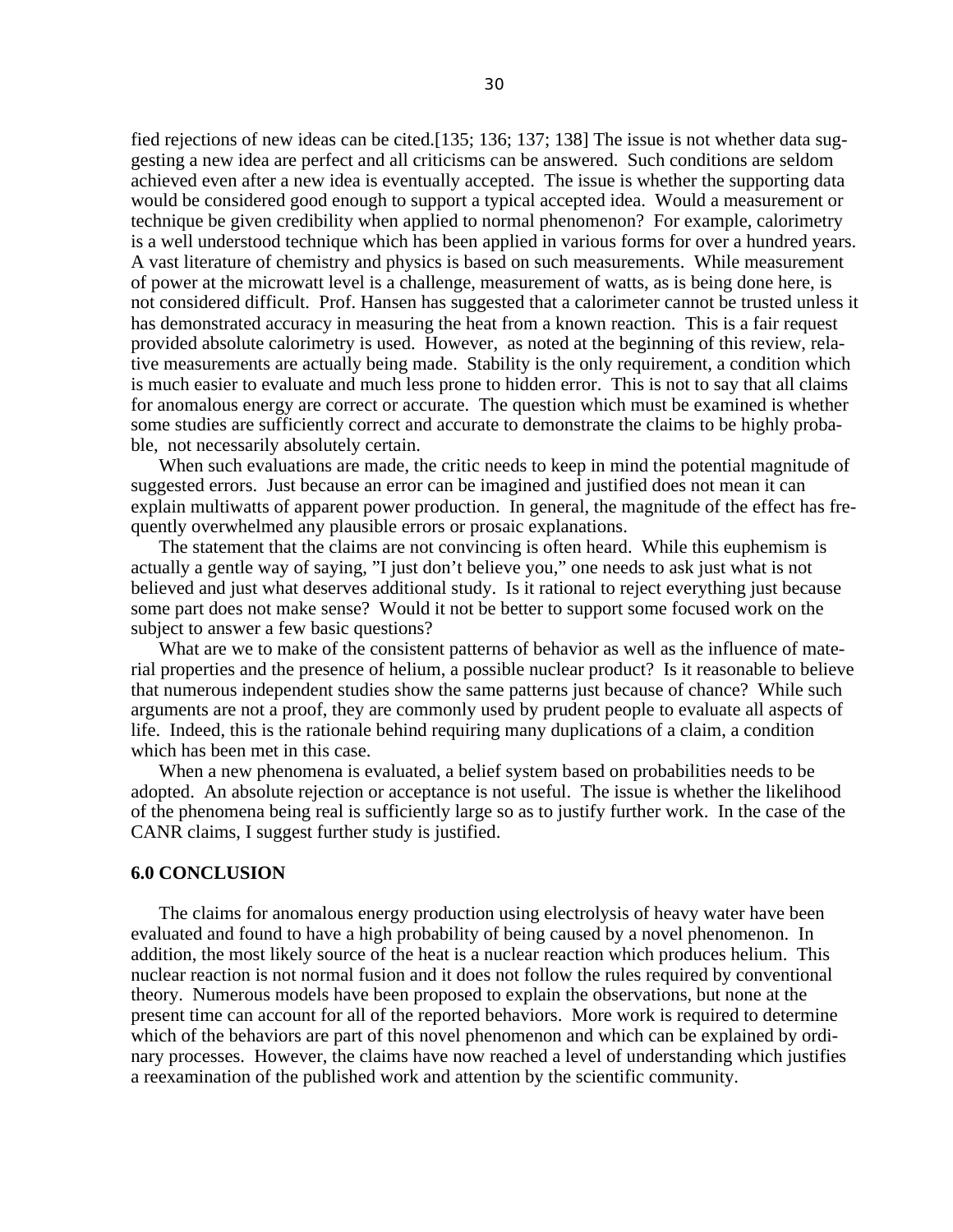# **Reference**

- [1] M. Fleischmann and S. Pons, "Electrochemically Induced Nuclear Fusion of Deuterium", J. Electroanal. Chem. **261** (1989) 301; errata **263** (1989) 187 See also: Fleischmann, M., S. Pons, M. W. Anderson, L. J. Li, and M. Hawkins, " Calorimetry of the Palladium-Deuterium-Heavy Water System", J. Electroanal. Chem. **287** (1990) 293 and M. Fleischmann and S. Pons, "Calorimetry of the Pd-D<sub>2</sub>O System: From Simplicity Via Complications to Simplicity", Phys. Lett. A **176** (1993) 118
- [2] E. K. Storms, "A Review of the Cold Fusion Effect", J. Sci. Exploration **10,** #2 (1996) 185 (full text in: http://www.jse.com/storms/1.html).
- [3] E. K. Storms, "Cold Fusion Revisited", Infinite Energy , 4, #21 (1998) 16.
- [4] J. O'M. Bockris, G.H. Lin, and N. Packham, "A Review of the Investigations of the Fleischmann-Pons Phenomena", Fusion Technol. **18** (1990) 11.
- [5] A listing can be obtained from H. Fox, Future Energy Applied Technology P.O. Box 58639, Salt Lake City, UT 84158 or on the internet from Dieter Britz at http://kemi.aau.dk/~db/fusion/
- [6] The electrolytic technique is claimed to produce excess power when titanium, platinum, or gold are used as the cathode in heavy-water and when nickel is used in light water. Fused salts have also been successful as an electrolyte with palladium as the cathode. Many other techniques which do not involve electrolysis have also reported success.
- [7] M. Swartz, " Some Lessons From Optical Examination of the PFC Phase-II Calorimetric Curves", Proc. Fourth International Conference on Cold Fusion, Lahaina, Maui, Dec. 6-9, 1993. EPRI TR-104188-V2 (1994), published by Electric Power Research Institute 3412 Hillview Ave., Palo Alto, CA 94304, Vol. 2, p. 19.
- [8] V. C Noninski and C. I. Noninski, " Notes on Two Papers Claiming No Evidence for the Existence of Excess Energy During the Electrolysis of 0.1 M LiOD/D2O with Palladium Cathodes", Fusion Technol. **23** (1993) 474.
- [9] M. Miles and B. F. Bush, "Calorimetric Principles and Problems in Pd-D<sub>2</sub>O Electroly-<br>
size: Press, Third International Conference on Cald Eusien, Ostaber 21, 25<sup>2</sup>1002, Nagari sis", Proc. Third International Conference on Cold Fusion, October 21-25, 1992, Nagoya Japan, "Frontiers of Cold Fusion", (H. Ikegami, ed), published by Universal Academy Press, Inc., Tokyo, Japan, p. 113.
- [10] W. N. Hansen and M. E. Melich, " Pd/D Calorimetry- The Key to the F/P Effect and a Challenge to Science", Proc. Fourth International Conference on Cold Fusion, Lahaina, Maui, Dec. 6-9, 1993. EPRI TR-104188-V2 (1994), published by Electric Power Research Institute 3412 Hillview Ave., Palo Alto, CA 94304, Vol. 2, p. 11. Trans. Fusion Technol. **26**, #4T (1994) 355.
- [11] J. R. Huizenga, *Cold fusion, the scientific fiasco of the century*, Oxford Univ. Press, NY (1993)
- [12] E. K. Storms, "Transcript of a talk given by Dr. Edmund Storms at the Fifth International Conference on Cold Fusion (ICCF5), April 9-13, 1995, in Monte Carlo, Monaco", Infinite Energy **1**, #4 (1995) 32.
- [13] G. Kreysa, G. Marx, and W. Plieth, "A critical analysis of electro-chemical nuclear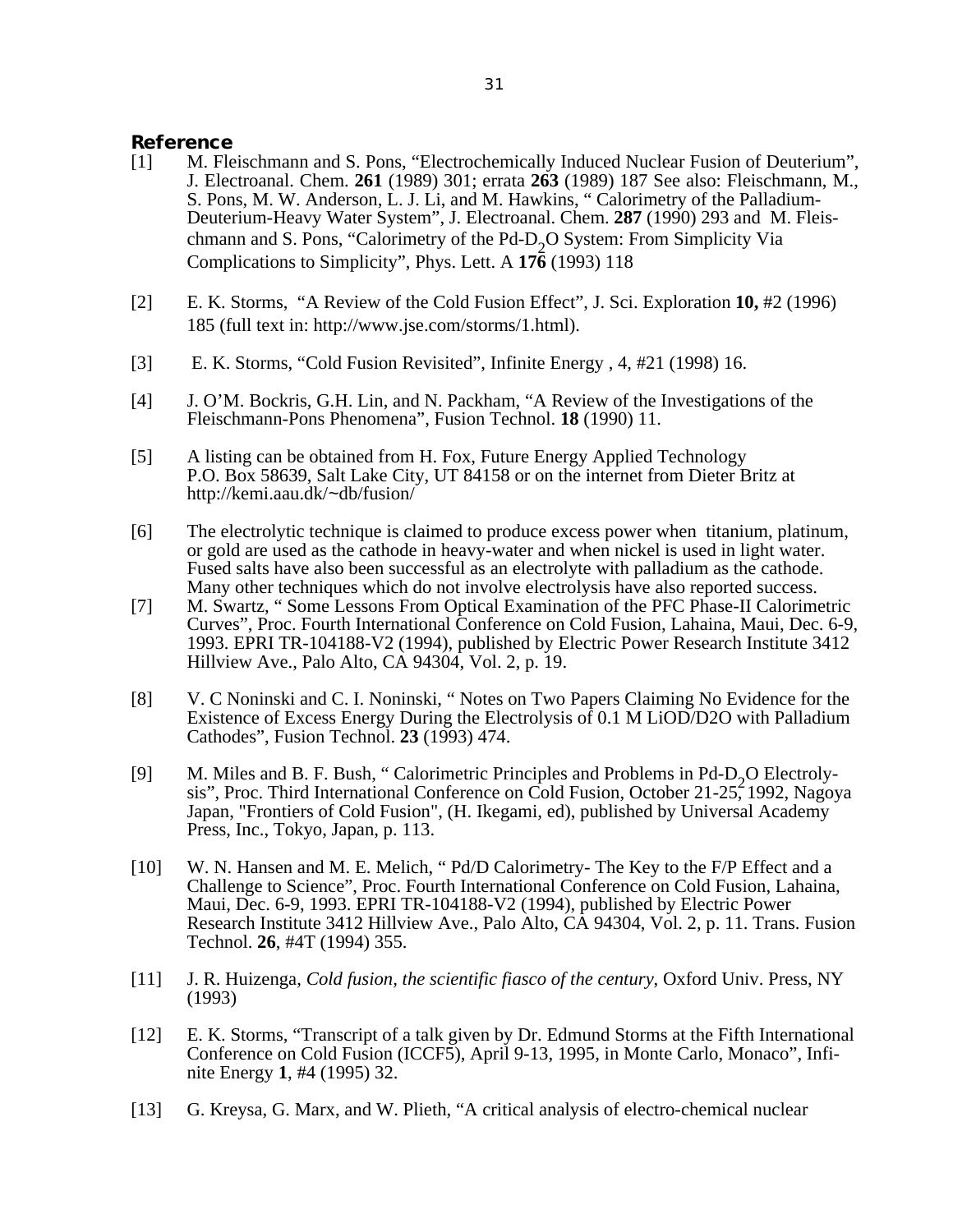fusion experiments.", J. Electroanal. Chem. **266** (1989) 437.

- [14] S. Pons and M. Fleischmann, "Calorimetric Measurements of the Palladium/Deuterium System: Fact and Fiction", Fusion Technol. **17** (1990) 669.
- [15] J. E. Jones, J. E., L. D. Hansen, S. E. Jones, D. S. Shelton, and J. M. Thorne, "Faradaic Efficiencies Less Than 100% during Electrolysis of Water Can Account for Reports of Excess Heat in "Cold Fusion" Cells", J. Phys. Chem. **99** (1995) 6973.
- [16] F. G. Will, Hydrogen + Oxygen Recombination and Related Heat Generation in Undivided Electrolysis Cells, J. Electroanal. Chem. **426** (1997) 177.
- [17] D. Morrison, http://www.scientificamerican.com/askexpert/physics/physics6.html.
- [18] J. Divisek, L. Fürst and J. Balej, "Energy Balance of  $D_2O$  Electrolysis with a Palladium Cathode. Part II. Experimental results", J. Electroanal. Chem. **278** (1990) 99.
- [19] G. M. Miskelly, M. J. Heben, A. Kumar, R. M. Penner, M. J. Sailor, and N. S. Lewis, "Analysis of the Published Calorimetric Evidence for Electrochemical Fusion of Deuterium in Palladium", Science **246** (1989) 793.
- [20] American Physical Society Meeting, Baltimore, MD, May 1-2, 1989.
- [21] A. C. Klein, L. L. Zahm, S. E. Binney, J. N. Reyes, Jr., J. F. Higginbotham, A. H. Robinson, M. Daniels, and R. B. Peterson, "Anomalous Heat Output from Pd Cathodes Without Detectable Nuclear Products", Proc. Anomalous Nuclear Effects in Deuterium/Solid Systems, Provo, UT, Oct. 22-23. 1990, p. 247.
- [22] A. Takahashi, A. Mega, T. Takeuchi, H. Miyamaru, and T. Iida, "Anomalous Excess Heat by  $D_2O/Pd$  Cell Under L-H Mode Electrolysis", Proc. Third International Conference on Cold Fusion, October 21-25, 1992, Nagoya Japan, "Frontiers of Cold Fusion", (H. Ikegami, ed), p. 79. See also: Takahashi, A., "Nuclear Products by  $D_2O/Pd$ Electrolysis and Multibody Fusion", Proc. Int. Symp. Nonlinear Phenom. in Electromagnetic Fields, ISEM-Nagoya, Jan. 27-29, 1992.
- [23] S. Guruswamy, J.G. Byrne, J. Li and M.E. Wadsworth, "Metallurgical Aspects of the Electrochemical Loading of Palladium with Deuterium", Workshop on Cold Fusion Phenomena, Santa Fe, NM, May 23, 1989.
- [24] S. Pons and M. Fleischmann, "Calorimetry of the Palladium-Deuterium System", Proc. of The First Annual Conference on Cold Fusion, March 28-31, 1990, University of Utah Research Park, Salt Lake City, Utah, p. 1.
- [25] E. K. Storms, "My life with cold fusion as a reluctant mistress", Inifinite Energy **4**, #24 (1999) 42.
- [26] R. H. Wilson, J. W. Bray, P. G. Kosky, H. B. Vakil and F. G. Will, "Analysis of Experiments on Calorimetry of  $LiOD/D<sub>2</sub>O$  Electrochemical Cells", J. Electroanal. Chem. **332** (1992) 1.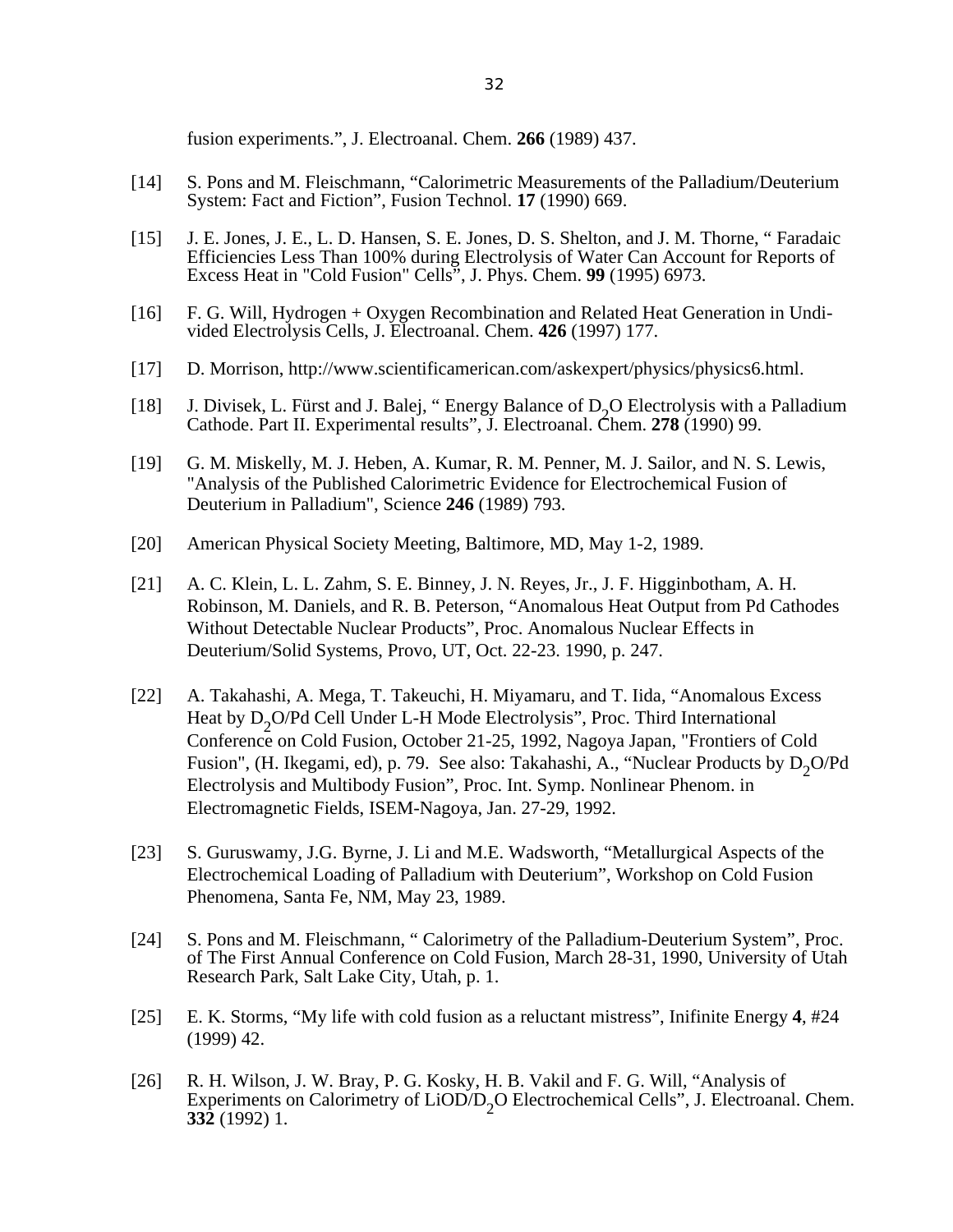- [27] W. N. Hansen, "Report to the Utah State Fusion/Energy Council on the Analysis of Selected Pons Fleischmann Calorimetric Data", Proc. of the Second Annual Conference on Cold Fusion, Como, Italy, June 29--July 4, 1991,"The Science of Cold Fusion", Vol. 33 (T. Bressani, E. Del Giudice and G. Preparata, eds), Published by Societa Italiana di Fisica, p. 491. See also: W. N. Hansen and M. E. Melich, "Pd/D calorimrtry - The key to the F/P effect and a challengre to science", Trans. Fusion Technol. **26**, #4T, (1994) 355.
- [28] T. Saito, M. Sumi, N. Asami, and H. Ikegami, "Studies on Fleishmann-Pons Calorimetry with ICARUS 1", Proceedings of the 5th International Conference on Cold Fusion, Monte-Carlo, Monaco April 9 - 13, 1995, IMRA Europe, Sophia Antipolis Cedex, France (1995), p. 105.
- [29] M. S. Fleischmann, Pons, M. W. Anderson, L. J. Li, and M. Hawkins, " Calorimetry of the Palladium-Deuterium-Heavy Water System", J. Electroanal. Chem. **287** (1990) 293.
- [30] S. Pons and M. Fleischmann, "The Calorimetry of Electrode Reactions and Measurements of Excess Enthalpy Generation in the Electrolysis of  $D_2O$  Using Pd-based<br>Cathodae'', Press, of the Sassard Annual Generation of Oald Eurism Came, Italy, Iyus, Cathodes", Proc. of the Second Annual Conference on Cold Fusion, Como, Italy, June 29--July 4, 1991,"The Science of Cold Fusion", Vol. 33 (T. Bressani, E. Del Giudice and G. Preparata, eds), Published by Societa Italiana di Fisica, p.349.
- [31] M. Fleischmann, S. Pons, M. Le Roux, and J. Roulette, "Calorimetry of the Pd-D<sub>2</sub>O".<br>Systems The Secret for Simplicity and Agousess". Press Fourth International Carrier System: The Search for Simplicity and Accuracy", Proc. Fourth International Conference on Cold Fusion, Lahaina, Maui, Dec. 6-9, 1993. EPRI TR-104188-V1 (1994), published by Electric Power Research Institute 3412 Hillview Ave., Palo Alto, CA 94304, Vol. 1, p. 1. Trans. Fusion Technol. **26**, #4T (1994) 323.
- [32] S. Pons and M. Fleischmann, " Calorimetric Measurements of the Palladium/Deuterium System: Fact and Fiction", Fusion Technol. **17** (1990) 669.
- [33] G. Mengoli, M. Bernardini, C. Manduchi and G. Zannoni, "Calorimetry close to the boiling temperature of the D<sub>2</sub>O/Pd electrolytic system", J. Electroanal. Chem. 444 (1998) 155.
- [34] S. Pons and M. Fleischmann, "Heat after death", Trans. Fusion Technol. 26, #4T (1994) 87. See also: M. Fleischmann and S. Pons, "Calorimetry of the Pd-D<sub>2</sub>O System: From<br>Simuliaity Via Conveligations to Simuliaity", Phys. Latt. A 176 (1007) 118 Simplicity Via Complications to Simplicity", Phys. Lett. A **176** (1993) 118.
- [35] E. K. Storms, " Review of Experimental Observations About the Cold Fusion Effect", Fusion Technol. **20** (1991) 433.
- [36] This graph also demonstrates that many replications of the Pons-Fleischmann heat claims were available just two years after the initial anouncement.
- [37] R. R. Kainthla, M. Szklarczyk, L. Kaba, G. H. Lin, O. Velev, N. J. C. Packham, J. C. Wass, and J. O'M. Bockris, "Eight Chemical Explanations of the Fleischmann-Pons Effect", Int. J. Hydrogen Energy **14** [11] (1989) 771
- [38] P. Handel, "Subtraction of a New Thermo-Electromechanical Effect from the Excess Heat, and the Emerging Avenues to Cold Fusion", Proc. Fourth International Conference on Cold Fusion, Lahaina, Maui, Dec. 6-9, 1993. EPRI TR-104188-V2 (1994), published by Electric Power Research Institute 3412 Hillview Ave., Palo Alto, CA 94304, Vol. 2, p. 7.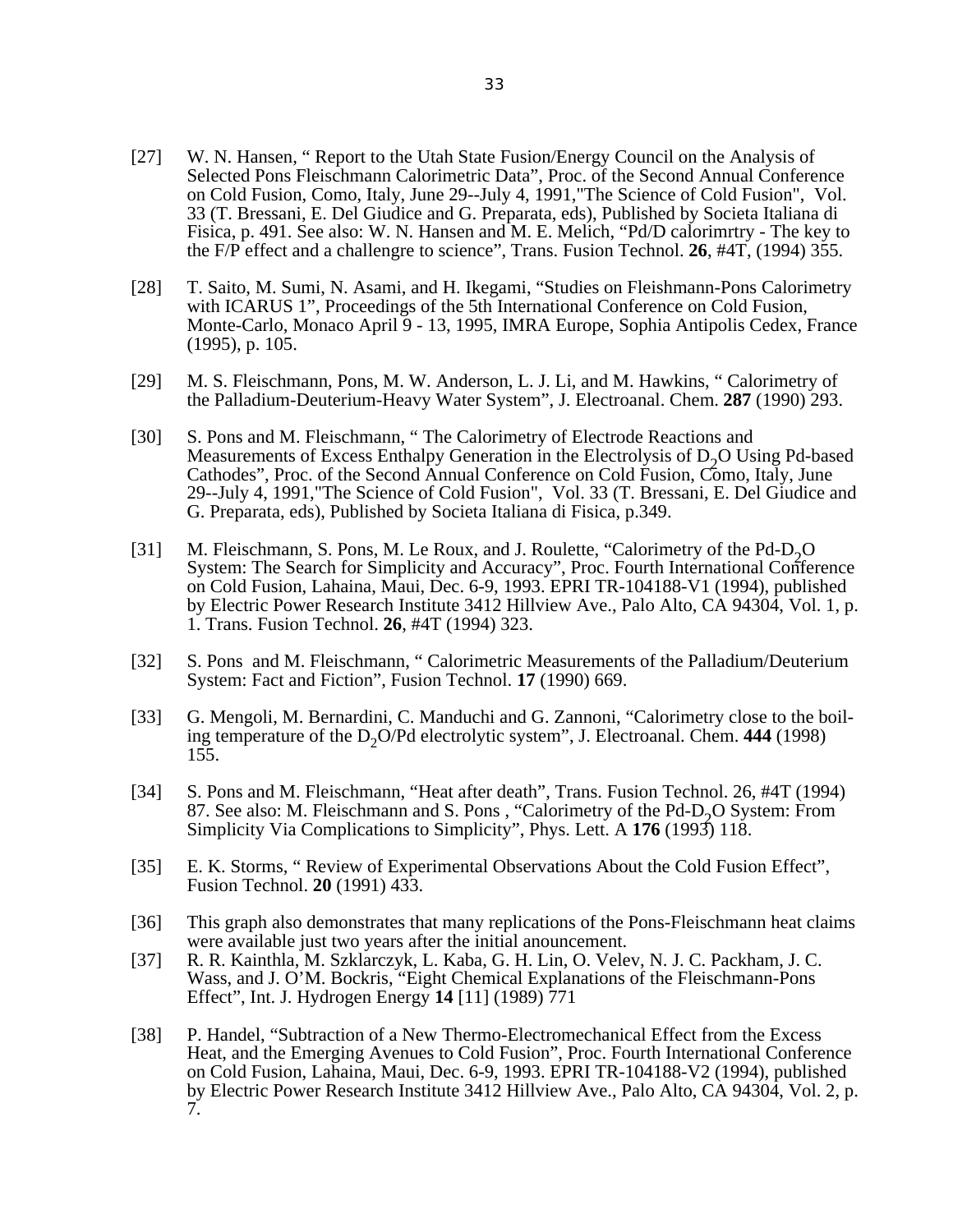- [39] J. Balej and J. Divisek, "Energy Balance of D<sub>2</sub>O Electrolysis with a Palladium Cathode. Part I. Theoretical relations", J. Electroanal. Chem. 278 (1989) 85.
- [40] L. E. A. Berlouis, P. J. Hall, A. J. MacKinnon, A. W. Wark, D. Manuelli, V. Gervais and J. E. Robertson, " The decomposition of electrchemically loaded palladium hydride: a thermal analysis study", J. Alloys and Compounds **253-254** (1997) 207.
- [41] R. Mills and S. P. Kneizys, " Excess Heat Production by the Electrolysis of an Aqueous Potassium Carbonate Electrolyte and the Implications for Cold Fusion", Fusion Technol. **20**, 65, 1991.
- [42] R. L. Mills, W. R. Good, and R. M. Shaubach, "Dihydrino Molecule Identification" , Fusion Technol. **25** (1994) 103.
- [43] M. McKubre, B. Bush, S. Crouch-Baker, A. Hauser, N. Jevtic, S. Smedley. M. Srinivasan, F. Tanzella, M. Williams and S. Wing, "Loading, Calorimeteric and Nuclear Investigation of the D/Pd System", Proc. Fourth International Conference on Cold Fusion, Lahaina, Maui, Dec. 6-9, 1993. EPRI TR-104188-V1 (1994), published by Electric Power Research Institute 3412 Hillview Ave., Palo Alto, CA 94304, Vol. 1, p. 5; McKubre, M. C. H., S. Crouch-Baker, F. L. Tanzella, S. I. Smedley, M. Williams, S. Wing, M. Maly-Schreiber, R. C. Rocha-Fiho, P. C. Searson, J. G. Pronko, and D. A. Kohler, "Development of Advanced Concepts for Nuclear Processes in Deuterated Metals", Final Report, EPRI TR-104195, Aug. 1994.
- [44] M. C. H. McKubre, Crouch-Baker, R. C. Rocha-Filho, S. I. Smedley, F. L. Tanzella, T. O. Passell, and J. Santucci, " Isothermal Flow Calorimetric Investigations of the D/Pd and H/Pd Systems", J. Electroanal. Chem. **368** (1994) 55.
- [45] M. McKubre, private communication, 1999.
- [46] A. M. Bruggeman, Loos, C. Van der Poorten, R. Craps, R. Leysen, F. Poortmans, G. Verstappen, M. Snykers, "Experimental Evidence of Erroneous Heat Production in Cold Fusion Experiments", FT/MOL/89-06, Studiecentrum Voor Kernenenergie (Sept. 1989)
- [47] M. C. McKubre, H., S. Crouch-Baker, A. K. Hauser, S. I. Smedley, F. L. Tanzella, M. S. Williams, and S. S. Wing, " Concerning Reproducibility of Excess Power Production", *Proceedings of the 5th International Conference on Cold Fusion*, Monte-Carlo, Monaco April 9 - 13, 1995, IMRA Europe, Sophia Antipolis Cedex, France (1995), p. 17.
- [48] N. Hasegewa, N. Hayakawa, Y. Tsuchida, Y. Yamamoto, and K. Kunimatsu, " Observation of Excess Heat During Electrolysis of 1M LiOD in a Fuel Cell Type Closed Cell", Proc. Fourth International Conference on Cold Fusion, Lahaina, Maui, Dec. 6-9, 1993. EPRI TR-104188-V1 (1994), published by Electric Power Research Institute 3412 Hillview Ave., Palo Alto, CA 94304, Vol.1, p. 3.
- [49] K. Kunimatsu, N. Hasegawa, A. Kubota, N. Imai, M. Ishikawa, H. Akita and Y. Tsuchida, "Deuterium loading ratio and excess heat generated during electrolysis of heavy water by a palladium cathode in a closed cell using a partially immersed fuel cell anode", Proc. Third International Conf. on Cold Fusion*, Frontiers of Cold Fusion,* Nagoya Japan, October 21-25, 1992, p. xxx. Universal Academy Press, Inc., Tokyo  $(1993)$ .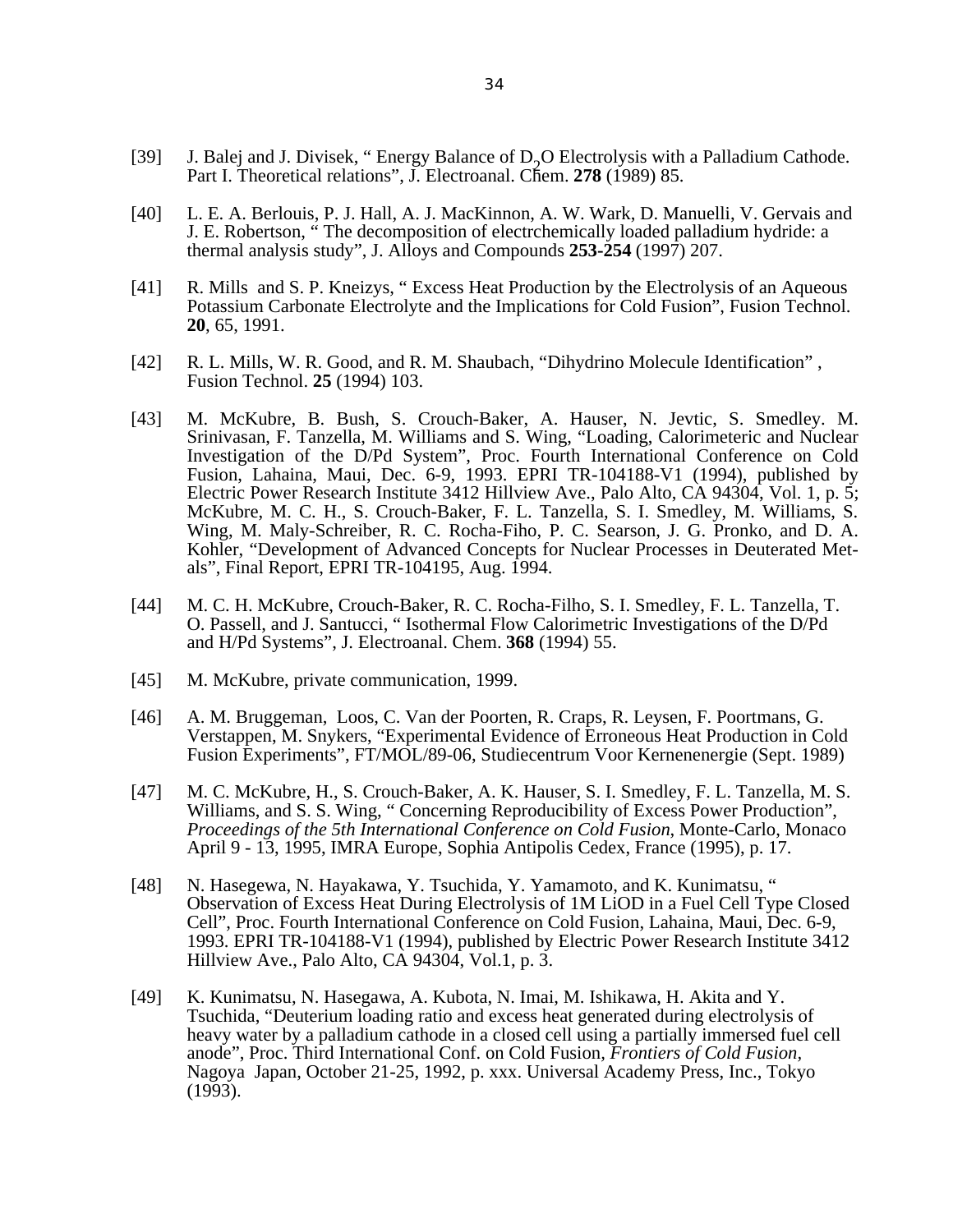- [50] E. K. Storms, "A Study of Those Properties of Palladium That Influence Excess Energy Production by the "Pons-Fleischmann" Effect", Infinite Energy **2**, #8 (1996) 50.
- [51] M.C.H. McKubre and F.L. Tanzella, " Materials Issues of Loading Deuterium into Palladium and the Association with Excess Heat Production", Proceedings of *The Seventh International Conference on Cold Fusion*, Vancouver, Canada, April 19-24, 1998, ENECO, Inc., Salt Lake City, UT. (1998), page 230.
- [52] A. Takahashi, "Results of experimental studies on excess heat vs nuclear products correlation and conceivable reaction model" Proc. of *The Seventh International Conference on Cold Fusion*, Vancouver, Canada, April 19-24, 1998, ENECO, Inc., Salt Lake City, UT. (1998), page 378. See also: Miyamaru, H. and A. Takahashi, " Periodically Current-Controlled Electrolysis of D<sub>2</sub>O/Pd System for Excess Heat Production", Proc. Third<br>International Conference on Told Eurien, Ostaber 21, 25, 1002, Nagary Janan, "Eng International Conference on Cold Fusion, October 21-25, 1992, Nagoya Japan, "Frontiers of Cold Fusion", (H. Ikegami, ed), published by Universal Academy Press, Inc., Tokyo, Japan, p. 393.
- [53] E. K. Storms, "Measurements of excess heat from a Pons-Fleischmann Type electrolytic cell using palladium sheet", Fusion Technol. **23** (1993) 230.
- [54] M. Kobayashi, N. Imai, N. Hasegawa, A. Kubota, and K. Kunimatsu, "Measurements of D/Pd and Excess Heat during Electrolysis of LiOD in a Fuel-Cell Type Closed Cell Using a Palladium Sheet Cathode", Proc. Third International Conference on Cold Fusion, October 21-25, 1992, Nagoya Japan, "Frontiers of Cold Fusion", (H. Ikegami, ed), published by Universal Academy Press, Inc., Tokyo, Japan, p. 385.
- [55] K. Ota, T. Kobayashi, N. Motohira and N. Kamiya, Heat Measurement During the Heavy Water Electrolysis using Pd Cathode, Proceedings of *The Seventh International Conference on Cold Fusion*, Vancouver, Canada, April 19-24, 1998, ENECO, Inc., Salt Lake City, UT. (1998), page 297.
- [56] M. H. Miles and B. Bush, "D<sub>2</sub>O Electrolysis Using Palladium Cathodes", Proc. Third<br>Literational Canformace of Cald Fraise, Ottober 21.25, 1999, Nassau January "Franti International Conference on Cold Fusion, October 21-25, 1992, Nagoya Japan, "Frontiers of Cold Fusion", (H. Ikegami, ed), published by Universal Academy Press, Inc., Tokyo, Japan, p. 189. See also: M. H. Miles and B. F. Bush, "Search for Anomalous Effects Involving Excess Power and Helium During D<sub>2</sub>O Electrolysis Using Palladium Cathodes", Proc. of the 3rd International Conf. on Cold Fusion, Nagoya, Japan, 21-25 Oct. 1992, p. 189, and M. H. Miles, B. Bush, and J. J. Lagowski, " Anomalous Effects Involving Excess Power, Radiation, and Helium Production During  $D_2O$  Electrolysis Using Palladium Cathodes", Fusion Technol. **25**, 478, 1994, Bush, B. F., J. J. Lagowski, M. H. Miles, and G. S. Ostrom, "Helium Production During the Electrolysis of  $\overline{D}_2$ O in Cold Fusion", J. Electroanal. Chem. **304** (1991) 271, M. H. Miles, R. A. Hollins, B. F. Bush, J. J. Logowski and R. E. Miles, "Correlation of excess power and helium production during  $D_2O$  and  $H_2O$  electrolysis using palladium cathodes", J. Electroanal. Chem. **346** (1993) 99.
- [57] Early work using WESGO palladium failed to find excess energy and this result was used by the ERAB Panel to conclude that excess heat is not real. Later, successful work by the same scientist was ignored even though the same calorimetry was used.
- [58] Miles, M., to be published in J. Electroanal. Chem. (2000).
- [59] Some recent studies have detected excess energy after platinum has been subjected to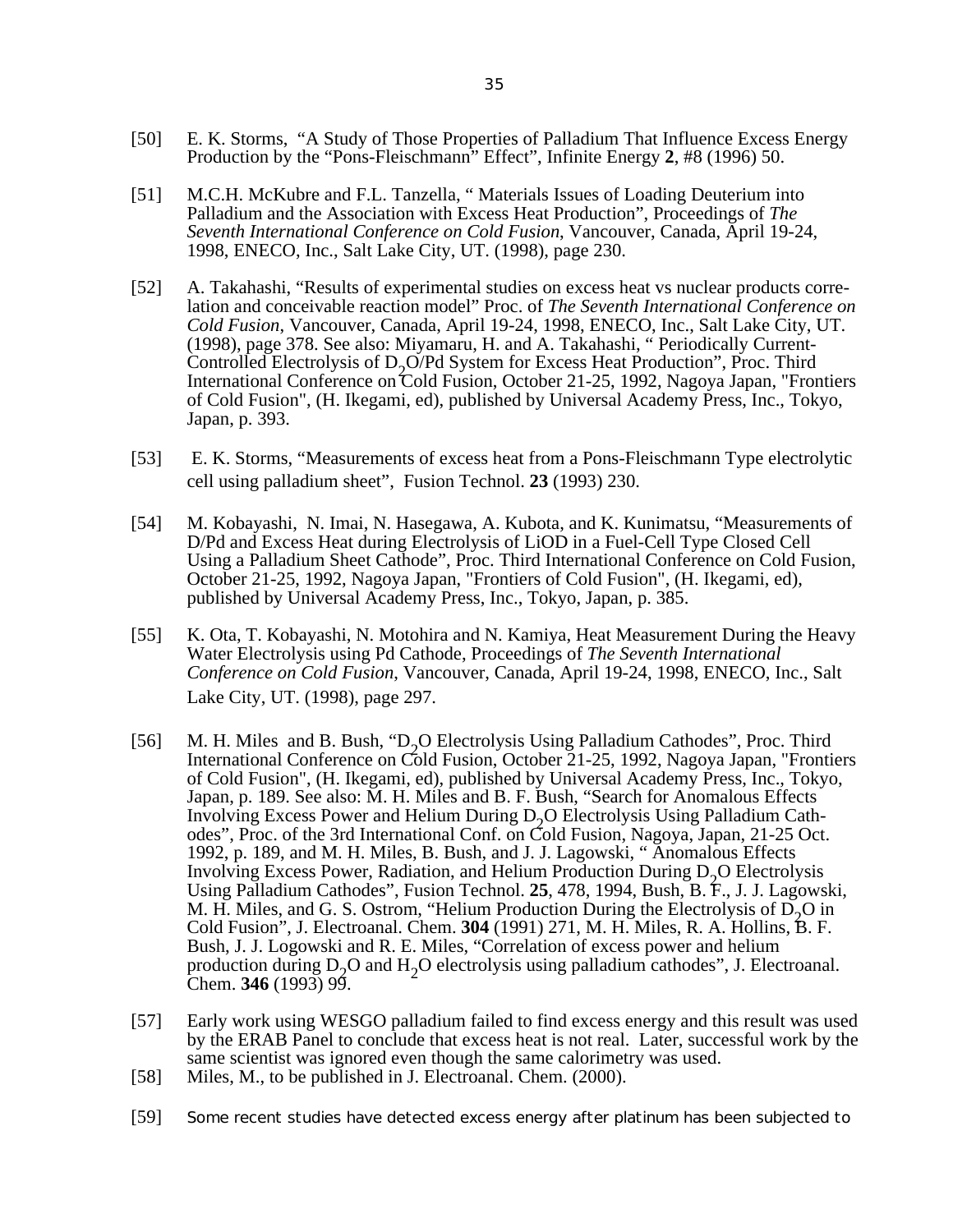extensive electrolysis. See www. jedrothwell.home.mindspring.com.

- [60] E. K. Storms, "How to produce the Pons-Fleischmann effect", Fusion Technol. **29** (1996) 261.
- [61] E. K. Storms and C. Talcott-Storms, "The Effect of Hydriding on the Physical Structure of Palladium and on the Release of Contained Tritium", Fusion Technol. **20** (1991) 246.
- [62] N. Huang, "Effect of Light Water Additions on Excess Heat Generation of Palladium Deuterium System", Proc. Cold Fusion Symp., 8th World Hydrogen Energy Conf., Honolulu, HI, July 22-27, 1990, published by Hawaii Natural Energy Insitute, 2540 Dole St., Holmes Hall 246, Honolulu, HI 96822, p. 43.
- [63] Ways to identify such material are now known. Ways to manufacture such material are still not publicly known because of proprietary concerns.
- [64] E. K. Storms and C. L. Talcott, "A Study of Electrolytic Tritium Production", Proc. of The First Annual Conference on Cold Fusion, March 28-31, 1990, University of Utah Research Park, Salt Lake City, Utah, p. 149. See also: ibid, Fusion Technol. **17** (1990) 680.
- [65] L. C. Case, " Catalytic fusion of deuterium into helium-4", Proceedings of *The Seventh International Conference on Cold Fusion*, Vancouver, Canada, April 19-24, 1998, ENECO, Inc., Salt Lake City, UT. (1998), page 48.
- [66] B. Bush and J. J. Lagowski, "Methods of Generating Excess Heat with the Pons and Fleischmann Effect: Rigorous and Cost Effective Calorimetry, Nuclear Products Analysis of the Cathode and Helium Analysis.", Proceedings of *The Seventh International Conference on Cold Fusion*, Vancouver, Canada, April 19-24, 1998, ENECO, Inc., Salt Lake City, UT. (1998), page 38.
- [67] G. S. Qiao, X.L. Han, L.C. Kong, S.X. Zheng, H. F. Huang, Y.J. Yan, Q.L. Wu, Y. Deng. S. L. Lei, and X.Z. Li, "Nuclear Products in a Gas-Loading D/Pd and H/Pd System", Proceedings of *The Seventh International Conference on Cold Fusion*, Vancouver, Canada, April 19-24, 1998, ENECO, Inc., Salt Lake City, UT. (1998), page 314.
- [68] D. Gozzi, R. Caputo, P. L. Cignini, M. Tomellini, G. Gigli, G. Balducci, E. Cisbani, S. Frullani, F. Garibaldi, M. Jodice, G. M. Urciuoli, "Excess Heat and Nuclear Product Measurements in Cold Fusion Electrochemical Cells", Proc. Fourth International Conference on Cold Fusion, Lahaina, Maui, Dec. 6-9, 1993. EPRI TR-104188-V1 (1994), published by Electric Power Research Institute 3412 Hillview Ave., Palo Alto, CA 94304, Vol. 1, p. 2.
- [69] S. Ueda, K. Yasuda and A. Takahashi, "Study of Excess Heat and Nuclear Products with Closed Electrolysis System and Quadrupole Mass Spectrometer", Proceedings of *The Seventh International Conference on Cold Fusion*, Vancouver, Canada, April 19-24, 1998, ENECO, Inc., Salt Lake City, UT. (1998), page 398.
- [70] T. Benson, "A "Micro-fusion" reactor: Nuclear reactions in "the cold" by ultrasonic cavitation", Infinite Energy **1**, #1 (1995) 33. See also: J. Rothwell, "Highlights of the Fifth International Conference on Cold Fusion", Infinite Energy 1, #2 (1995) 8.
- [71] J. O'M. Bockris, C. Chien, D. Hodko, and Z. Minevski, " Tritium and Helium Production in Palladium Electrodes and the Fugacity of Deuterium Therein", Proc. Third International Conference on Cold Fusion, October 21-25, 1992, Nagoya Japan, "Frontiers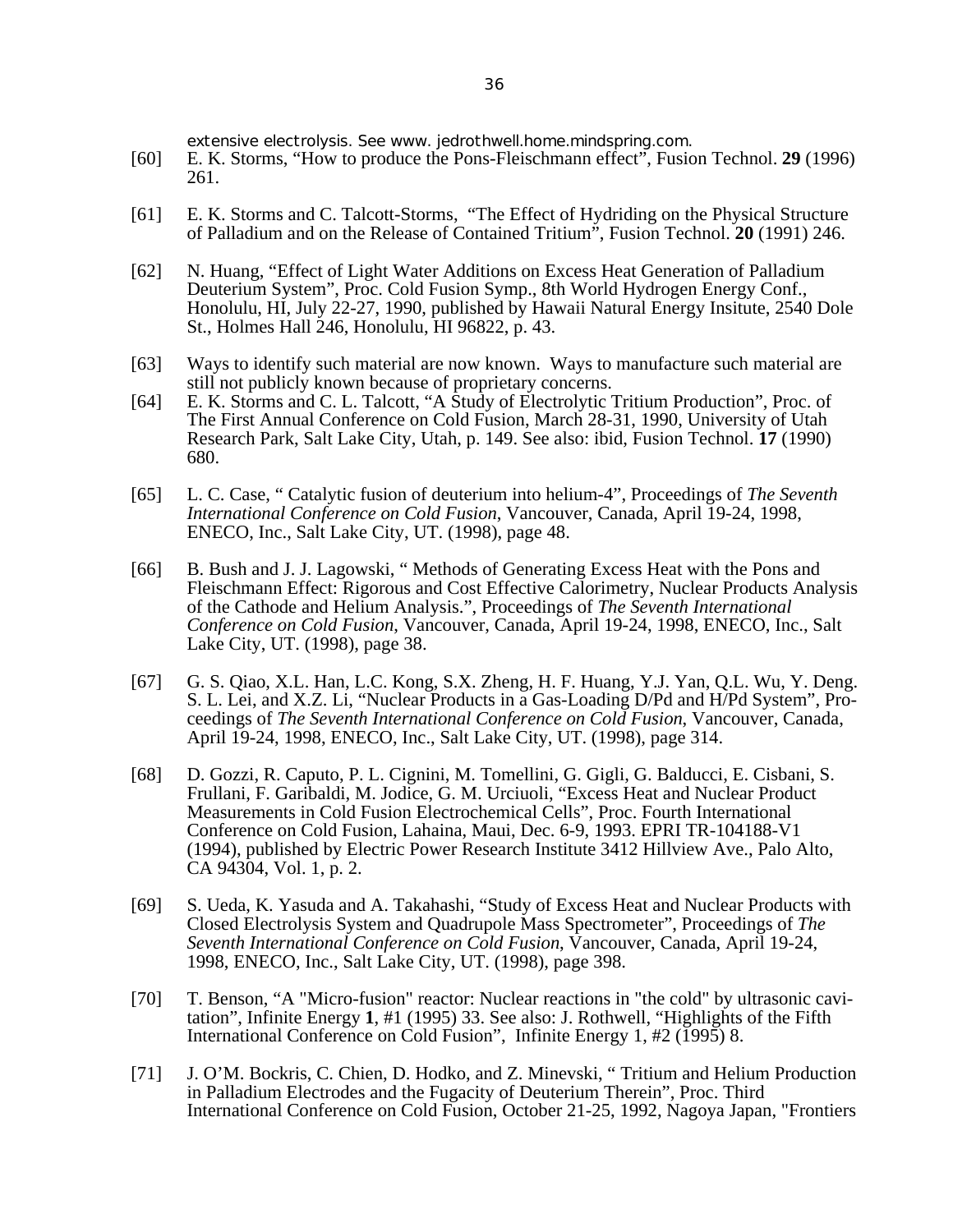of Cold Fusion", (H. Ikegami, ed), published by Universal Academy Press, Inc., Tokyo, Japan, p. 231. See also: C-C. Chien, D. Hodko, Z. Minevski and J. O'M. Bockris, "On an Electrode Producing Massive Quantities of Tritium and Helium", J. Electroanal. Chem. **338** (1992) 189.

- [72] B. Y. Liaw, P. -L. Tao and B. E. Liebert, "Recent Progress on Cold Fusion Research Using Molten Salt Techniques", Proc. of the Second Annual Conference on Cold Fusion, Como, Italy, June 29--July 4, 1991, "The Science of Cold Fusion", Vol. 33 (T. Bressani, E. Del Giudice and G. Preparata, eds), Published by Societa Italiana di Fisica, p. 55. See also: ibid, Fusion Technol. **23** (1993) 92.
- [73] H. Sakaguchi, G. Adachi, and K. Nagao, "Helium Isotopes from Deuterium Absorbed in LaNi<sub>5</sub>", Proc. Third International Conference on Cold Fusion, October 21-25, 1992, Nagoya Japan, "Frontiers of Cold Fusion", (H. Ikegami, ed), published by Universal Academy Press, Inc., Tokyo, Japan, p. 527.
- [74] I. Savvatimova, Y. Kucherov, and A. Karabut, "Cathode Material Change after Deuterium Glow Discharge Experiments", Proc. Fourth International Conference on Cold Fusion, Lahaina, Maui, Dec. 6-9, 1993. EPRI TR-104188-V3 (1994), published by Electric Power Research Institute 3412 Hillview Ave., Palo Alto, CA 94304, Vol. 3, p. 16. Trans. Fusion Technol. **26**, #4T (1994) 389.
- [75] J. R. Morrey, M. W. Caffee, H. Farrar, IV, N. J. Hoffman, G. B. Hudson, R. H. Jones, M. D. Kurz, J. Lupton, B. M. Oliver, B. V. Ruiz, J. F. Wacker, and A. Van Veen, "Measurements of Helium in Electrolyzed Palladium", Fusion Technol. **18** (1990) 659.
- [76] Y. Arata and Y-C, Zhang, "Helium  $\binom{4}{2}$ He,  $\frac{3}{2}$ He) within deuterated Pd-black", Proc. Japan Acad 73B (1997) 1. See also: ibid, "Achievement of Solid-State Plasma Fusion ("Cold Fusion")", Proc. Japan Acad. 71 Ser B (1995) 304
- [77] Q. F. Zhang, Q. Q. Gou, Z. H. Zhu, B. L. Xio, J. M. Lou, F. S. Liu, J. X. S., Y. G. Ning, H. Xie, and Z. G. Wang, "The Detection of 4-He in Ti-Cathode on Cold Fusion", Proc. Third International Conference on Cold Fusion, October 21-25, 1992, Nagoya Japan, "Frontiers of Cold Fusion", (H. Ikegami, ed), published by Universal Academy Press, Inc., Tokyo, Japan, p. 531.
- [78] A. Takahashi, "Results of Experimental Studies of Excess Heat vs Nuclear Products Correlation and Conceivable Reaction Model", Proceedings of *The Seventh International Conference on Cold Fusion*, Vancouver, Canada, April 19-24, 1998, ENECO, Inc., Salt Lake City, UT. (1998), page 378.
- [79] E. Yamaguchi, and T. Nishioka, "Direct Evidence for Nuclear Fusion Reactions in Deuterated Palladium", Proc. Third International Conference on Cold Fusion, October 21-25, 1992, Nagoya Japan, "Frontiers of Cold Fusion", (H. Ikegami, ed), published by Universal Academy Press, Inc., Tokyo, Japan, p. 179.
- [80] A. B. Karabut, Ya. R. Kucherov, and I. B. Savvatimova, "Nuclear Product Ratio for Glow Discharge in Deuterium", Phys. Lett. A **170**, 265, 1992.
- [81] Thermonetics Corp., (619) 488 2242.
- [82] J. E. Schirber and B. Morosin, "Lattice constants of  $-PdH<sub>x</sub>$  and  $-PdD<sub>x</sub>$  with x near  $1.0$ ". Phys. Pay  $R12$ ,  $(1075)$ ,  $117$ 1.0", Phys. Rev. **B12** (1975) 117.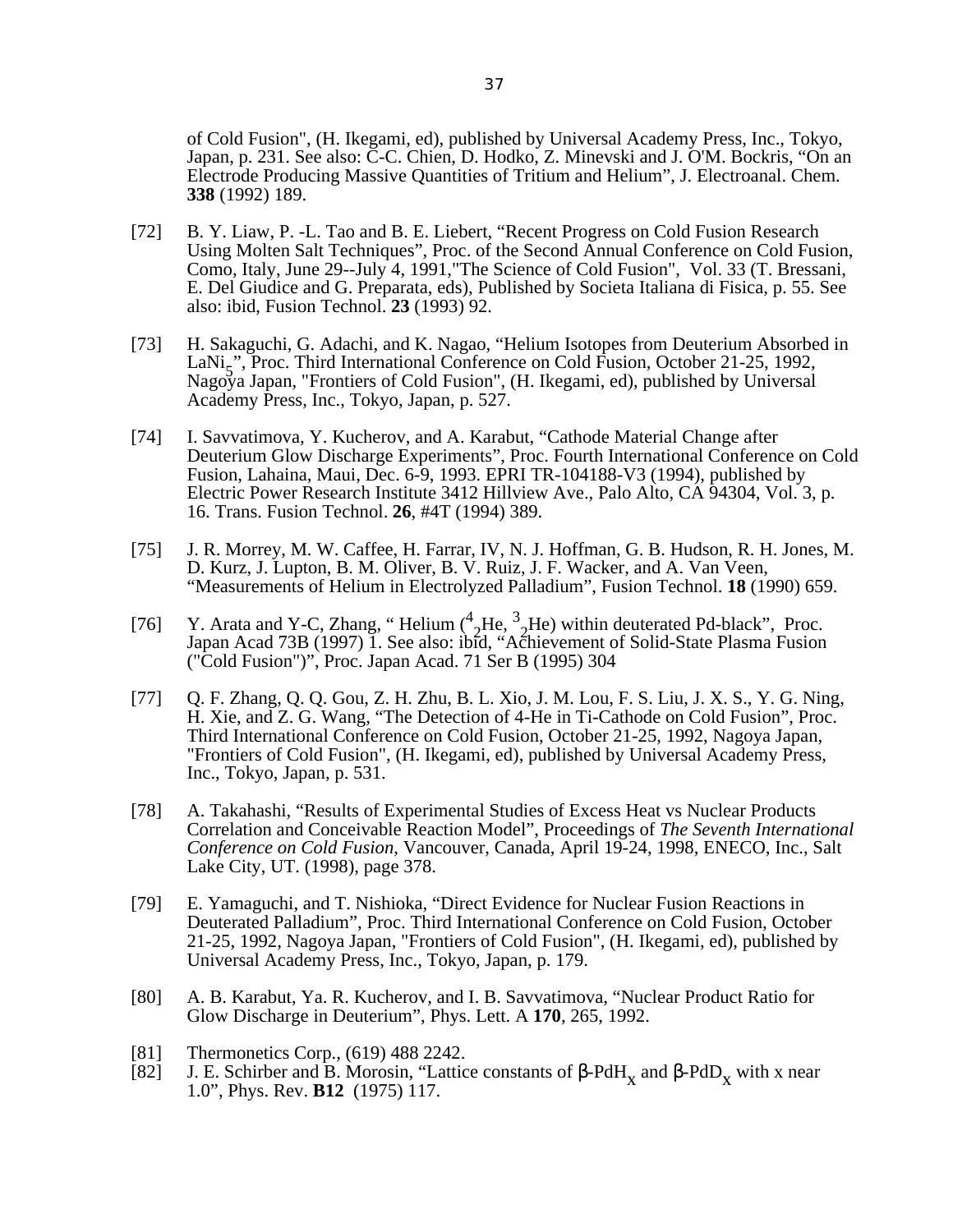- [83] R. P. Santandrea and R. G. Behrens, "A review of the thermodynamics and phase relationships in the palladium-hydrogen, palladium-deuterium, and palladium-tritium systems", High Temp. Materials and Processes, **7** (1986) 149. See also: D. H. W. Carstens and W. R. David, "Equilibrium pressure measurements in the beta regions of palladium protide and palladium deuteride<sup>7</sup>, Los Alamos National Laboratory, LA-11456-MS (1989).
- [84] M. Fleischmann, "More About Positive Feedback; More About Boiling", *Proceedings of the 5th International Conference on Cold Fusion*, Monte-Carlo, Monaco April 9 - 13, 1995, IMRA Europe, Sophia Antipolis Cedex, France (1995), p. 140.
- [85] F. Celani, A. Spallone, P. Tripodi, A. Nuvoli, A. Petrocchi, D.Di Gioacchino, M. Boutet, P. Marini and  $\dot{V}$ . Di Stefano, "High Power us Pulsed Electrolysis for Large Deuterium Loading on Pd Plates", Proc. Fourth International Conference on Cold Fusion, Lahaina, Maui, Dec. 6-9, 1993. EPRI TR-104188-V1 (1994), published by Electric Power Research Institute 3412 Hillview Ave., Palo Alto, CA 94304, Vol. 1, p. 22. See also: Trans. Fusion Technol. **26**, #4T (1994) 127.
- [86] M. C. H. McKubre, S. Crouch-Baker, A. K. Hauser, S. I. Smedley, F. L. Tanzella, M. S. Williams, and S. S. Wing, "Concerning Reproducibility of Excess Power Production", *Proceedings of the 5th International Conference on Cold Fusion*, Monte-Carlo, Monaco April 9 - 13, 1995, IMRA Europe, Sophia Antipolis Cedex, France (1995), p. 17.
- [87] G. Preparata, "Cold Fusion '93': Some Theoretical Ideas", Proc. Fourth International Conference on Cold Fusion, Lahaina, Maui, Dec. 6-9, 1993. EPRI TR-104188-V1 (1994), published by Electric Power Research Institute 3412 Hillview Ave., Palo Alto, CA 94304, Vol. 1, 12. Trans. Fusion Technol. **26**, #4T (1994) 397. *ibid*, "Comments on the Criticisms of M. Rabinowitz", Proc. Fourth International Conference on Cold Fusion, Lahaina, Maui, Dec. 6-9, 1993. EPRI TR-104188-V1 (1994), published by Electric Power Research Institute 3412 Hillview Ave., Palo Alto, CA 94304, Vol. 1, p. 16.
- [88] E. Storms, "The nature of the energy-active state in Pd-D", Infinite Energy, #5 &#6 (1996) 77.
- [89] G. Preparata, "Cold Fusion: What do the Laws of Nature Allow and Forbid?", Proc. of the Second Annual Conference on Cold Fusion, Como, Italy, June 29--July 4, 1991,"The Science of Cold Fusion", Vol. 33 (T. Bressani, E. Del Giudice and G. Preparata, eds), Published by Societa Italiana di Fisica, p. 453.
- [90] M. Rabinowitz, Y. Kim, V. Chechin, and V. Tsarev, "Opposition and Support for Cold Fusion", Proc. Fourth International Conference on Cold Fusion, Lahaina, Maui, Dec. 6-9, 1993. EPRI TR-104188-V1 (1994), published by Electric Power Research Institute 3412 Hillview Ave., Palo Alto, CA 94304, Vol. 1, p. 15. See also: Trans. Fusion Technol. **26** (1994) 3 and V. A. Chechin et al. Int. J. Theor. Phys. **3** (1994) 617.
- [91] H. Kozima, "The TNCF Model for the Cold Fusion Phenomenon", Proceedings of *The Seventh International Conference on Cold Fusion*, Vancouver, Canada, April 19-24, 1998, ENECO, Inc., Salt Lake City, UT. (1998), page 192. See also: H. Kozima and S. Watanabe, "Nuclear Processes in Trapped Neutron Catalyzed Model for Cold Fusion", *Proceedings of the 5th International Conference on Cold Fusion*, Monte-Carlo, Monaco April 9 - 13, 1995, IMRA Europe, Sophia Antipolis Cedex, France (1995), p. 347. ibid, Discovery of the Cold Fusion Phenomenon, Ohotake Shuppan, Inc. Tokyo, 1999.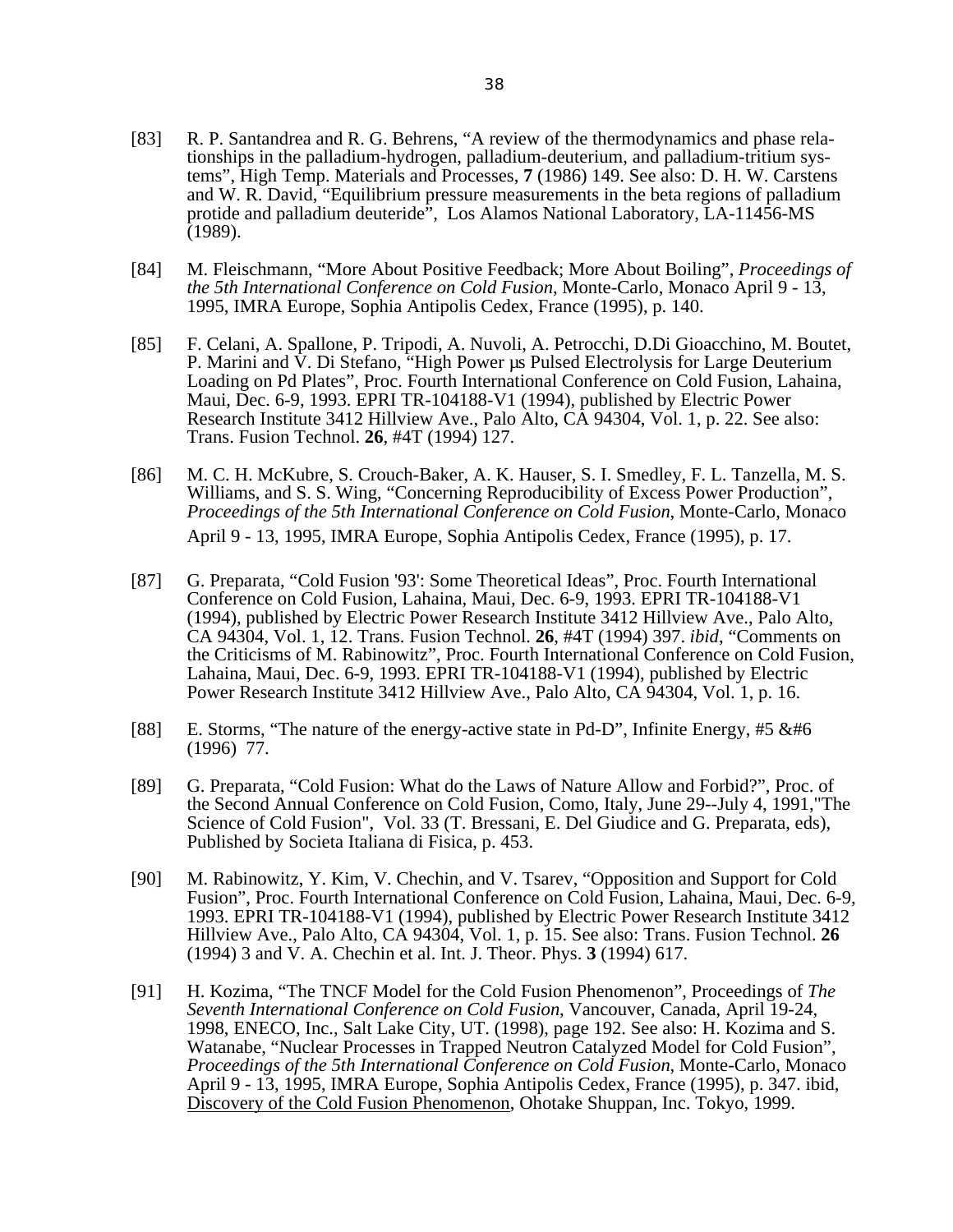- [92] G. H. Miley, "Product Characteristics and Energetics in Thin-Film Electrolysis Experiments", Proceedings of *The Seventh International Conference on Cold Fusion*, Vancouver, Canada, April 19-24, 1998, ENECO, Inc., Salt Lake City, UT. (1998), page 241.
- [93] P. L. Hagelstein and S. Kaushik, "Neutron Transfer Reactions", Proc. Fourth International Conference on Cold Fusion, Lahaina, Maui, Dec. 6-9, 1993. EPRI TR-104188-V1 (1994), published by Electric Power Research Institute 3412 Hillview Ave., Palo Alto, CA 94304, Vol. 1, p. 10. P. L. Hagelstein, " Coherent and Semi-coherent Neutron Transfer Reactions", Proc. of the Second Annual Conference on Cold Fusion, Como, Italy, June 29--July 4, 1991,"The Science of Cold Fusion", Vol. 33 (T. Bressani, E. Del Giudice and G. Preparata, eds), Published by Societa Italiana di Fisica, p. 205. *ibid*, " Update on Neutron Transfer Reactions", *Proceedings of the 5th International Conference on Cold Fusion*, Monte-Carlo, Monaco April 9 - 13, 1995, IMRA Europe, Sophia Antipolis Cedex, France (1995), p. 327.
- [94] J.- P. Vigier, "New Hydrogen (Deuterium) Bohr Orbits in Quantum Chemistry and "Cold Fusion" Processes", *Proc. Fourth International Conference on Cold Fusion*, (EPRI TR-104188-V4), Lahaina, Maui, Dec. 6-9, 1993, p.7. Electric Power Research Institute, Palo Alto (1994) .
- [95] J. Dufour, J. Foos, and J. P. Millot, "Excess Energy in the System Palladium/Hydrogen Isotopes. Measurement of Excess Energy per Atom Hydrogen", *Proceedings of the 5th International Conference on Cold Fusion*, Monte-Carlo, Monaco April 9 - 13, 1995, IMRA Europe, Sophia Antipolis Cedex, France (1995), p. 495. J. Dufour, J. H. Foos, and X. J. C. Dufour, "Formation and Properties of Hydrex and Deutex", Proceedings of *The Seventh International Conference on Cold Fusion*, Vancouver, Canada, April 19-24, 1998, ENECO, Inc., Salt Lake City, UT. (1998), page 113.
- [96] T. Matsumoto, "Review for "Nottoh" Model and Experimental Findings during Cold Fusion", Proc. Third International Conference on Cold Fusion, October 21-25, 1992, Nagoya Japan, "Frontiers of Cold Fusion", (H. Ikegami, ed), published by Universal Academy Press, Inc., Tokyo, Japan, p. 613.
- [97] F. J. Mayer and J. R. Reitz, "Summary of Progress in Hydron Physics", Proc. of the Second Annual Conference on Cold Fusion, Como, Italy, June 29--July 4, 1991,"The Science of Cold Fusion", Vol. 33 (T. Bressani, E. Del Giudice and G. Preparata, eds), Published by Societa Italiana di Fisica, p. 211.
- [98] R. L. Mills, W. R. Good, and R. M. Shaubach, "Dihydrino Molecule Identification", Fusion Technol. **25** (1994) 103.
- [99] J. C. Fisher, "Liquid-drop Model for Extremely Neutron Rich Nuclei", Fusion Technol. **34** (1998) 66.
- [100] R. A, Oriani, "Anomalous Heavy Atomic Masses Produced by Electrolysis", Proceedings of *The Seventh International Conference on Cold Fusion*, Vancouver, Canada, April 19-24, 1998, ENECO, Inc., Salt Lake City, UT. (1998), page 292. *ibid*, Fusion Technol. **34** (1998) 76
- [101] G. Andermann, "Theoretical Model for Low Temperature Nuclear Events", Proc. Cold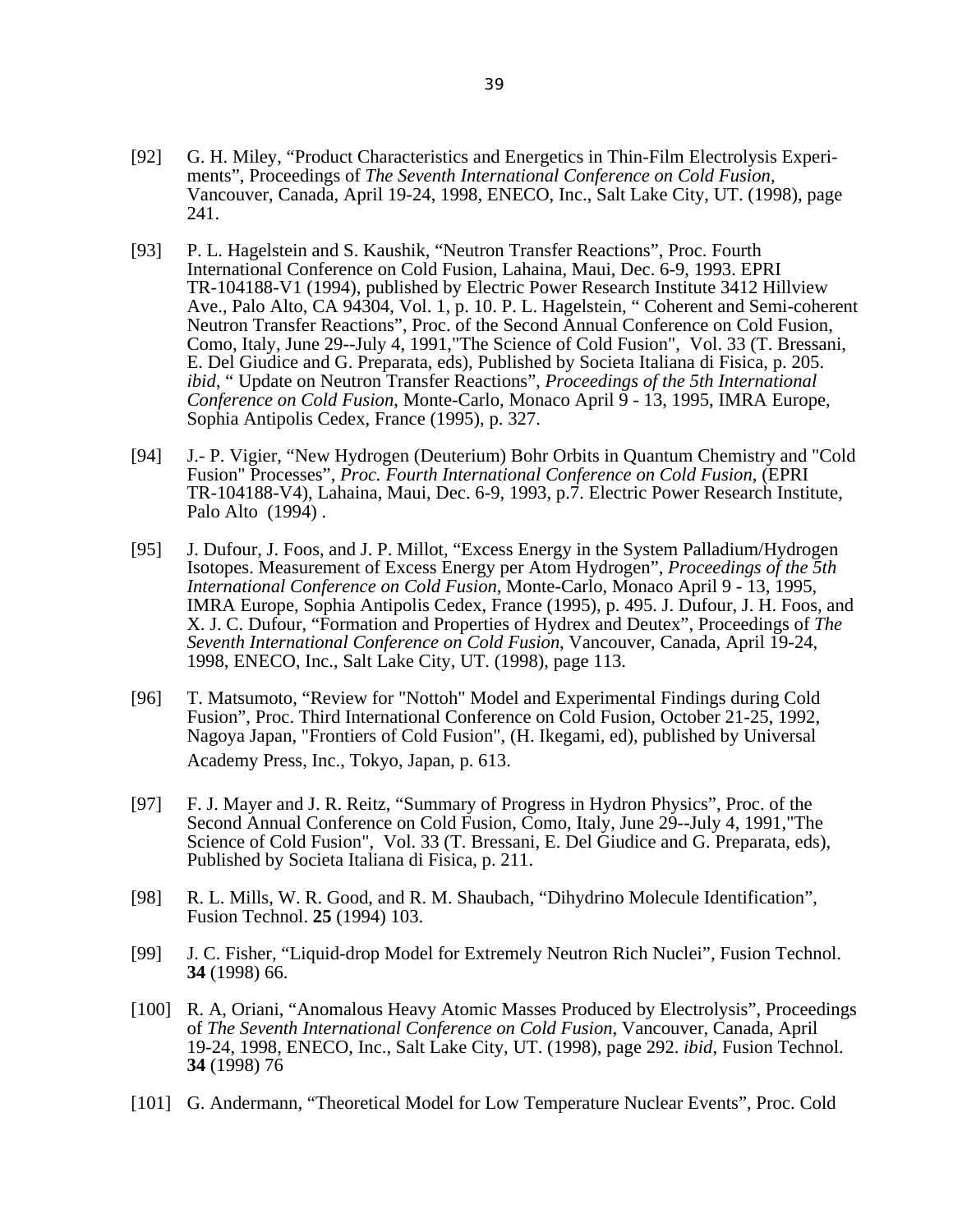Fusion Symp., 8th World Hydrogen Energy Conf., Honolulu, HI, July 22-27, 1990, published by Hawaii Natural Energy Insitute, 2540 Dole St., Holmes Hall 246, Honolulu, HI 96822, p. 107. See also: "A Theoretical Model (Nu-Q) for Rationalizing Electrochemically Induced Nuclear Events Observed in Deuterium Loaded Pd Cathodes", Proc. of The First Annual Conference on Cold Fusion, March 28-31, 1990, University of Utah Research Park, Salt Lake City, Utah, p. 295.

- [102] L. Fonda and G. L. Shaw, "Flucturations and Nonreproducibility in Cold Fusion From Free Quark Catalysis", Proc. Anomalous Nuclear Effects in Deuterium/Solid Systems, Provo, UT, Oct. 22-23. 1990, published by S. E. Jones, Brigham Young Univ., Provo, UT 84602, p. 711.
- [103] J. McKibben, "Can Cold Fusion be Catalyzed by Fractionally-Charged Ions that have Evaded FC Particle Searches?", Infinite Energy **1**, #4 (1995) 14.
- [104] S. M. Hrushovetz, " Particles, Primes, and "Cold Fusion".", Proceedings of *The Seventh International Conference on Cold Fusion*, Vancouver, Canada, April 19-24, 1998, ENECO, Inc., Salt Lake City, UT. (1998), page 152.
- [105] Y. N. Bazhutov, "Influence of Spin and Parity Preservation Lows on Erzion Model Predictions in Cold Fusion Experiments", Proceedings of *The Seventh International Conference on Cold Fusion*, Vancouver, Canada, April 19-24, 1998, ENECO, Inc., Salt Lake City, UT. (1998), page 437.
- [106] M. Baldo, "Enhancement of Fusion Rate Induced by the Collective Electron Excitations", Proc. of the Second Annual Conference on Cold Fusion, Como, Italy, June 29--July 4, 1991,"The Science of Cold Fusion", Vol. 33 (T. Bressani, E. Del Giudice and G. Preparata, eds), Published by Societa Italiana di Fisica, p. 187. See also: M. Baldo, R. Pucci, and P.F. Bortignon, "Relaxation Toward Equilibrium in Plasmon-enhanced Fusion", Fusion Technol.**18** (1990) 347.
- [107] D. Chicea, "About Deuterium Nuclear Reaction Rate in Condensed Matter", Proceedings of *The Seventh International Conference on Cold Fusion*, Vancouver, Canada, April 19-24, 1998, ENECO, Inc., Salt Lake City, UT. (1998), page 451.
- [108] S. Ichimaru, "Nuclear Fusion in Condensed Matter", Proc. Fourth International Conference on Cold Fusion, Lahaina, Maui, Dec. 6-9, 1993. EPRI TR-104188-V1 (1994), published by Electric Power Research Institute 3412 Hillview Ave., Palo Alto, CA 94304, Vol. 1, p. 14.
- [109] J. T. Waber, "Synthesis of the Theory of dd Fusion with the Solid State Theory of Bipolarons", Proceedings of *The Seventh International Conference on Cold Fusion*, Vancouver, Canada, April 19-24, 1998, ENECO, Inc., Salt Lake City, UT. (1998), page 409.
- [110] F. Frisone, "Can Impurities Within a Deuterated Crystalline Lattice Have an Effect Favouring Cold Fusion?", Proceedings of *The Seventh International Conference on Cold Fusion*, Vancouver, Canada, April 19-24, 1998, ENECO, Inc., Salt Lake City, UT. (1998), page 133.
- [111] J. Jorné, "Stress-Induced Uphill Diffusion of Deuterium in Palladium", Proc. Anomalous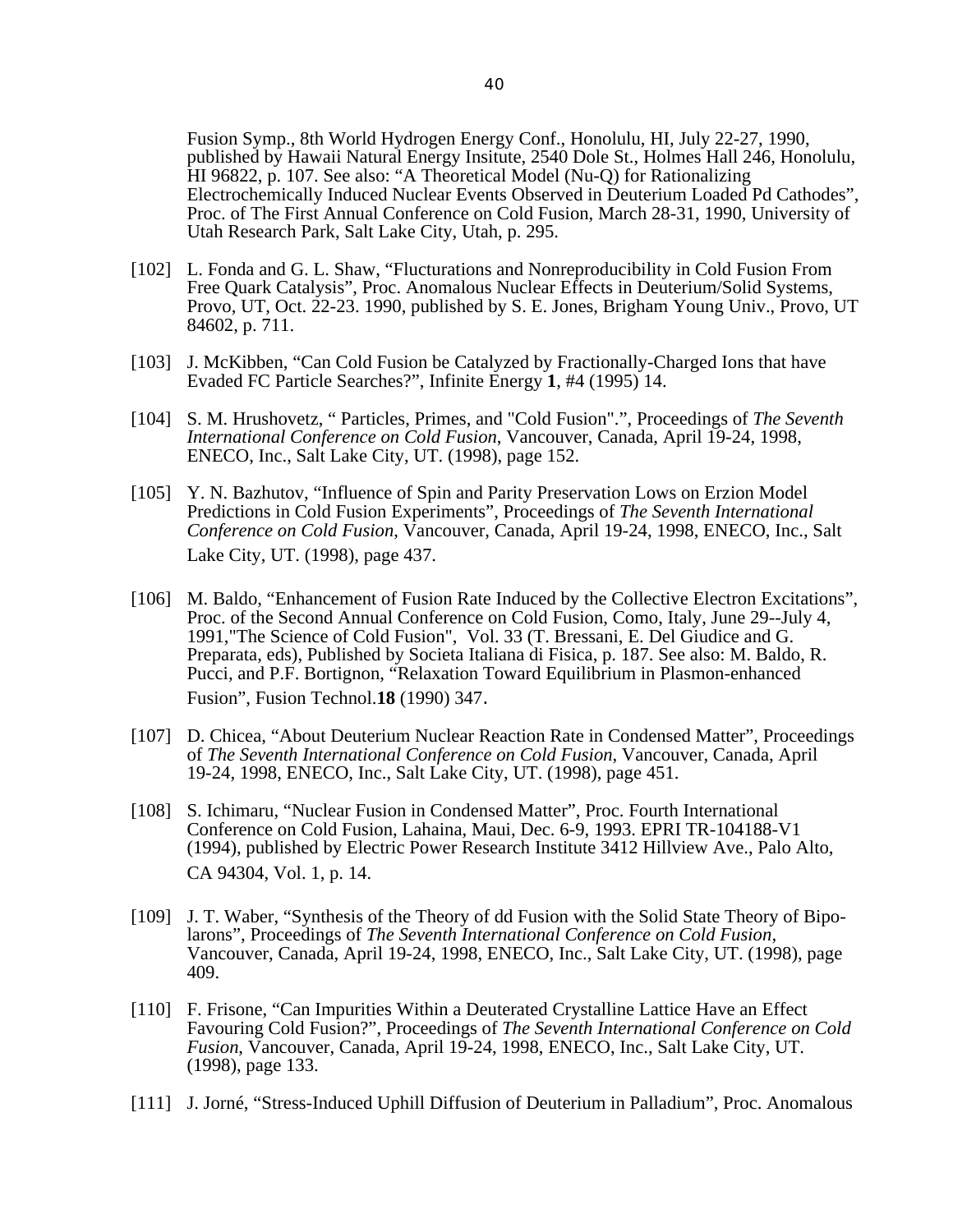Nuclear Effects in Deuterium/Solid Systems, Provo, UT, Oct. 22-23. 1990, published by S. E. Jones, Brigham Young Univ., Provo, UT 84602, p. 236.

- [112] H. Hora, G. H. Miley, J. C. Kelly and Y. Narne, "Nuclear Shell Magic Numbers Agree With Measured Transmutation by Low-Energy Reactions", Proceedings of *The Seventh International Conference on Cold Fusion*, Vancouver, Canada, April 19-24, 1998, ENECO, Inc., Salt Lake City, UT. (1998), page 147. H. Hora, G. H. Miley, M. Ragheb, and A. Scharmann, "Surface Models for Cold Fusion and the Possibilities of Multilayered Cells for Energy Production", Proc. Cold Fusion Symp., 8th World Hydrogen Energy Conf., Honolulu, HI, July 22-27, 1990, published by Hawaii Natural Energy Insitute, 2540 Dole St., Holmes Hall 246, Honolulu, HI 96822, p. 169. G. H. Miley, J. U. Patel, J. Javedani, H. Hora, J. C. Kelly and J. Tompkins, "Multilayer Thin Film Electrodes for Cold Fusion", Proc. Third International Conference on Cold Fusion, October 21-25, 1992, Nagoya Japan, "Frontiers of Cold Fusion", (H. Ikegami, ed), published by Universal Academy Press, Inc., Tokyo, Japan, p. 659.
- [113] N. Matsunami, "A Mechanism for Cold Nuclear Fusion: Barrier Reduction by Screening Under Transient Coherent Flow of Deuterium", Proc. Third International Conference on Cold Fusion, October 21-25, 1992, Nagoya Japan, "Frontiers of Cold Fusion", (H. Ikegami, ed), published by Universal Academy Press, Inc., Tokyo, Japan, p. 637.
- [114] R. A. Rice, G. S. Chulick and Y. E. Kim, "The Effect of Velocity Distribution and Electron Screening on Cold Fusion", Proc. of The First Annual Conference on Cold Fusion, March 28-31, 1990, University of Utah Research Park, Salt Lake City, Utah, p. 185.
- [115] V. Violante and A. De Ninno, "Collision Between Two Deuterons in Condensed Matter: IonTrap Mechanism", *Proceedings of the 5th International Conference on Cold Fusion*, Monte-Carlo, Monaco April 9 - 13, 1995, IMRA Europe, Sophia Antipolis Cedex, France (1995), p. 355. *ibid*, Lattice Ion-Trap Confinement for Deuterons and Protons: Possible Interaction in Condensed Matter, Fusion Technol. **35** (1999) 361.
- [116] H. Rambaut, "Account of Cold Fusion by Screening and Harmonic Oscillator Resonance", Trans. Fusion Technol. **26**, #4T (1994) 486.
- [117] R. T. Bush, "Isotopic Mass Shifts in Cathodically-Driven Palladium Via Neutron Transfer Suggested by the Transmission Resonance Model to Explicate Enhanced Fusion Phenomena (Hot and Cold) Within a Deuterared Metrix", Proc. of The First Annual Conference on Cold Fusion, March 28-31, 1990, University of Utah Research Park, Salt Lake City, Utah, p. 213. See also: Bush, R. T., "The TRM (Transmission Resonance Model) for Cold Fusion Fits Calorimetric Data on the Pons-Fleischmann Effect and Suggests Solutions to Nuclear "Anomalies"", Proc. Cold Fusion Symp., 8th World Hydrogen Energy Conf., Honolulu, HI, July 22-27, 1990, published by Hawaii Natural Energy Insitute, 2540 Dole St., Holmes Hall 246, Honolulu, HI 96822, p. 109. *ibid*, "The Electron Catalyzed Fusion Model (ECFM) Reconsidered with Special Emphasis Upon the Production of Tritium and Neutrons", *Proceedings of the 5th International Conference on Cold Fusion*, Monte-Carlo, Monaco April 9 - 13, 1995, IMRA Europe, Sophia Antipolis Cedex, France (1995), p. 339.
- [118] V. A. Filimonov, "Synergetic Activation Model: Key to Intense and Reproducible Cold Fusion", Trans. Fusion Technol. **26**, #4T (1994) 455.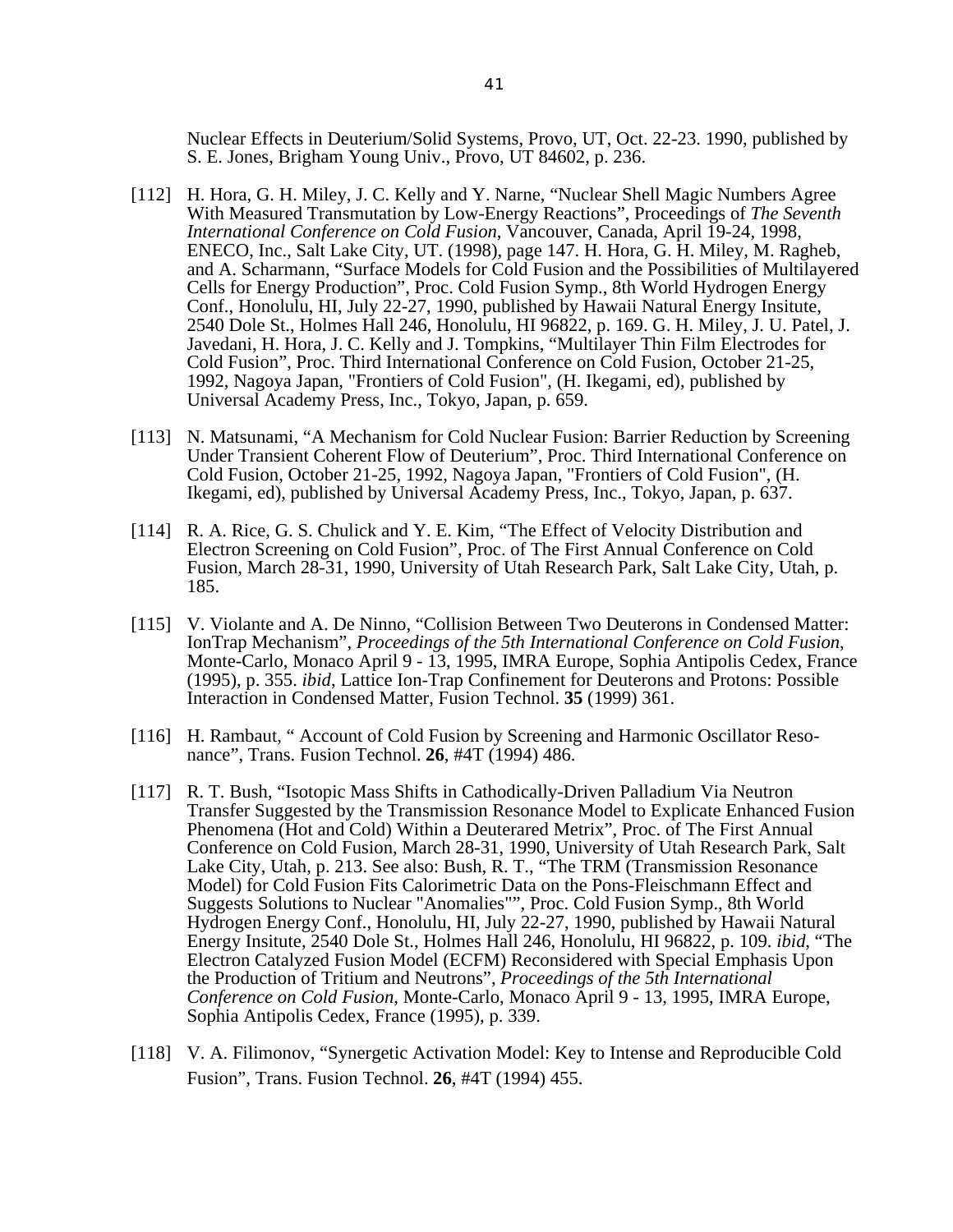- [119] Y. Arata and Y-C. Zhang, "Excess Heat and Mechanism in Cold Fusion Reaction", *Proceedings of the 5th International Conference on Cold Fusion*, Monte-Carlo, Monaco April 9 - 13, 1995, IMRA Europe, Sophia Antipolis Cedex, France (1995), p. 483.
- [120] P. L. Hagelstein, "Lattice-Induced Atomic and Nuclear Reactions", Proc. Fourth International Conference on Cold Fusion, Lahaina, Maui, Dec. 6-9, 1993. EPRI TR-104188-V1 (1994), published by Electric Power Research Institute 3412 Hillview Ave., Palo Alto, CA 94304, Vol. 1, p. 11. Trans. Fusion Technol. **26**, #4T (1994) 461. ibid, "Anomalous Energy Transfer", Proceedings of *The Seventh International Conference on Cold Fusion*, Vancouver, Canada, April 19-24, 1998, ENECO, Inc., Salt Lake City, UT. (1998), page 140.
- [121] A. Laforgue, "Cold Fusion and Quantum Mechanics", *Proceedings of the 5th International Conference on Cold Fusion*, Monte-Carlo, Monaco April 9 - 13, 1995, IMRA Europe, Sophia Antipolis Cedex, France (1995), p. 635.
- [122] M. Berrondo, "Computer Simulation of D Atoms in a Pd Lattice", Proc. Anomalous Nuclear Effects in Deuterium/Solid Systems, Provo, UT, Oct. 22-23. 1990, published by S. E. Jones, Brigham Young Univ., Provo, UT 84602, p. 653.
- [123] C. Dan, "The Role of the Energy Fluctuations in the Possibility of Nuclear Reactions in Condensed Matter", Proceedings of *The Seventh International Conference on Cold Fusion*, Vancouver, Canada, April 19-24, 1998, ENECO, Inc., Salt Lake City, UT. (1998), page 447.
- [124] S. R. Chubb and T. Chubb, "Periodic Order, Symmetry, and Coherence in Cold Fusion", Proceedings of *The Seventh International Conference on Cold Fusion*, Vancouver, Canada, April 19-24, 1998, ENECO, Inc., Salt Lake City, UT. (1998), page 73. See also: ibid, "Ion Band State Fusion", Proc. Third International Conference on Cold Fusion, October 21-25, 1992, Nagoya Japan, "Frontiers of Cold Fusion", (H. Ikegami, ed), published by Universal Academy Press, Inc., Tokyo, Japan, p. 623. *ibid*, "The Role of Hydrogen Ion Band States in Cold Fusion", Trans. Fusion Technol. **26**, #4T (1994) 414. *ibid*, "An Explanation of Cold Fusion and Cold Fusion By-products, based on Lattice Induced Nuclear Chemistry", Proc. of the Second Annual Conference on Cold Fusion, Como, Italy, June 29--July 4, 1991,"The Science of Cold Fusion", Vol. 33 (T. Bressani, E. Del Giudice and G. Preparata, eds), Published by Societa Italiana di Fisica, p. 199.
- [125] X. Z. Li, "Solving the Puzzle of Excess Heat without Strong Nuclear Radiation", *Proceedings of the 5th International Conference on Cold Fusion*, Monte-Carlo, Monaco April 9 - 13, 1995, IMRA Europe, Sophia Antipolis Cedex, France (1995), p. 285.
- [126] O. Sundén, "Centripelal de Broglie Wave Fields Connected to Particles at Rest Explain Cold Fusion and Particle-Wave-Duality", *Proceedings of the 5th International Conference on Cold Fusion*, Monte-Carlo, Monaco April 9 - 13, 1995, IMRA Europe, Sophia Antipolis Cedex, France (1995), p. 379.
- [127] J. T. Waber and M. de Llano, "Cold Fusion as Boson Condensation in a Fermi Sea", Trans. Fusion Technol. **26**, #4T (1994) 496.
- [128] R. A. Brightsen, "Correspondence of the nucleon cluster model with the periodic table of elements", Infinite Energy **1**, #5&6 (1996) 73